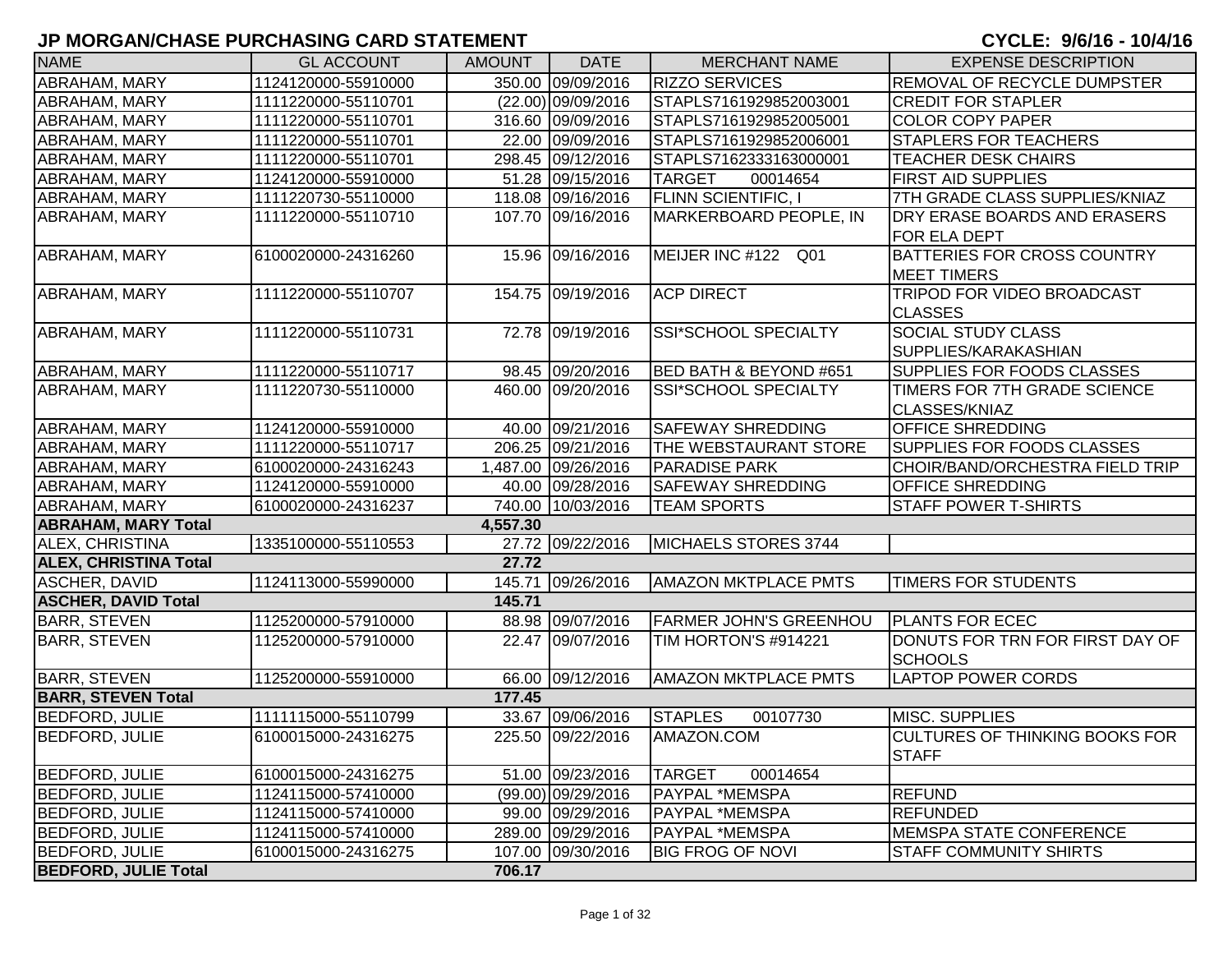| <b>NAME</b>                     | <b>GL ACCOUNT</b>   | <b>AMOUNT</b> | <b>DATE</b>         | <b>MERCHANT NAME</b>          | <b>EXPENSE DESCRIPTION</b>                                                 |
|---------------------------------|---------------------|---------------|---------------------|-------------------------------|----------------------------------------------------------------------------|
| <b>BENGLE, HOLLY</b>            | 1335100000-53220553 |               | 117.00 09/29/2016   | <b>APPELBAUM TRAINING INS</b> | <b>TRAINING</b>                                                            |
| <b>BENGLE, HOLLY Total</b>      |                     | 117.00        |                     |                               |                                                                            |
| <b>BLANCHARD, EVAN</b>          | 6100020000-24316239 |               | 1,600.00 09/09/2016 | <b>EPN TRAVEL</b>             | <b>FIRST PAYMENT FOR BUSES FOR</b><br><b>MUSIC IN THE PARKS TRIP</b>       |
| <b>BLANCHARD, EVAN</b>          | 6100020000-24316239 |               | 51.15 09/29/2016    | <b>STEVE WEISS MUSIC INC</b>  | PERCUSSION IMPLEMENTS FOR DAILY<br><b>AND CONCERT USE</b>                  |
| <b>BLANCHARD, EVAN Total</b>    |                     | 1,651.15      |                     |                               |                                                                            |
| <b>BLESSED, KATE</b>            | 1335100000-55990553 |               | 14.99 09/28/2016    | AMAZON.COM                    | <b>OUTDOOR/GYM EQUIPMENT</b>                                               |
| <b>BLESSED, KATE Total</b>      |                     | 14.99         |                     |                               |                                                                            |
| <b>BLOOM, LYNETTE</b>           | 1335100000-55110553 |               | 53.02 09/19/2016    | SSI*CLASSROOM DIRECT          | <b>SUMMER CARE EQUIPMENT</b><br><b>REPLACEMENT</b>                         |
| <b>BLOOM, LYNETTE</b>           | 1335100000-54910553 |               | 15.00 09/20/2016    | <b>APPELBAUM TRAINING INS</b> | <b>STAFF TRAINING MATERIALS</b>                                            |
| <b>BLOOM, LYNETTE</b>           | 1335100000-55110553 |               | 60.91 09/26/2016    | <b>AMAZON MKTPLACE PMTS</b>   | <b>SUMMER CARE EQUIPMENT</b><br>REPLACEMENT                                |
| <b>BLOOM, LYNETTE</b>           | 1335100000-55110553 |               | 15.00 09/29/2016    | <b>APPELBAUM TRAINING INS</b> | <b>STAFF TRAINING</b>                                                      |
| <b>BLOOM, LYNETTE</b>           | 1335100000-55110553 |               | 684.00 10/03/2016   | <b>IMPACT PUBLICATIONS, I</b> | <b>STAFF TRAINING</b>                                                      |
| <b>BLOOM, LYNETTE Total</b>     |                     | 827.93        |                     |                               |                                                                            |
| <b>BOURGEAU, BENJAMIN</b>       | 1126160000-55992000 |               | 59.95 09/08/2016    | DOWNRIVER REFRIG SUP C        | <b>IMS CONDENSATE PUMP</b>                                                 |
| <b>BOURGEAU, BENJAMIN</b>       | 1126160000-55992000 |               | 855.75 09/08/2016   | DOWNRIVER REFRIG SUP C        | <b>MTCE TRUCK STOCK</b>                                                    |
| <b>BOURGEAU, BENJAMIN</b>       | 1126160000-55992000 |               | 32.13 09/08/2016    | <b>WW GRAINGER</b>            | MS ROOM 118 EXHAUST FAN SWITCH                                             |
| <b>BOURGEAU, BENJAMIN</b>       | 1126160000-55992000 |               | 865.11 09/08/2016   | <b>WW GRAINGER</b>            | <b>MTCE TOOLS</b>                                                          |
| <b>BOURGEAU, BENJAMIN</b>       | 1126160000-55992000 |               | 163.79 09/08/2016   | <b>WW GRAINGER</b>            | <b>MTCE TRUCK STOCK</b>                                                    |
| <b>BOURGEAU, BENJAMIN</b>       | 1126160000-55992000 |               | 103.64 09/12/2016   | THE HOME DEPOT #2737          | <b>MTCE TRUCK STOCK</b>                                                    |
| <b>BOURGEAU, BENJAMIN</b>       | 1126160000-55992000 |               | 665.10 09/13/2016   | DOWNRIVER REFRIG SUP C        | <b>MTCE TRUCK STOCK</b>                                                    |
| <b>BOURGEAU, BENJAMIN</b>       | 1126160000-55992000 |               | 14.11 09/13/2016    | DOWNRIVER REFRIG SUP C        | MS ROOM 308                                                                |
| <b>BOURGEAU, BENJAMIN</b>       | 1126160000-55992000 |               | 910.15 09/15/2016   | DOWNRIVER REFRIG SUP C        | <b>MTCE TRUCK STOCK</b>                                                    |
| <b>BOURGEAU, BENJAMIN</b>       | 1126160000-55992000 |               | 86.28 09/16/2016    | <b>BEARING SERVICE LVN</b>    | <b>MS KITCHEN EXHAUST FAN</b>                                              |
| <b>BOURGEAU, BENJAMIN</b>       | 1126160000-55992000 |               | 42.00 09/16/2016    | <b>CES #264</b>               | MS KITCHEN EXHAUST FAN, STOCK                                              |
| <b>BOURGEAU, BENJAMIN</b>       | 1126160000-55992000 |               | 437.01 09/19/2016   | TRANE SUPPLY-113415           | MS ROOM 516, STOCK                                                         |
| <b>BOURGEAU, BENJAMIN</b>       | 1126160000-55992000 |               | 66.18 09/22/2016    | <b>WW GRAINGER</b>            | <b>TRANS AC REPAIR</b>                                                     |
| <b>BOURGEAU, BENJAMIN</b>       | 1126160000-55992000 |               | 269.14 09/27/2016   | <b>COCHRANE SUPPLY AND EN</b> | <b>HS VALVE REPAIR KITS</b>                                                |
| <b>BOURGEAU, BENJAMIN</b>       | 1126160000-55992000 |               | 10.04 09/27/2016    | COCHRANE SUPPLY AND EN        | HS VALVE REPAIR KITS SHIPPING                                              |
| <b>BOURGEAU, BENJAMIN</b>       | 1126160000-55992000 |               | 319.89 09/29/2016   | <b>WW GRAINGER</b>            | HS ROOM 150 VFD REPAIR                                                     |
| <b>BOURGEAU, BENJAMIN</b>       | 1126160000-55992000 |               | 41.66 09/30/2016    | <b>WW GRAINGER</b>            | <b>NM5 BOILER</b>                                                          |
| <b>BOURGEAU, BENJAMIN Total</b> |                     | 4,941.93      |                     |                               |                                                                            |
| <b>BRASIL, SANDRA</b>           | 6100022000-24316108 |               | 224.00 09/12/2016   | COTTAGE INN PIZZA - LI        | PIZZA LUNCHEON FOR NEW TO<br><b>DISTRICT STUDENTS</b>                      |
| <b>BRASIL, SANDRA</b>           | 1111322000-57410000 |               | 100.00 09/14/2016   | <b>FERRIS EIO</b>             | <b>CONFERENCE FOR SARAH</b><br>LEPHART/PHIL SCAVO-OCTE<br><b>TECHNICAL</b> |
| <b>BRASIL, SANDRA</b>           | 6100022000-24316108 |               | 41.75 09/20/2016    | THE NORTHVILLE CIDERMI        | <b>CIDER/DONUTS FOR GERMAN</b><br>STUDENTS/PARENTS                         |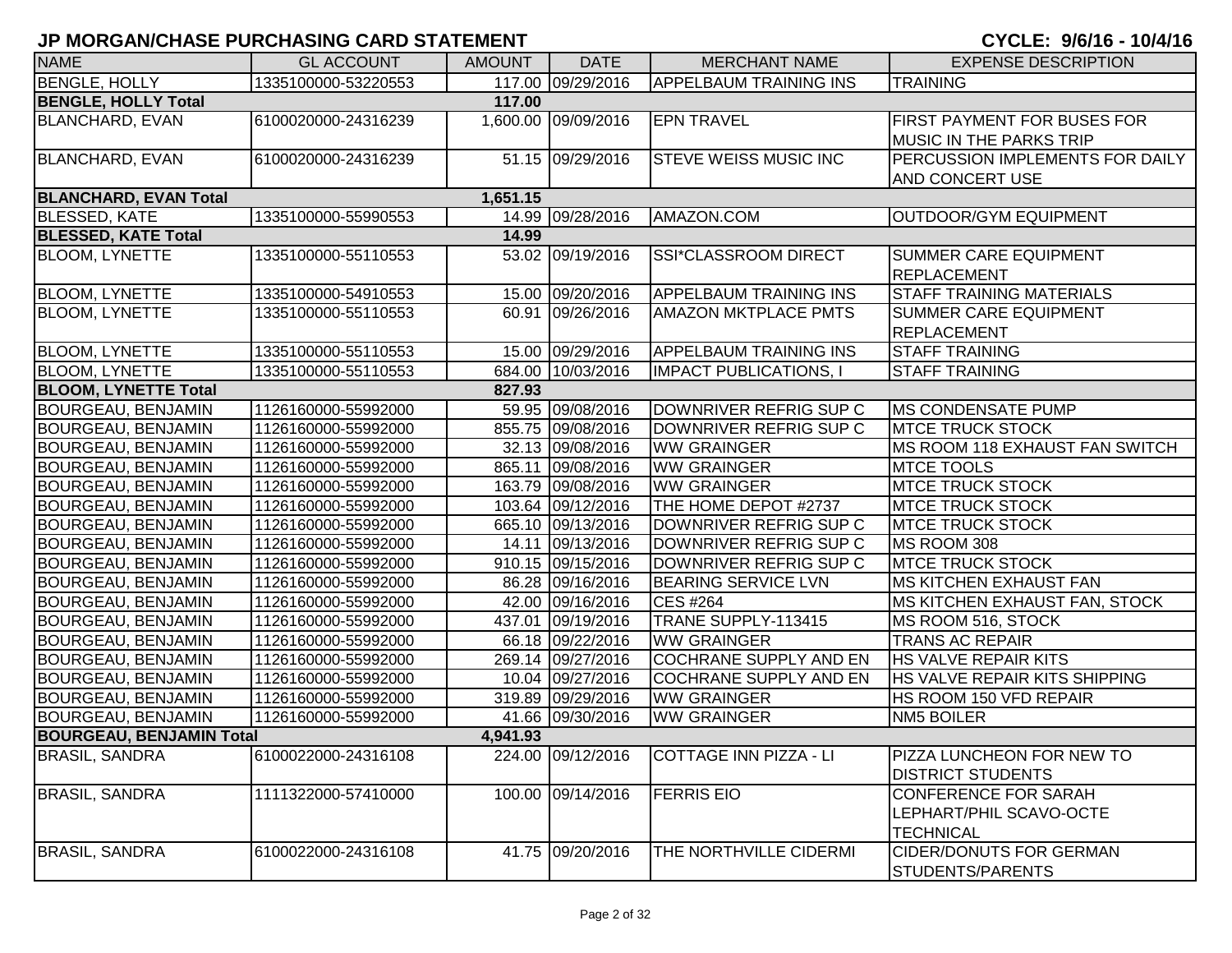| <b>NAME</b>                                | <b>GL ACCOUNT</b>   | <b>AMOUNT</b> | <b>DATE</b>       | <b>MERCHANT NAME</b>                       | <b>EXPENSE DESCRIPTION</b>                          |  |  |  |
|--------------------------------------------|---------------------|---------------|-------------------|--------------------------------------------|-----------------------------------------------------|--|--|--|
| <b>BRASIL, SANDRA</b>                      | 1121220349-55990000 |               | 4.52 09/28/2016   | <b>AMAZON MKTPLACE PMTS</b>                | ALCOHOL WIPES FOR FRONT OFFICE                      |  |  |  |
| <b>BRASIL, SANDRA</b>                      | 1121220349-55990000 |               | 20.88 09/30/2016  | <b>AMAZON MKTPLACE PMTS</b>                | SUPPLIES FOR FRONT OFFICE-                          |  |  |  |
|                                            |                     |               |                   |                                            | <b>ANTIBACTERIAL WIPES</b>                          |  |  |  |
| <b>BRASIL, SANDRA</b>                      | 6100022000-24316108 |               | 43.07 09/30/2016  | JETS PIZZA - MI-046                        | <b>PIZZA LUNCHEON FOR HAVEN</b>                     |  |  |  |
|                                            |                     |               |                   |                                            | <b>WORKSHOP</b>                                     |  |  |  |
| <b>BRASIL, SANDRA Total</b>                |                     | 434.22        |                   |                                            |                                                     |  |  |  |
| <b>BRATNEY, BETHANY</b>                    | 1122222000-55310000 |               | 25.00 09/13/2016  | <b>BOOKSAMILLION.COM</b>                   | NEW MATERIALS FOR LMC                               |  |  |  |
| <b>BRATNEY, BETHANY</b>                    | 1122222000-55310000 |               | 154.14 09/13/2016 | <b>BOOKSAMILLION.COM</b>                   | <b>NEW MATERIALS FOR LMC</b>                        |  |  |  |
| <b>BRATNEY, BETHANY</b>                    | 1122222000-55310000 |               | 271.09 09/13/2016 | <b>FOLLETT SCHOOL SOLUTIO</b>              | NEW MATERIALS FOR LMC                               |  |  |  |
| <b>BRATNEY, BETHANY</b>                    | 1122222000-55310000 |               | 9.98 09/14/2016   | <b>BOOKSAMILLION.COM</b>                   | <b>NEW MATERIALS FOR LMC</b>                        |  |  |  |
| <b>BRATNEY, BETHANY</b>                    | 1122222000-55310000 |               | 11.94 09/14/2016  | <b>BOOKSAMILLION.COM</b>                   | <b>NEW MATERIALS FOR LMC</b>                        |  |  |  |
| <b>BRATNEY, BETHANY</b>                    | 1122222000-55310000 |               | 388.95 09/14/2016 | <b>TEACHER'S DISCOVERY</b>                 | ELECTRONIC ACCESS - DVDS                            |  |  |  |
| <b>BRATNEY, BETHANY</b>                    | 1122222000-55990000 |               | 320.00 09/19/2016 | AMERICAN LIBRARY ASSOC                     | MEMBERSHIP                                          |  |  |  |
| <b>BRATNEY, BETHANY</b>                    | 1122222000-55310000 |               | 761.66 09/20/2016 | FOLLETT SCHOOL SOLUTIO                     | NEW MATERIALS FOR LMC                               |  |  |  |
| <b>BRATNEY, BETHANY</b>                    | 1122222000-55310000 |               | 6.99 09/22/2016   | <b>BOOKSAMILLION.COM</b>                   | <b>NEW MATERIALS FOR LMC</b>                        |  |  |  |
| <b>BRATNEY, BETHANY</b>                    | 1122222000-55310000 |               | 15.25 09/22/2016  | <b>BOOKSAMILLION.COM</b>                   | NEW MATERIALS FOR LMC                               |  |  |  |
| <b>BRATNEY, BETHANY</b>                    | 1122222000-55310000 |               | 24.78 09/26/2016  | <b>BOOKSAMILLION.COM</b>                   | <b>NEW MATERIALS FOR LMC</b>                        |  |  |  |
| <b>BRATNEY, BETHANY</b>                    | 1122222000-55310000 |               | 23.98 10/03/2016  | <b>BOOKSAMILLION.COM</b>                   | <b>NEW MATERIALS FOR LMC</b>                        |  |  |  |
| <b>BRATNEY, BETHANY Total</b>              | 2,013.76            |               |                   |                                            |                                                     |  |  |  |
| <b>BRICKEY, JOHN</b>                       | 1111118706-55110000 |               | 21.96 09/30/2016  | KROGER #632                                | ICE CREAM FOR ICE CREAM SOCIAL                      |  |  |  |
| <b>BRICKEY, JOHN Total</b>                 |                     | 21.96         |                   |                                            |                                                     |  |  |  |
| <b>BUNKER, JEFFREY</b>                     | 1126160000-55993000 |               | 27.58 09/15/2016  | MARKS OUTDOOR POWER EQ GRNDS Z-MOWER PARTS |                                                     |  |  |  |
| <b>BUNKER, JEFFREY Total</b>               |                     | 27.58         |                   |                                            |                                                     |  |  |  |
| <b>BURKHARDT, LORETTA</b>                  | 6100063000-24316288 |               | 21.19 09/14/2016  | CVS/PHARMACY #08161                        | <b>ADDITIONAL SUPPLIES FOR NEF</b>                  |  |  |  |
|                                            |                     |               |                   |                                            | <b>GRANT - UNIVERSAL PRECAUTION KITS</b>            |  |  |  |
|                                            |                     |               |                   |                                            |                                                     |  |  |  |
| <b>BURKHARDT, LORETTA</b>                  | 6100063000-24316288 |               | 29.38 09/15/2016  | WM SUPERCENTER #5893                       |                                                     |  |  |  |
| <b>BURKHARDT, LORETTA Total</b>            |                     | 50.57         |                   |                                            |                                                     |  |  |  |
| <b>BURNHAM, SUSAN</b>                      | 1111111000-55110708 |               | 480.00 09/19/2016 | TEACHERSPAYTEACHERS.CO FIRST GRADE LESSONS |                                                     |  |  |  |
| <b>BURNHAM, SUSAN</b>                      | 1124111000-55990000 |               | 67.92 09/26/2016  | GFS STORE #0116                            | <b>LUNCH WITH PRINCIPAL</b>                         |  |  |  |
| <b>BURNHAM, SUSAN Total</b>                |                     | 547.92        |                   |                                            |                                                     |  |  |  |
| CANALES, BETH                              | 1111322000-55110718 |               | 37.02 09/13/2016  | MEIJER INC #054<br>Q01                     | <b>DEPARTMENT SUPPLIES</b>                          |  |  |  |
| CANALES, BETH                              | 1111322000-55110718 |               | 107.23 09/19/2016 | GFS STORE #1985                            | PIZZA LAB AND KITCHEN SUPPLIES                      |  |  |  |
| CANALES, BETH                              | 1111322000-55110718 |               | 21.37 09/19/2016  | MEIJER INC #054<br>Q <sub>01</sub>         | <b>PIZZA SUPPLIES</b>                               |  |  |  |
| <b>CANALES, BETH Total</b>                 |                     | 165.62        |                   |                                            |                                                     |  |  |  |
| CARTER, NICOLE                             | 1111322000-57410000 |               | 60.00 09/23/2016  | PAYPAL *STANDTOGETH                        | CONFERENCE FOR BAKER                                |  |  |  |
| CARTER, NICOLE                             | 1111322000-57410000 |               | 60.00 09/23/2016  | PAYPAL *STANDTOGETH                        | <b>CONFERENCE FOR CARTER</b>                        |  |  |  |
| <b>CARTER, NICOLE Total</b>                |                     | 120.00        |                   |                                            |                                                     |  |  |  |
| CHRISTOPOULOS, COURTNI 1311800000-55110551 |                     |               | 64.52 09/30/2016  | <b>TARGET</b><br>00008722                  | <b>CLASSROOM DECORATIONS AND</b><br><b>SUPPLIES</b> |  |  |  |
| <b>CHRISTOPOULOS, COURTNEY Total</b>       |                     | 64.52         |                   |                                            |                                                     |  |  |  |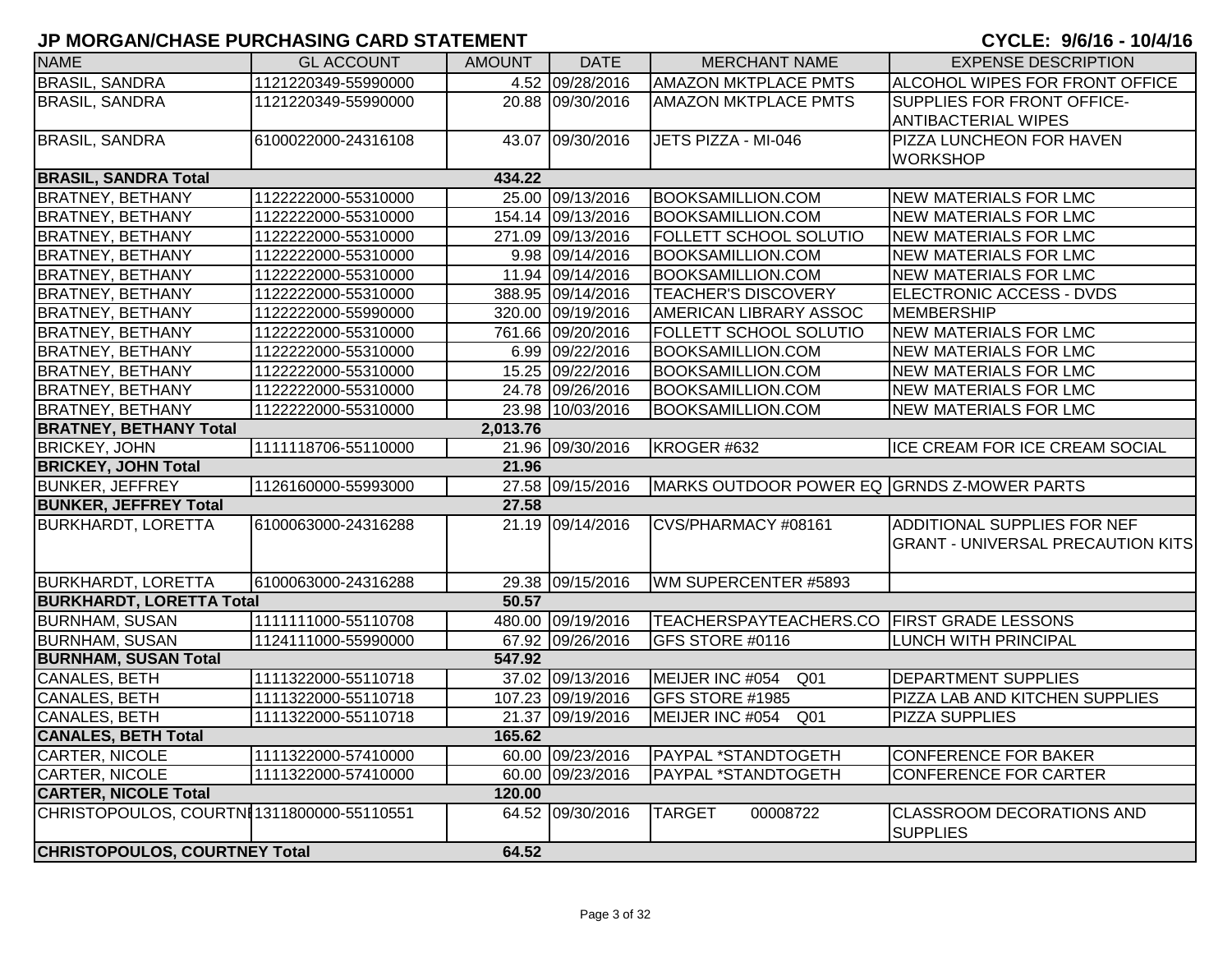| <b>NAME</b>                   | <b>GL ACCOUNT</b>   | <b>AMOUNT</b> | <b>DATE</b>         | <b>MERCHANT NAME</b>        | <b>EXPENSE DESCRIPTION</b>                                      |
|-------------------------------|---------------------|---------------|---------------------|-----------------------------|-----------------------------------------------------------------|
| CIANCIO, WANDA                | 4245652000-56423958 |               | 1,464.85 09/09/2016 | <b>SECURITY DESIGNS</b>     | SECURITY PANIC ALARM FOR EARLY                                  |
|                               |                     |               |                     |                             | CHILDHOOD BUILDING                                              |
| CIANCIO, WANDA                | 1126103000-54120824 |               | 1,557.94 09/09/2016 | <b>SECURITY DESIGNS</b>     | <b>DOOR ACCESS PROX CARDS</b>                                   |
| CIANCIO, WANDA                | 1126103000-54120824 |               | 53.18 09/20/2016    | <b>AMAZON MKTPLACE PMTS</b> | ID BADGE CLIPS AND HOLDERS                                      |
| CIANCIO, WANDA                | 1122500000-54120824 |               | 25.62 09/22/2016    | <b>AMAZON MKTPLACE PMTS</b> | ID BADGE RETRACTABLE HOLDERS                                    |
| CIANCIO, WANDA                | 1122500000-54120824 |               | 39.95 09/26/2016    | <b>AMAZON MKTPLACE PMTS</b> | <b>MALE TO MALE CABLES FOR</b>                                  |
|                               |                     |               |                     |                             | CONNECTING STAFF COMPUTER TO<br><b>AUDIO</b>                    |
| CIANCIO, WANDA                | 1122500000-54917000 |               | 1,995.00 09/26/2016 | EXPLORELEARNING, LLC        | LICENSE FEE FOR GIZMOS SCIENCE<br><b>DEPARTMENT HIGH SCHOOL</b> |
| CIANCIO, WANDA                | 1126114000-54120824 |               | 170.00 09/26/2016   | <b>SECURITY DESIGNS</b>     | WIRING REPAIR AT PARENT PICK UP                                 |
|                               |                     |               |                     |                             | DOOR. CABLE REPLACED AND ADDED                                  |
|                               |                     |               |                     |                             | QUICK DISCONNECT FOR REMOVABLE                                  |
|                               |                     |               |                     | <b>SECURITY DESIGNS</b>     | <b>MULLION</b>                                                  |
| CIANCIO, WANDA                | 1126152000-54120824 |               | 190.00 09/26/2016   |                             | SERVICE CALL TO ECEC TO IMPORT<br>FOBS FOR PRESCHOOL PARENTS    |
| CIANCIO, WANDA                | 1126103000-54120824 |               | 640.00 09/26/2016   | <b>SECURITY DESIGNS</b>     | SECURITY- MOVE TWO INTERCOMS TO                                 |
|                               |                     |               |                     |                             | <b>ADULT ED OFFICE DUE TO</b>                                   |
|                               |                     |               |                     |                             | <b>RELOCATION</b>                                               |
| CIANCIO, WANDA                | 1122500000-54917000 |               | 6,712.50 09/28/2016 | <b>CDW GOVERNMENT</b>       | <b>AIRWATCH LICENSE FOR THE NEW</b>                             |
|                               |                     |               |                     |                             | <b>IPADS</b>                                                    |
| CIANCIO, WANDA                | 4245620000-56422958 |               | 159.92 10/04/2016   | <b>AMAZON MKTPLACE PMTS</b> | MICROPHONES FOR MS BROADCAST                                    |
|                               |                     |               |                     |                             | <b>CLASS</b>                                                    |
| CIANCIO, WANDA                | 4245620000-56422958 |               | 139.93 10/04/2016   | <b>AMAZON MKTPLACE PMTS</b> | MICROPHONES FOR MIDDLE SCHOOL                                   |
|                               |                     |               |                     |                             | <b>BROADCAST CLASS</b>                                          |
| CIANCIO, WANDA                | 4245622000-56422958 |               | 299.85 10/04/2016   | <b>AMAZON MKTPLACE PMTS</b> | <b>MICROPHONES FOR HIGH SCHOOL</b>                              |
|                               |                     |               |                     |                             | NEWSPAPER/BROADCAST CLASS                                       |
| <b>CIANCIO, WANDA Total</b>   |                     | 13,448.74     |                     |                             |                                                                 |
| <b>CIANFERRA, LINDA</b>       | 6100025000-24316301 |               | 225.00 09/06/2016   | SPEEDWAY 08832 ROC          | <b>COUNT DAY INCENTIVE</b>                                      |
| CIANFERRA, LINDA              | 6100025000-24316301 |               | 35.33 09/12/2016    | <b>GUIDOS PIZZA - NOVI</b>  | <b>ESL REGISTRATION STAFF LUNCH</b>                             |
| CIANFERRA, LINDA              | 6100025000-24316301 |               | 22.08 09/12/2016    | WAL-MART #5048              |                                                                 |
| CIANFERRA, LINDA              | 1331100000-57410000 |               | 100.00 09/13/2016   | NATL BRD FOR CERT COUN      | PROFESSIONAL COUNSELOR<br><b>MEMBERSHIP NCC</b>                 |
| CIANFERRA, LINDA              | 6100025000-24316301 |               | 176.82 09/27/2016   | SAMS CLUB #6657             | <b>STUDENT SNACKS</b>                                           |
| <b>CIANFERRA, LINDA</b>       | 6100025000-24316301 |               | 94.28 10/04/2016    | <b>GFS STORE #1985</b>      | <b>STUDENT SNACKS</b>                                           |
| <b>CIANFERRA, LINDA</b>       | 6100025000-24316301 |               | 74.53 10/04/2016    | SAMS CLUB #6657             | <b>STUDENT SNACKS</b>                                           |
| <b>CIANFERRA, LINDA Total</b> |                     | 728.04        |                     |                             |                                                                 |
| CLARK, KIM                    | 1122218000-55310000 |               | 23.19 09/09/2016    | AMAZON.COM                  | AMAZON - LIBRARY BOOKS                                          |
| CLARK, KIM                    | 1122218000-55990000 |               | 63.44 09/12/2016    | <b>AMAZON MKTPLACE PMTS</b> | AMAZON - MEDIA SUPPLIES - LABELS                                |
|                               |                     |               |                     | <b>AMAZON MKTPLACE PMTS</b> | <b>AND DOCUMENT HOLDERS</b>                                     |
| CLARK, KIM                    | 1122218000-55990000 |               | 19.89 09/19/2016    |                             | <b>MEDIA CENTER SUPPLIES - MAGNETS</b>                          |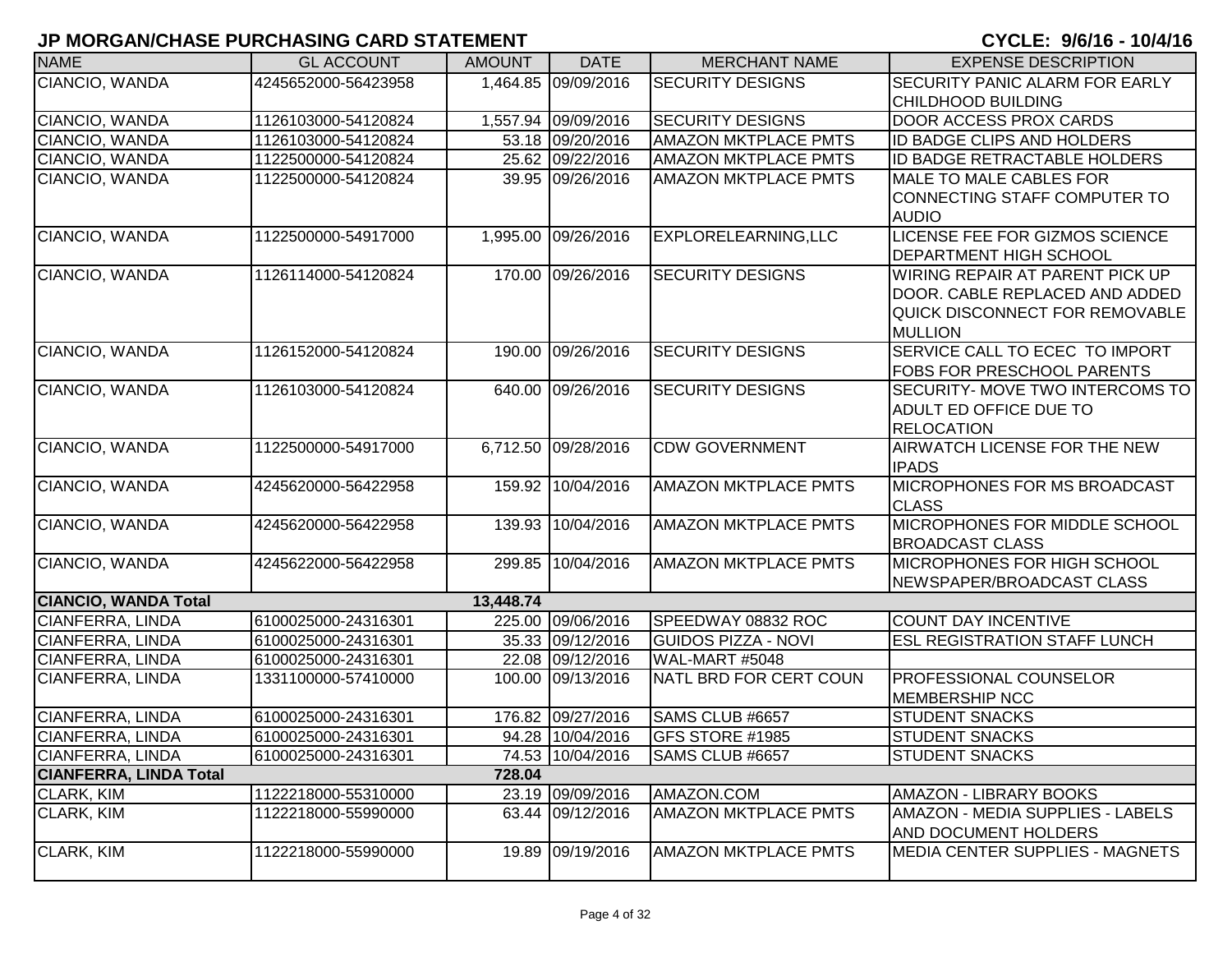| <b>NAME</b>                  | <b>GL ACCOUNT</b>   | <b>AMOUNT</b> | <b>DATE</b>         | <b>MERCHANT NAME</b>          | <b>EXPENSE DESCRIPTION</b>                                                            |
|------------------------------|---------------------|---------------|---------------------|-------------------------------|---------------------------------------------------------------------------------------|
| <b>CLARK, KIM</b>            | 1122218000-55310000 |               | 21.32 09/19/2016    | AMAZON.COM                    | <b>LIBRARY BOOKS</b>                                                                  |
| CLARK, KIM                   | 1122218000-55310000 |               | 21.32 09/20/2016    | AMAZON.COM                    | <b>LIBRARY BOOKS</b>                                                                  |
| CLARK, KIM                   | 1122218000-55310000 |               | 25.98 09/20/2016    | AMAZON.COM                    | LIBRARY BOOKS                                                                         |
| CLARK, KIM                   | 6100018000-24316217 |               | 59.99 09/21/2016    | <b>AMAZON MKTPLACE PMTS</b>   | <b>MAKERSPACE MATERIALS</b>                                                           |
| CLARK, KIM                   | 1122218000-55310000 |               | 16.33 09/21/2016    | AMAZON.COM                    | <b>LIBRARY BOOKS</b>                                                                  |
| CLARK, KIM                   | 1122218000-55310000 |               | 30.38 09/21/2016    | AMAZON.COM                    | <b>LIBRARY BOOKS</b>                                                                  |
| CLARK, KIM                   | 1122218000-55310000 |               | 33.96 09/21/2016    | AMAZON.COM                    | LIBRARY BOOKS                                                                         |
| CLARK, KIM                   | 1122218000-55310000 |               | 23.98 09/21/2016    | AMAZON.COM                    | <b>LIBRARY BOOKS</b>                                                                  |
| CLARK, KIM                   | 1122218000-55310000 |               | 16.33 09/21/2016    | AMAZON.COM                    | <b>LIBRARY BOOKS</b>                                                                  |
| <b>CLARK, KIM</b>            | 1122218000-55310000 |               | 323.96 09/26/2016   | <b>CONTAINERSTORENOVI</b>     | <b>MAKERSPACE CONTAINERS</b>                                                          |
| <b>CLARK, KIM</b>            | 6100018000-24316217 |               | 89.36 09/26/2016    | MICHAELS STORES 2108          | MAKERSPACE CONTAINERS AND<br><b>SIGNS</b>                                             |
| CLARK, KIM                   | 6100018000-24316217 |               | 311.62 09/26/2016   | MICHAELS STORES 3744          | MAKERSPACE CONTAINERS AND<br><b>SIGNS</b>                                             |
| CLARK, KIM                   | 1122218000-55310000 |               | 125.45 09/27/2016   | AMAZON.COM                    | <b>LIBRARY BOOKS</b>                                                                  |
| CLARK, KIM                   | 1122218000-55310000 |               | 85.68 09/27/2016    | AMAZON.COM                    | <b>LIBRARY BOOKS</b>                                                                  |
| CLARK, KIM                   | 1122218000-55310000 |               | 118.36 09/27/2016   | AMAZON.COM                    | <b>LIBRARY BOOKS</b>                                                                  |
| CLARK, KIM                   | 1122218000-55310000 |               | 263.28 09/27/2016   | AMAZON.COM                    | <b>LIBRARY BOOKS</b>                                                                  |
| CLARK, KIM                   | 1122218000-55310000 |               | 43.16 09/28/2016    | AMAZON.COM                    | <b>LIBRARY BOOKS</b>                                                                  |
| CLARK, KIM                   | 1122218000-55990000 |               | 904.49 09/28/2016   | <b>DEMCO INC</b>              | LIBRARY SUPPLIES - BOOK TAPE,<br><b>BOOK COVERS, ETC</b>                              |
| CLARK, KIM                   | 1122218000-55310000 |               | 139.88 09/29/2016   | AMAZON.COM                    | <b>LIBRARY BOOKS</b>                                                                  |
| CLARK, KIM                   | 1122218000-55310000 |               | 11.80 09/30/2016    | AMAZON.COM                    | <b>LIBRARY BOOKS</b>                                                                  |
| CLARK, KIM                   | 6100018000-24316217 |               | 287.00 10/03/2016   | <b>PAYPAL *MICHIGANASS</b>    | <b>CONFERENCE</b>                                                                     |
| CLARK, KIM                   | 6100018000-24316214 |               | 95.00 10/03/2016    | <b>PAYPAL *MICHIGANASS</b>    | CONFERENCE - PRESENTING                                                               |
| CLARK, KIM                   | 1122218000-55410000 |               | 57.75 10/03/2016    | <b>SCHOLASTIC MAGAZINES</b>   | <b>SCHOLASTIC NEWS - LOWER LEVEL</b><br>FOR ELL STUDENTS                              |
| <b>CLARK, KIM Total</b>      |                     | 3,212.90      |                     |                               |                                                                                       |
| COMB, ANDREW                 | 1124120000-55910000 |               | 51.92 09/06/2016    | <b>STAPLES</b><br>00115659    | <b>SECURITY BADGE CLIPS AND</b><br><b>CHARGERS FOR PASSING MUSIC</b><br><b>DEVICE</b> |
| COMB, ANDREW                 | 6100020000-24316410 |               | 145.00 09/26/2016   | <b>SCRIPPS SPELLING BEE</b>   | <b>SCRIPPS SPELLING BEE</b><br><b>REGISTRATION FEE</b>                                |
| <b>COMB, ANDREW Total</b>    |                     | 196.92        |                     |                               |                                                                                       |
| COOLMAN, ROBERT              | 1126160000-55992000 |               | 138.00 09/12/2016   | CONSERVA ELECTRIC SUPP        | MTCE STOCK BALLASTS, WIRE<br><b>CONNECTORS</b>                                        |
| <b>COOLMAN, ROBERT</b>       | 1126160000-55992000 |               | 1,233.00 09/15/2016 | <b>CONSERVA ELECTRIC SUPP</b> | <b>MTCE STOCK LAMPS</b>                                                               |
| <b>COOLMAN, ROBERT</b>       | 1126160000-55992000 |               | 487.86 09/16/2016   | <b>CES #264</b>               | <b>MTCE STOCK, TOOLS</b>                                                              |
| COOLMAN, ROBERT              | 1126160000-55992000 |               | 992.00 09/16/2016   | <b>CONSERVA ELECTRIC SUPP</b> | <b>HS LAMPS</b>                                                                       |
| <b>COOLMAN, ROBERT</b>       | 1126160000-55992000 |               | 264.00 09/26/2016   | <b>INTERIOR RESOURCE SUPP</b> | <b>NM HAND DRYER BRUSHES</b>                                                          |
| <b>COOLMAN, ROBERT Total</b> |                     | 3,114.86      |                     |                               |                                                                                       |
| <b>DIATIKAR, CHRISTINE</b>   | 6100022000-24316099 |               | 24.95 09/16/2016    | A2HOSTING.COM                 | 9/14/16-10/13/16 WEBSITE                                                              |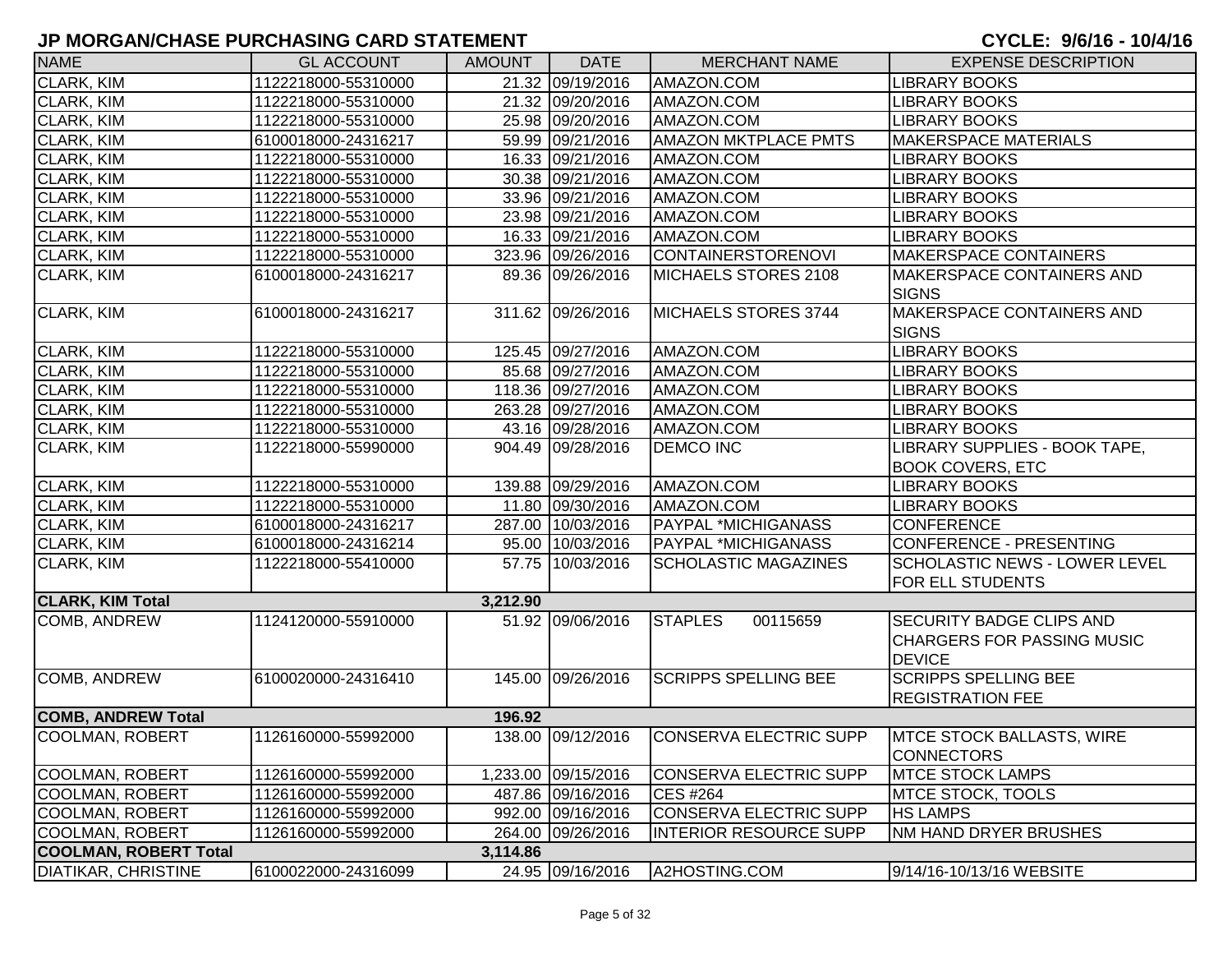| <b>NAME</b>                      | <b>GL ACCOUNT</b>   | <b>AMOUNT</b> | <b>DATE</b>           | <b>MERCHANT NAME</b>                           | <b>EXPENSE DESCRIPTION</b>            |
|----------------------------------|---------------------|---------------|-----------------------|------------------------------------------------|---------------------------------------|
| <b>DIATIKAR, CHRISTINE</b>       | 1127170000-55710000 |               | 1,029.24 09/23/2016   | CORRIGAN OIL #2 - BRI                          | 750 GAL DIESEL 8/15/16                |
| <b>DIATIKAR, CHRISTINE</b>       | 6100022000-24316099 |               | 4,000.00 09/23/2016   | US FIRST                                       | <b>REGISTRATION</b>                   |
| <b>DIATIKAR, CHRISTINE</b>       | 1125200000-55910000 |               | 56.38 09/26/2016      | STAPLS7163230123000001                         | <b>OFFICE SUPPLIES</b>                |
| <b>DIATIKAR, CHRISTINE</b>       | 1111322000-54910741 |               | 6,617.72 09/26/2016   | THE ASSOCIATED PRESS                           | 9/23/16-9/22/17 NEWS DESK AND 9/1/16- |
|                                  |                     |               |                       |                                                | 8/31/17 NEWS POWER                    |
| <b>DIATIKAR, CHRISTINE</b>       | 1128300000-53220000 |               | 160.00 10/03/2016     | MI INST FOR ED MGT                             | <b>DIGLIO-LEGAL CONFERENCE</b>        |
| <b>DIATIKAR, CHRISTINE Total</b> |                     | 11,888.29     |                       |                                                |                                       |
| DRAGOO, MICHAEL                  | 1126160000-55992000 |               | 33.90 09/07/2016      | <b>AMAZON MKTPLACE PMTS</b>                    | <b>BILLED IN ERROR - AMOUNT</b>       |
|                                  |                     |               |                       |                                                | <b>ENCLOSED</b>                       |
| DRAGOO, MICHAEL                  | 1126100000-53220828 |               | 250.00 09/09/2016     | MI INST FOR ED MGT                             | <b>MSBO CONFERENCE</b>                |
| DRAGOO, MICHAEL                  | 1126160000-55992000 |               | 202.61 09/12/2016     | <b>COCHRANE SUPPLY AND EN</b>                  | <b>CHARGED IN ERROR</b>               |
| DRAGOO, MICHAEL                  | 1126160000-55992000 |               | 83.32 09/12/2016      | <b>WW GRAINGER</b>                             | <b>MTCE STOCK</b>                     |
| DRAGOO, MICHAEL                  | 1126160000-55992000 |               | 10.47 09/13/2016      | <b>COCHRANE SUPPLY AND EN</b>                  | MS VAV VALVE BODIES SHIPPING          |
| DRAGOO, MICHAEL                  | 1126160000-55992000 |               | 202.61 09/13/2016     | <b>COCHRANE SUPPLY AND EN</b>                  | MS VAV REHEAT VALVE BODIES            |
| DRAGOO, MICHAEL                  | 1126160000-54910000 |               | 250.00 09/14/2016     | <b>REDFORD LOCK COMPANY I</b>                  | <b>IMTCE TROUBLESHOOT DOOR</b>        |
|                                  |                     |               |                       |                                                | <b>HARDWARE ISSUES</b>                |
| DRAGOO, MICHAEL                  | 1126160000-55992000 |               | 223.60 09/14/2016     | <b>REDFORD LOCK COMPANY I</b>                  | <b>MTCE KEYS</b>                      |
| DRAGOO, MICHAEL                  | 1126160000-55992000 |               | 378.45 09/14/2016     | <b>REDFORD LOCK COMPANY I</b>                  | <b>ECEC KEY CABINET</b>               |
| DRAGOO, MICHAEL                  | 4126122951-54110000 |               | 21,026.43 09/20/2016  | <b>DE-CAL INC</b>                              | MS HVAC VALVE LEAKS                   |
| DRAGOO, MICHAEL                  | 1126160000-55992000 |               | 421.24 09/22/2016     | <b>LAWSON PRODUCTS</b>                         | <b>MTCE HIGH TEMP BEARING GREASE</b>  |
| DRAGOO, MICHAEL                  | 1126160000-55992000 |               | 77.40 09/30/2016      | <b>REDFORD LOCK COMPANY I</b>                  | <b>ECEC KEYS</b>                      |
| DRAGOO, MICHAEL                  | 1126160000-55992000 |               | 465.67 09/30/2016     | <b>REDFORD LOCK COMPANY I</b>                  | <b>HS PADLOCKS</b>                    |
| DRAGOO, MICHAEL                  | 1126160000-55992000 |               | $(202.61)$ 10/04/2016 | <b>COCHRANE SUPPLY AND EN</b>                  | <b>RETURNED CHARGE IN ERROR</b>       |
| DRAGOO, MICHAEL                  | 1126100000-53220828 |               | 165.86 10/04/2016     | <b>CRYSTAL MTN LODGING</b>                     | <b>MSBO CONFERENCE</b>                |
| <b>DRAGOO, MICHAEL Total</b>     |                     | 23,588.95     |                       |                                                |                                       |
| <b>FULAR, JAMES</b>              | 1126160000-55993000 |               | 486.00 09/09/2016     | <b>RESIDEX</b>                                 | HS ATHLETIC PRACTICE FIELD GRASS      |
|                                  |                     |               |                       |                                                | <b>SEED</b>                           |
| <b>FULAR, JAMES</b>              | 1126160000-54910000 |               | 54.00 09/12/2016      | MARKS OUTDOOR POWER EQ GRNDS TRIM MOWER REPAIR |                                       |
| FULAR, JAMES                     | 1126160000-54910000 |               | 596.81 09/20/2016     | <b>BADER AND SONS CO.</b>                      | <b>MTCE GATOR REPAIR</b>              |
| <b>FULAR, JAMES</b>              | 1126160000-55993000 |               | 30.15 09/22/2016      | <b>ANGELO'S WHOLESALE</b>                      | DF GIRL SCOUT PROJECT                 |
| <b>FULAR, JAMES</b>              | 1126160000-55993000 |               | 761.00 09/23/2016     | <b>RESIDEX</b>                                 | <b>DISTRICT BROADLEAF WEED</b>        |
|                                  |                     |               |                       |                                                | <b>CONTROL</b>                        |
| <b>FULAR, JAMES</b>              | 1126160000-55993000 |               | 1,297.50 09/23/2016   | <b>RESIDEX</b>                                 | <b>DISTRICT BROADLEAF WEED</b>        |
|                                  |                     |               |                       |                                                | <b>CONTROL</b>                        |
| <b>FULAR, JAMES</b>              | 1126160000-55993000 |               | 114.00 09/28/2016     | <b>GEMPLER'S</b>                               | DISTRICT PHAGRAMITES CONTROL          |
| <b>FULAR, JAMES</b>              | 1126160000-55992000 |               | 55.45 09/28/2016      | <b>GEMPLER'S</b>                               | <b>MTCE SUPPLIES</b>                  |
| <b>FULAR, JAMES</b>              | 1126160000-55993000 |               | 168.53 09/30/2016     | MARKS OUTDOOR POWER EQ GRNDS MOWER PARTS       |                                       |
| <b>FULAR, JAMES</b>              | 1126160000-54120000 |               | 967.44 10/03/2016     | HAROLDS FRAME SHOP INC                         | <b>IMTCE ENCLOSED TRAILER REPAIR</b>  |
| <b>FULAR, JAMES</b>              | 1126160000-55993000 |               | 301.92 10/03/2016     | MARKS OUTDOOR POWER EQ GRNDS TINES FOR AERATOR |                                       |
| <b>FULAR, JAMES Total</b>        |                     | 4,832.80      |                       |                                                |                                       |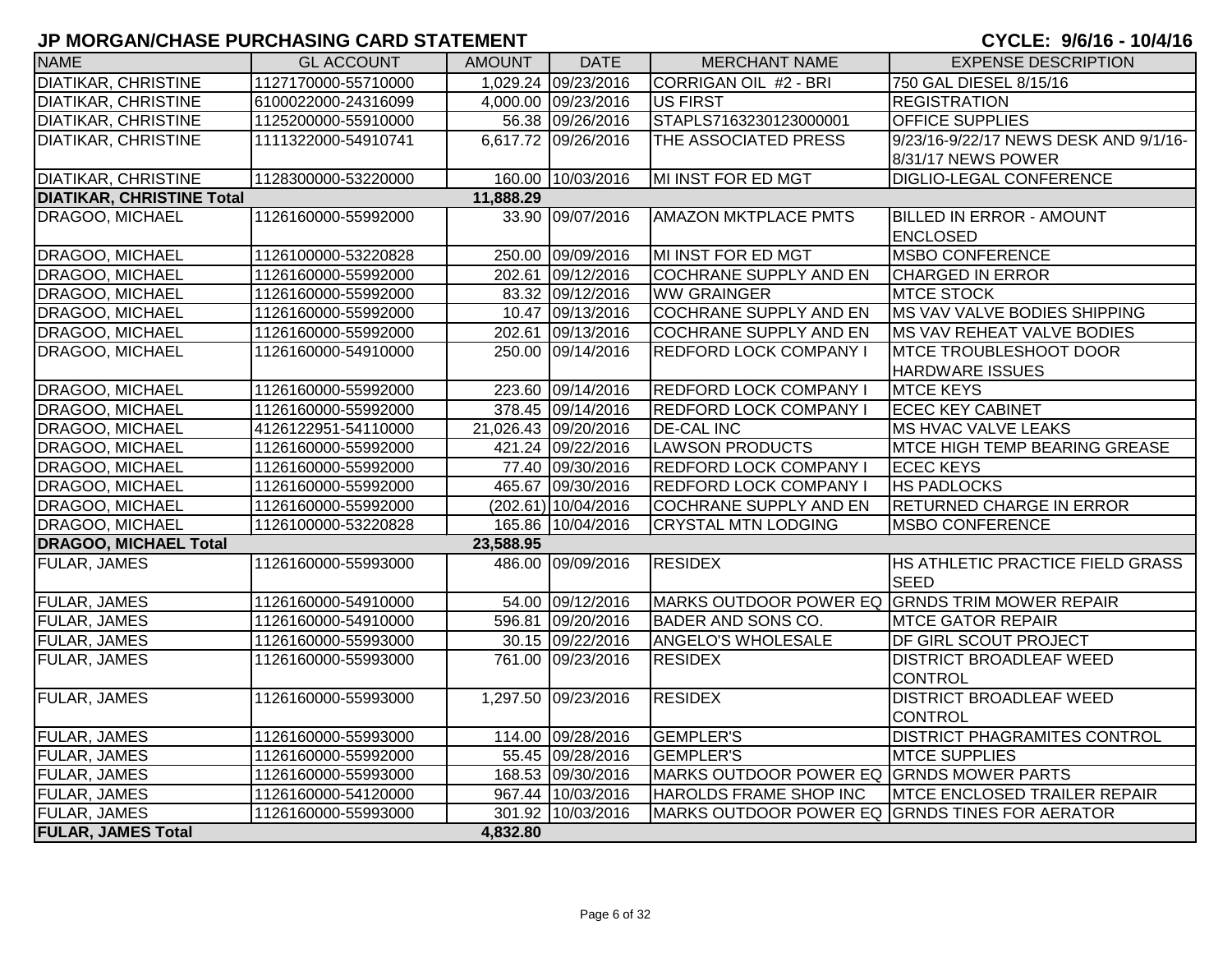| <b>NAME</b>                                | <b>GL ACCOUNT</b>   | <b>AMOUNT</b> | <b>DATE</b>         | <b>MERCHANT NAME</b>          | <b>EXPENSE DESCRIPTION</b>                           |
|--------------------------------------------|---------------------|---------------|---------------------|-------------------------------|------------------------------------------------------|
| <b>FURLOW, SETH</b>                        | 1711322000-55210614 |               | 307.09 09/07/2016   | AMAZON.COM                    | ADDITIONAL IB BIOLOGY STUDY GUIDE                    |
|                                            |                     |               |                     |                               | TEXT BOOKS AS A RESULT OF LARGER                     |
|                                            |                     |               |                     |                               | <b>CLASS</b>                                         |
| <b>FURLOW, SETH</b>                        | 1711322000-55210614 |               | 935.40 09/07/2016   | AMAZON.COM                    | <b>IB BIOLOGY STUDY GUIDES</b>                       |
|                                            |                     |               |                     |                               | <b>TEXTBOOKS AND COURSE</b>                          |
|                                            |                     |               |                     |                               | <b>TEXTBOOKS</b>                                     |
| <b>FURLOW, SETH</b>                        | 1711322000-55110614 |               | 988.35 09/07/2016   | <b>BIOZONE CORPORATION</b>    | CONSUMABLE WORKBOOKS FOR YEAR                        |
|                                            |                     |               |                     |                               | 1 IB BIOLOGY STUDENTS (27)                           |
| <b>FURLOW, SETH</b>                        | 1711322000-55210614 |               | 1,000.05 09/08/2016 | AMAZON.COM                    | <b>IB BIOLOGY TEXTBOOKS</b>                          |
| <b>FURLOW, SETH</b>                        | 1711322000-55110614 |               | 31.98 09/28/2016    | KROGER #671                   | FLOWER DISSECTION LAB, IB BIOLOGY                    |
|                                            |                     |               |                     |                               |                                                      |
| <b>FURLOW, SETH</b>                        | 1711322000-55110614 | 260.97        | 09/30/2016          | <b>FLINN SCIENTIFIC, I</b>    | <b>IB/AP BIOLOGY SUPPLIES FOR</b>                    |
|                                            |                     |               |                     |                               | <b>DIFFUSION</b>                                     |
| <b>FURLOW, SETH Total</b>                  |                     | 3,523.84      |                     |                               |                                                      |
| <b>GASIDLO, MEGAN</b>                      | 1111220730-55110000 |               | 18.85 09/09/2016    |                               | TEACHERSPAYTEACHERS.CO RESOURCES AND LESSONS FOR 8TH |
|                                            |                     |               |                     |                               | <b>GRADE SCIENCE</b>                                 |
| <b>GASIDLO, MEGAN</b>                      | 1111220730-55110000 | 36.93         | 09/13/2016          | <b>TARGET</b><br>00014654     | <b>RESOURCES AND LESSONS FOR 8TH</b>                 |
|                                            |                     |               |                     |                               | <b>GRADE SCIENCE</b>                                 |
| <b>GASIDLO, MEGAN</b>                      | 1111220730-55110000 | 14.09         | 09/23/2016          |                               | TEACHERSPAYTEACHERS.CO RESOURCES AND LESSONS FOR 8TH |
|                                            |                     |               |                     |                               | <b>GRADE SCIENCE</b>                                 |
| <b>GASIDLO, MEGAN Total</b>                |                     | 69.87         |                     |                               |                                                      |
| GONZALEZ-SHEERAN, MAR (6100020000-24316263 |                     |               | 25.00 09/14/2016    | <b>SEFMD (SCIENCE FAIR)</b>   | <b>AFFILIATION FEE FOR DETROIT</b>                   |
|                                            |                     |               |                     |                               | <b>SCIENCE FAIR 2017</b>                             |
| <b>GONZALEZ-SHEERAN, MARGARET Total</b>    |                     | 25.00         |                     |                               |                                                      |
| <b>GORDON, BRIAN</b>                       | 6100061000-24316104 |               | 55.90 09/14/2016    | PANERA BREAD #667             | <b>BAGELS AND COFFEE KLAA</b>                        |
| <b>GORDON, BRIAN</b>                       | 6100061000-24316104 |               | 20.52 09/16/2016    | NORTHVILLE SPORTS DEN         | LUNCH MIDDLE SCHOOL LEAGUE                           |
|                                            |                     |               |                     |                               | <b>MEETING</b>                                       |
| <b>GORDON, BRIAN</b>                       | 1429300000-57410000 |               | 164.80 09/29/2016   | PAYPAL *BCAM                  | <b>BASKETBALL CLINIC</b>                             |
| <b>GORDON, BRIAN</b>                       | 1429300000-54120000 |               | 50.05 10/03/2016    | DISCOUNT-TIRE-CO MID-0        | <b>TIRE FOR GOLF CART</b>                            |
| <b>GORDON, BRIAN</b>                       | 6100061000-24316104 |               | 234.02 10/03/2016   | <b>MARIA'S ITALIAN BAKERY</b> | <b>LUNCH FOR CAPTAINS</b>                            |
| <b>GORDON, BRIAN</b>                       | 6100061000-24316104 |               | 38.39 10/04/2016    | MEIJER INC #057<br>Q01        | <b>BREAKFAST FOR CAPTAINS</b>                        |
| <b>GORDON, BRIAN</b>                       | 6100061000-24316104 |               | 29.66 10/04/2016    | PANERA BREAD #667             | <b>BREAKFAST FOR CAPTAINS</b>                        |
| <b>GORDON, BRIAN Total</b>                 |                     | 593.34        |                     |                               |                                                      |
| <b>GREBINSKI, KRISTEN</b>                  | 6100020000-24316243 |               | 23.54 09/09/2016    | J W PEPPER AND SON INC        | <b>CHOIR SUPPLIES</b>                                |
| <b>GREBINSKI, KRISTEN</b>                  | 6100020000-24316243 |               | 1.90 09/20/2016     | J W PEPPER AND SON INC        | <b>CHOIR SUPPLIES</b>                                |
| <b>GREBINSKI, KRISTEN</b>                  | 6100020000-24316243 |               | 50.00 09/21/2016    | <b>CHORALTECH LLC</b>         | <b>CHOIR SUPPLIES</b>                                |
| <b>GREBINSKI, KRISTEN Total</b>            |                     | 75.44         |                     |                               |                                                      |
| HANSEN, ANN                                | 1311800000-55110551 |               | 36.00 09/13/2016    | <b>LESSONPIX INC</b>          | RESOURCE FOR TEACHERS AND CARE                       |
|                                            |                     |               |                     |                               | <b>LEADERS</b>                                       |
| <b>HANSEN, ANN Total</b>                   |                     | 36.00         |                     |                               |                                                      |
| <b>HARRIS, CHRISTINE</b>                   | 6100041000-24316355 |               | 4.29 09/06/2016     | KROGER #632                   | SCIENCE EXPERIMENT/ART SUPPLY                        |
|                                            |                     |               |                     |                               | <b>FOOD COLORING</b>                                 |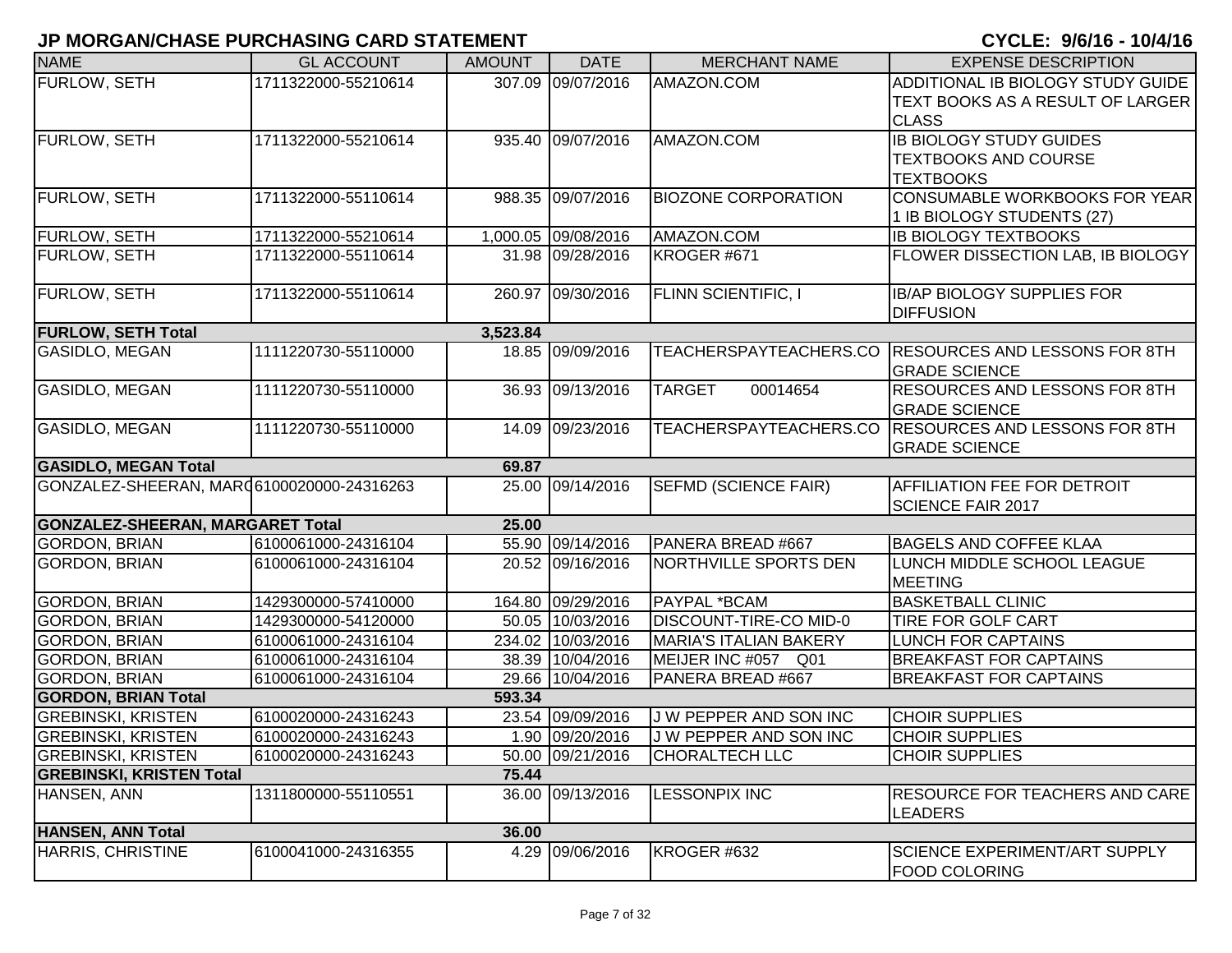| <b>NAME</b>                    | <b>GL ACCOUNT</b>   | <b>AMOUNT</b> | <b>DATE</b>         | <b>MERCHANT NAME</b>          | <b>EXPENSE DESCRIPTION</b>                        |
|--------------------------------|---------------------|---------------|---------------------|-------------------------------|---------------------------------------------------|
| <b>HARRIS, CHRISTINE</b>       | 6100041000-24316355 |               | 24.97 09/06/2016    | MICHAELS STORES 3744          | ROOM SETUP SUPPLIES (HOOKS FOR                    |
|                                |                     |               |                     |                               | <b>REST TIME CURTAINS); STAR OF THE</b>           |
|                                |                     |               |                     |                               | <b>WEEK CRAFT FOAM PROJECT</b>                    |
|                                |                     |               |                     |                               | <b>SUPPLIES</b>                                   |
| <b>HARRIS, CHRISTINE Total</b> |                     | 29.26         |                     |                               |                                                   |
| HARVEY, JENNIFER               | 1711322000-55110614 |               | 23.66 09/12/2016    | <b>GREAT LAKES ACE HDWE</b>   |                                                   |
| HARVEY, JENNIFER               | 1711322000-55110614 |               | 29.89 09/12/2016    | THE HOME DEPOT #2704          |                                                   |
| HARVEY, JENNIFER               | 1711322000-55110614 |               | 39.99 09/13/2016    | <b>BEST BUY MHT 00004176</b>  |                                                   |
| HARVEY, JENNIFER               | 1711322000-55110614 |               | 215.02 09/13/2016   | <b>DBC*BLICK ART MATERIAL</b> |                                                   |
| HARVEY, JENNIFER               | 1711322000-55110614 |               | 123.13 09/15/2016   | <b>DBC*BLICK ART MATERIAL</b> |                                                   |
| HARVEY, JENNIFER               | 1711322000-55110614 |               | 30.12 09/19/2016    | AMAZON.COM                    |                                                   |
| HARVEY, JENNIFER               | 1711322000-55110614 |               | 104.70 09/19/2016   | AMAZON.COM                    |                                                   |
| HARVEY, JENNIFER               | 1711322000-55110614 |               | 121.94 09/19/2016   | <b>DBC*BLICK ART MATERIAL</b> |                                                   |
| <b>HARVEY, JENNIFER</b>        | 1711322000-55110614 |               | 67.40 09/20/2016    | SSI*SCHOOL SPECIALTY          |                                                   |
| HARVEY, JENNIFER               | 1711322000-55110614 |               | 58.38 09/22/2016    | <b>DBC*BLICK ART MATERIAL</b> |                                                   |
| HARVEY, JENNIFER               | 1711322000-55110614 |               | 226.79 09/26/2016   | <b>DBC*BLICK ART MATERIAL</b> |                                                   |
| HARVEY, JENNIFER               | 1711322000-55110614 |               | 104.50 09/29/2016   | <b>DBC*BLICK ART MATERIAL</b> |                                                   |
| HARVEY, JENNIFER               | 1711322000-55110614 |               | 9.44 09/29/2016     | <b>DBC*BLICK ART MATERIAL</b> |                                                   |
| HARVEY, JENNIFER               | 1711322000-55110614 |               | 17.39 10/03/2016    | <b>AMAZON MKTPLACE PMTS</b>   |                                                   |
| <b>HARVEY, JENNIFER Total</b>  |                     | 1,172.35      |                     |                               |                                                   |
| HAYNES, DEBORAH                | 1335100000-55110553 |               | 75.95 09/12/2016    | <b>TARGET</b><br>00014654     | <b>TEACHING SUPPLIES</b>                          |
| <b>HAYNES, DEBORAH Total</b>   |                     | 75.95         |                     |                               |                                                   |
| HENDERSON, BETH                | 1125200000-55910000 |               | 243.57 09/12/2016   | STAPLS7162344416000001        | <b>BUSINESS OFFICE PRINTER TONER</b>              |
| HENDERSON, BETH                | 1125200000-55910000 |               | 38.16 09/14/2016    | STAPLS7162510056000001        | <b>BUSINESS OFFICE SUPPLIES</b>                   |
| HENDERSON, BETH                | 1126600000-54910000 |               | 5,104.00 09/19/2016 | ALICE TRAINING INSTITU        | ELEARNING USERS K12 SERVICE<br><b>AGREEMENT</b>   |
| <b>HENDERSON, BETH</b>         | 1111118000-55110708 |               | 65.44 09/22/2016    | <b>VERITIV</b>                | <b>NOVI MEADOWS PAPER - FOR CARRIE</b>            |
|                                |                     |               |                     |                               | <b>REICHLEY</b>                                   |
| HENDERSON, BETH                | 1111118000-55110708 |               | 196.32 09/22/2016   | <b>VERITIV</b>                | NOVI MEADOWS PAPER - FOR CARRIE                   |
|                                |                     |               |                     |                               | <b>REICHLEY</b>                                   |
| <b>HENDERSON, BETH</b>         | 1111118000-55110708 |               | 452.40 09/22/2016   | <b>VERITIV</b>                | <b>NOVI MEADOWS PAPER - FOR CARRIE</b>            |
|                                |                     |               |                     |                               | <b>REICHLEY</b>                                   |
| <b>HENDERSON, BETH Total</b>   |                     | 6,099.89      |                     |                               |                                                   |
| HOLLY, SHEILA                  | 1128300000-57910000 |               | 173.00 09/07/2016   | CONTEMPORARY INDUSTRIE        | <b>YEARS OF SERVICE AWARDS</b>                    |
| HOLLY, SHEILA                  | 1123200000-57910000 |               | 5.83 09/07/2016     | THE UPS STORE 0582            | <b>SUPERINTENDENT MAILING</b>                     |
| HOLLY, SHEILA                  | 1123200000-57410000 |               | 1,412.76 09/09/2016 | MICH ASSOC OF SCH ADMI        | MASA MEMBERSHIP RENEWAL, STEVE<br><b>MATTHEWS</b> |
| <b>HOLLY, SHEILA</b>           | 1123200000-57410000 |               | 450.00 09/09/2016   | MICH ASSOC OF SCH ADMI        | <b>AASA DUES, STEVE MATTHEWS</b>                  |
| HOLLY, SHEILA                  | 1123200000-57410000 |               | 125.00 09/09/2016   | MICH ASSOC OF SCH ADMI        | MSPRA MEMBERSHIP FEE, WILLIAM                     |
|                                |                     |               |                     |                               | <b>ROOSE</b>                                      |
| HOLLY, SHEILA                  | 1123200000-57910000 |               | 300.00 09/13/2016   | SURVEYMONKEY.COM              | SURVEY MONKEY RENEWAL                             |
| HOLLY, SHEILA                  | 1123200000-57910000 |               | 227.75 09/19/2016   | MARIA'S ITALIAN BAKERY        | <b>AREA SUPERINTENDENTS' MEETING</b>              |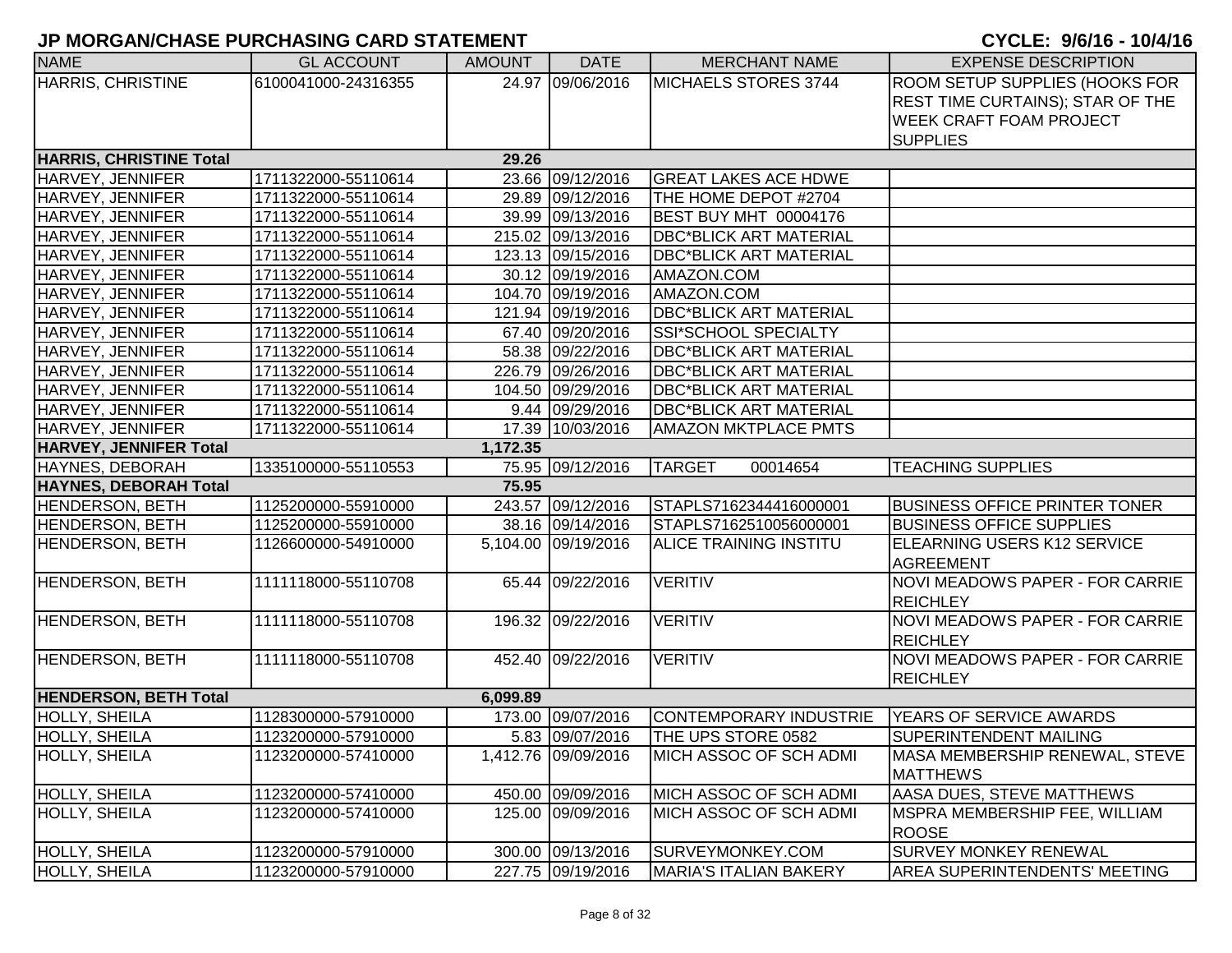| <b>NAME</b>                 | <b>GL ACCOUNT</b>   | <b>AMOUNT</b> | <b>DATE</b>          | <b>MERCHANT NAME</b>          | <b>EXPENSE DESCRIPTION</b>                                                     |
|-----------------------------|---------------------|---------------|----------------------|-------------------------------|--------------------------------------------------------------------------------|
| <b>HOLLY, SHEILA</b>        | 1123200000-57410000 |               | 125.00 09/21/2016    | MICH ASSOC OF SCH ADMI        | MSPRA MEMBERSHIP DUES, STEVE<br><b>MATTHEWS</b>                                |
| HOLLY, SHEILA               | 1123100000-53220000 |               | 563.00 09/28/2016    | <b>MASB</b>                   | ALC CONFERENCE, TRACEY CADWELL,<br>NOV. 10-13, 2016                            |
| <b>HOLLY, SHEILA Total</b>  |                     | 3,382.34      |                      |                               |                                                                                |
| <b>HOSKINS, DIANE</b>       | 6100025000-24316301 |               | 81.18 09/07/2016     | COTTAGE INN PIZZA - LI        | <b>STUDENT DINNER</b>                                                          |
| <b>HOSKINS, DIANE</b>       | 1613100361-55110000 |               | 55.41 09/12/2016     | STAPLS7162361558000001        | TEACHER SUPPLY - PENDING A CREDIT                                              |
| HOSKINS, DIANE              | 1613100361-55110000 |               | 28.62 09/14/2016     | AMAZON.COM                    | <b>TEACHER SUPPLY</b>                                                          |
| <b>HOSKINS, DIANE</b>       | 6100025000-24316301 |               | 124.80 09/14/2016    | <b>MR PITA FARMINGTON HIL</b> | <b>STUDENT DINNER</b>                                                          |
| <b>HOSKINS, DIANE</b>       | 1613100361-55110000 |               | 40.52 09/14/2016     | STAPLS7162361558002001        | <b>OFFICE SUPPLIES</b>                                                         |
| <b>HOSKINS, DIANE</b>       | 6100025000-24316301 |               | 85.69 09/16/2016     | HUNGRY HOWIES #544            | <b>STUDENT DINNER</b>                                                          |
| <b>HOSKINS, DIANE</b>       | 6100025000-24316301 |               | 76.05 09/21/2016     | AHMOS MEDITERRANEAN GR        | <b>STUDENT DINNER</b>                                                          |
| <b>HOSKINS, DIANE</b>       | 6100025000-24316301 |               | 38.10 09/21/2016     | <b>AHMOS MEDITERRANEAN GR</b> | <b>STUDENT DINNER</b>                                                          |
| <b>HOSKINS, DIANE</b>       | 6100025000-24316301 |               | 118.38 09/21/2016    | <b>MARIA'S ITALIAN BAKERY</b> | <b>STUDENT DINNER</b>                                                          |
| <b>HOSKINS, DIANE</b>       | 6100025000-24316301 |               | 82.17 09/22/2016     | <b>HUNGRY HOWIES #544</b>     | <b>STUDENT DINNER</b>                                                          |
| HOSKINS, DIANE              | 6100025000-24316301 |               | 60.23 09/27/2016     | <b>AMAZON MKTPLACE PMTS</b>   | <b>COUNT DAY INCENTIVES</b>                                                    |
| <b>HOSKINS, DIANE</b>       | 6100025000-24316301 |               | 22.22 09/27/2016     | <b>AMAZON MKTPLACE PMTS</b>   | <b>COUNT DAY INCENTIVES</b>                                                    |
| <b>HOSKINS, DIANE</b>       | 6100025000-24316301 |               | 41.87 09/27/2016     | <b>AMAZON MKTPLACE PMTS</b>   | <b>COUNT DAY INCENTIVES</b>                                                    |
| <b>HOSKINS, DIANE</b>       | 6100025000-24316301 |               | 36.02 09/27/2016     | AMAZON.COM                    | <b>COUNT DAY INCENTIVE</b>                                                     |
| <b>HOSKINS, DIANE</b>       | 6100025000-24316301 |               | 8.98 09/27/2016      | AMAZON.COM                    | <b>COUNT DAY INCENTIVE</b>                                                     |
| <b>HOSKINS, DIANE</b>       | 1613100361-55110000 |               | 51.38 09/28/2016     | STAPLS7163344424000001        | <b>TEACHER SUPPLY</b>                                                          |
| <b>HOSKINS, DIANE</b>       | 1613100361-55110000 |               | 75.00 09/28/2016     | STAPLS7163344424000002        | <b>TEACHER SUPPLY</b>                                                          |
| <b>HOSKINS, DIANE</b>       | 6100025000-24316301 |               | 17.65 09/29/2016     | <b>AMAZON MKTPLACE PMTS</b>   | <b>COUNT DAY INCENTIVE</b>                                                     |
| <b>HOSKINS, DIANE</b>       | 6100025000-24316301 |               | 118.03 09/29/2016    | <b>BENITOS PIZZA-NOVI</b>     | <b>STUDENT DINNER</b>                                                          |
| <b>HOSKINS, DIANE</b>       | 6100025000-24316301 |               | 22.00 09/30/2016     | <b>AMAZON MKTPLACE PMTS</b>   | <b>COUNT DAY INCENTIVE</b>                                                     |
| <b>HOSKINS, DIANE</b>       | 6100025000-24316301 |               | 36.86 09/30/2016     | <b>PARTY CITY</b>             | COUNT DAY INCENTIVE/SUPPLIES                                                   |
| <b>HOSKINS, DIANE</b>       | 6100025000-24316301 |               | $(17.76)$ 10/03/2016 | <b>AMAZON MKTPLACE PMTS</b>   | <b>REFUND, DAMAGED ITEM</b>                                                    |
| <b>HOSKINS, DIANE</b>       | 6100025000-24316301 |               | 99.96 10/03/2016     | <b>MARIA'S ITALIAN BAKERY</b> | <b>STAFF LUNCH FROM LINDA</b>                                                  |
| <b>HOSKINS, DIANE Total</b> |                     | 1,303.36      |                      |                               |                                                                                |
| <b>HOURIGAN, MARK</b>       | 1111322000-55110723 |               | 89.00 09/13/2016     | PAYPAL *CHERRYCLASS           | PURCHASE OF TRUMPET CONCERTO<br>FOR WIND ENSEMBLE PERFORMANCE<br><b>AT MMC</b> |
| <b>HOURIGAN, MARK</b>       | 1111322000-55110723 |               | 224.99 09/19/2016    | J W PEPPER AND SON INC        | PURCHASE OF NEW JAZZ ENSEMBLE<br><b>MUSIC</b>                                  |
| <b>HOURIGAN, MARK</b>       | 1111322000-55110723 |               | 11.00 09/19/2016     | MUSICNOTES.COM                | PURCHASE OF PIANO SCORES TO<br>ARRANGE HOMECOMING PARADE<br><b>TUNE</b>        |
| <b>HOURIGAN, MARK</b>       | 1111322000-55110723 |               | 11.00 09/23/2016     | MUSICNOTES.COM                | PIANO SCORES TO DO<br><b>ARRANGEMENTS FOR THE MARCHING</b><br><b>BAND</b>      |
| <b>HOURIGAN, MARK Total</b> |                     | 335.99        |                      |                               |                                                                                |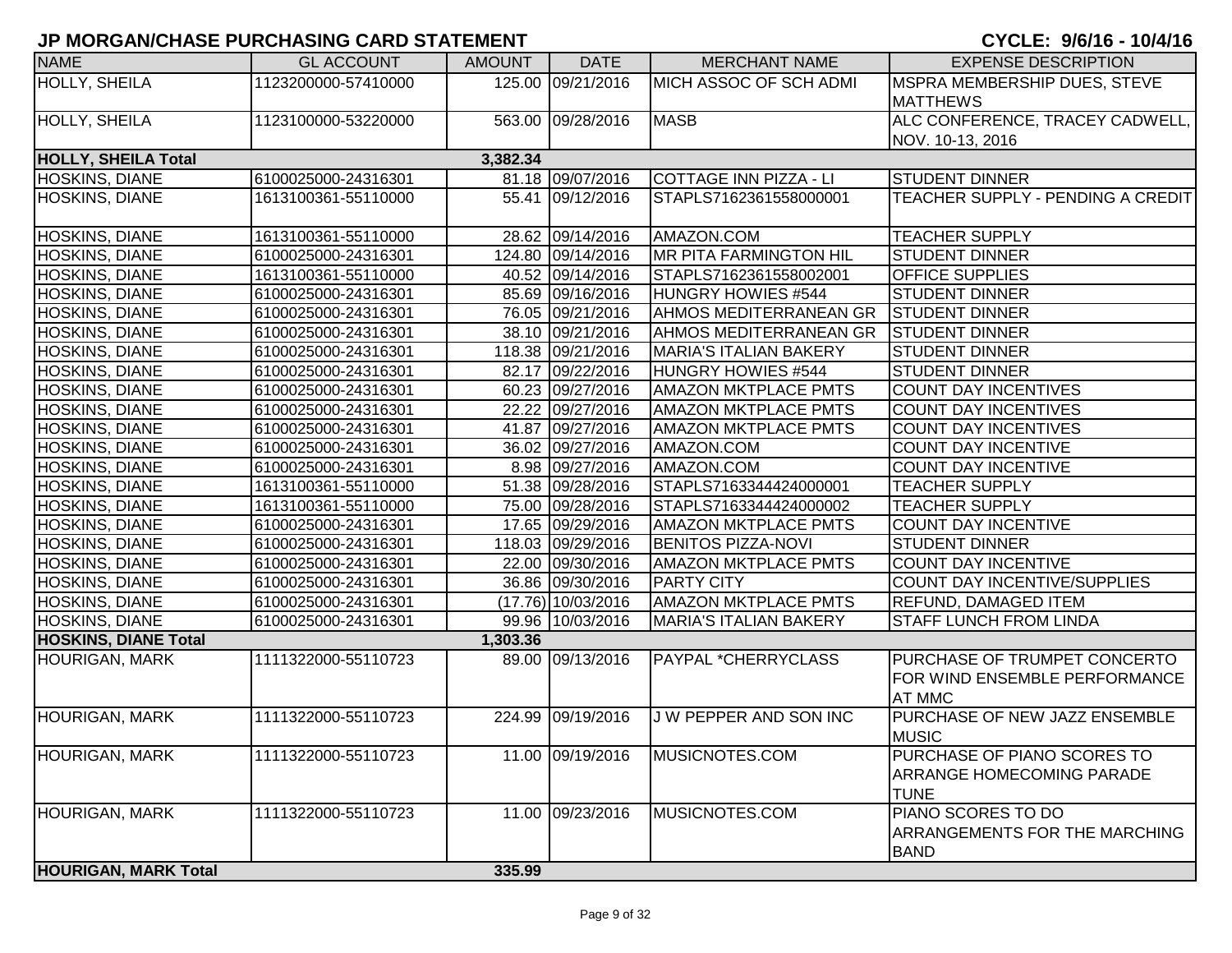| <b>NAME</b>                    | <b>GL ACCOUNT</b>   | <b>AMOUNT</b> | <b>DATE</b>         | <b>MERCHANT NAME</b>               | <b>EXPENSE DESCRIPTION</b>                                                                                                             |
|--------------------------------|---------------------|---------------|---------------------|------------------------------------|----------------------------------------------------------------------------------------------------------------------------------------|
| JANTZ, ANGELA                  | 1111115000-55110799 |               | 852.81 09/21/2016   | STAPLS7162865389000001             | <b>MISC TEACHING SUPPLIES-</b><br>STAPLERS/BINDER<br>CLIPS/BATTERIES/WHITE OUT/KRAFT<br>PAPER/MARKERS/COLORED<br>PENCILS/WRITING PAPER |
| JANTZ, ANGELA                  | 1111115000-55110799 |               | 153.13 09/21/2016   | STAPLS7162865389000002             | MISC TEACHING SUPPLIES-ROLES OF<br><b>KRAFT PAPER</b>                                                                                  |
| JANTZ, ANGELA                  | 1111115000-55110799 |               | 47.17 09/21/2016    | STAPLS7162865389000003             | <b>MISC TEACHING SUPPLIES-KRAFT</b><br><b>PAPER</b>                                                                                    |
| JANTZ, ANGELA                  | 1111115000-55110799 |               | 87.03 09/21/2016    | STAPLS7162865389000004             | <b>MISC TEACHING SUPPLIES-KRAFT</b><br>PAPER AND INDEX DIVIDERS                                                                        |
| JANTZ, ANGELA                  | 1111115000-55110799 |               | 55.50 09/23/2016    | STAPLS7163078556000001             | <b>MISC TEACHING SUPPLIES-TAB</b><br><b>DIVIDERS</b>                                                                                   |
| JANTZ, ANGELA                  | 1111115000-55110799 |               | 62.00 09/26/2016    | STAPLS7163237858000001             | <b>MISC TEACHING SUPPLIES-LABELS</b>                                                                                                   |
| JANTZ, ANGELA                  | 1124115000-55910000 |               | 137.86 09/28/2016   | STAPLS7163250917000001             | TONER CARTRIDGES FOR THE<br><b>CAFETERIA</b>                                                                                           |
| JANTZ, ANGELA                  | 1111115000-55110799 |               | 27.39 09/30/2016    | STAPLS7162865389000005             | MISC TEACHING SUPPLIES-SIGN<br><b>HOLDERS</b>                                                                                          |
| <b>JANTZ, ANGELA</b>           | 1124115000-55910000 | 8.99          | 10/03/2016          | STAPLS7163250917000002             | <b>DIGITAL TIMER FOR MAIN OFFICE</b>                                                                                                   |
| <b>JANTZ, ANGELA Total</b>     |                     | 1,431.88      |                     |                                    |                                                                                                                                        |
| JUOPPERI, JOHN                 | 1126160000-55992000 |               | 89.65 09/08/2016    | <b>FASTENAL COMPANY01</b>          | MTCE FUEL PUMP EXT BOX, MS SWING                                                                                                       |
| JUOPPERI, JOHN                 | 1126160000-55992000 |               | 22.04 09/14/2016    | THE HOME DEPOT #2737               | HS EXIT NUMBERS, MS SWING, NW<br><b>FENCE</b>                                                                                          |
| JUOPPERI, JOHN                 | 1126160000-55992000 |               | 441.15 09/23/2016   | <b>REDFORD LOCK COMPANY I</b>      | <b>NM6 LOCKS</b>                                                                                                                       |
| JUOPPERI, JOHN                 | 1126160000-55992000 |               | 19.00 09/28/2016    | <b>REDFORD LOCK COMPANY I</b>      | <b>NM5 REPLACE LOST KEYS</b>                                                                                                           |
| JUOPPERI, JOHN                 | 1126160000-55992000 |               | 8.16 09/28/2016     | THE HOME DEPOT #2737               | OH SECURITY CAMERA                                                                                                                     |
| JUOPPERI, JOHN                 | 1126160000-55992000 |               | 31.91 09/30/2016    | THE HOME DEPOT #2737               | <b>TRANS MAILBOX REPAIR</b>                                                                                                            |
| JUOPPERI, JOHN                 | 1126160000-55992000 |               | 50.00 10/04/2016    | REDFORD LOCK COMPANY I             | <b>HS ART ROOM STORAGE KEY</b>                                                                                                         |
| <b>JUOPPERI, JOHN Total</b>    |                     | 661.91        |                     |                                    |                                                                                                                                        |
| <b>KOBROSSY, THERESE</b>       | 1335100000-55110553 | 42.97         | 09/09/2016          | MEIJER INC #122<br>Q <sub>01</sub> | <b>TEACHING SUPPLIES</b>                                                                                                               |
| <b>KOBROSSY, THERESE</b>       | 1335100000-55110553 |               | 50.96 09/09/2016    | QPS<br><b>TOYS R US #9274</b>      | <b>BOARD GAMES FOR DF CARE ROOM</b>                                                                                                    |
| <b>KOBROSSY, THERESE</b>       | 1335100000-55110553 |               | 85.32 09/28/2016    | MICHAELS STORES 3744               | <b>CRAFT SUPPLIES</b>                                                                                                                  |
| <b>KOBROSSY, THERESE</b>       | 1335100000-55110553 |               | 33.96 09/29/2016    | MEIJER INC #122<br>Q01             | <b>TEACHING SUPPLIES</b>                                                                                                               |
| <b>KOBROSSY, THERESE</b>       | 1335100000-55110553 |               | $(3.40)$ 09/29/2016 | MEIJER INC #122<br>Q01             | <b>REFUND FOR CRAFT SUPPLIES</b>                                                                                                       |
| <b>KOBROSSY, THERESE Total</b> |                     | 209.81        |                     |                                    |                                                                                                                                        |
| KORTLANDT, PATRICIA            | 1111111000-55110708 |               | 44.88 09/08/2016    | STAPLS7162128980000001             | <b>CLASSROOM MATERIALS FOR</b><br><b>ELIZABETH ELSTER</b>                                                                              |
| KORTLANDT, PATRICIA            | 1111111000-55110708 | 73.03         | 09/15/2016          | STAPLS7162636581000003             | CLASSROOM MATERIALS FOR KRISTIN<br><b>BUDLONG</b>                                                                                      |
| KORTLANDT, PATRICIA            | 1111111000-55110708 |               | 63.60 09/16/2016    | <b>STAPLES DIRECT</b>              | <b>CLASSROOM MATERIALS FOR KRISTIN</b><br><b>BUDLONG</b>                                                                               |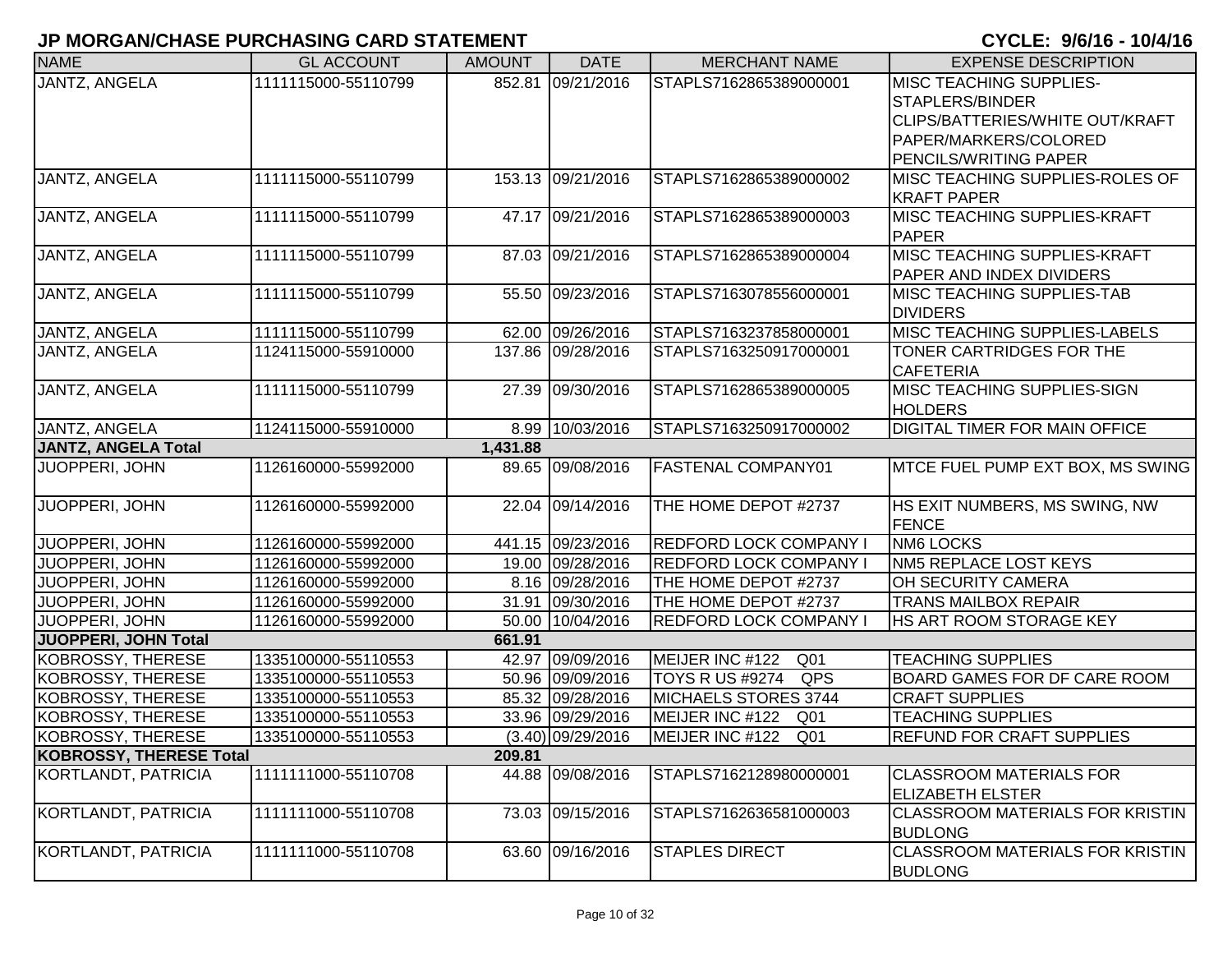| <b>NAME</b>                      | <b>GL ACCOUNT</b>   | <b>AMOUNT</b> | <b>DATE</b>         | <b>MERCHANT NAME</b>           | <b>EXPENSE DESCRIPTION</b>              |
|----------------------------------|---------------------|---------------|---------------------|--------------------------------|-----------------------------------------|
| KORTLANDT, PATRICIA              | 1111111000-55110708 |               | 63.60 09/19/2016    | <b>STAPLES DIRECT</b>          | <b>CLASSROOM MATERIALS FOR KRISTIN</b>  |
|                                  |                     |               |                     |                                | <b>BUDLONG</b>                          |
| KORTLANDT, PATRICIA              | 1111111000-55110708 |               | 23.89 09/19/2016    | STAPLS7162636581000001         | CLASSROOM MATERIALS FOR KRISTIN         |
|                                  |                     |               |                     |                                | <b>BUDLONG</b>                          |
| KORTLANDT, PATRICIA              | 1111111000-55110708 |               | 15.79 09/19/2016    | STAPLS7162636581000002         | <b>CLASSROOM MATERIALS FOR KRISTIN</b>  |
|                                  |                     |               |                     |                                | <b>BUDLONG</b>                          |
| KORTLANDT, PATRICIA              | 1111111000-55110708 | 139.97        | 09/30/2016          | SSI*CLASSROOM DIRECT           | 48 " TACK STRIP BARS FOR HALLWAYS       |
|                                  |                     |               |                     |                                |                                         |
| <b>KORTLANDT, PATRICIA</b>       | 1111111000-55110708 |               | 216.60 09/30/2016   | SSI*SCHOOL SPECIALTY           | WALL MOUNTED PENCIL SHARPENERS          |
| KORTLANDT, PATRICIA              | 1111111000-55110708 |               | 719.95 10/03/2016   | <b>STUDIES WEEKLY</b>          | SECOND GRADE SOCIAL STUDIES             |
|                                  |                     |               |                     |                                | <b>MATERIALS</b>                        |
| <b>KORTLANDT, PATRICIA Total</b> |                     | 1,361.31      |                     |                                |                                         |
| LAINE, MARGARET                  | 6100022000-24316105 |               | 154.80 09/13/2016   | <b>FLINN SCIENTIFIC, I</b>     | AP BIOLOGY MATERIALS                    |
| LAINE, MARGARET                  | 6100022000-24316105 |               | 49.20 09/13/2016    | <b>VWR INTERNATIONAL INC</b>   | AP BIOLOGY MATERIALS                    |
| LAINE, MARGARET                  | 1722100000-53220614 |               | 890.00 09/15/2016   | <b>FLORIDA LEAGUE OF IB S</b>  | IB REGISTRATION FOR TRAINING ERIN       |
|                                  |                     |               |                     |                                | <b>HARBOR</b>                           |
| LAINE, MARGARET                  | 1722100000-53220614 |               | 890.00 09/16/2016   | <b>FLORIDA LEAGUE OF IB S</b>  | <b>IB REGISTRATION FOR TRAINING</b>     |
|                                  |                     |               |                     |                                | <b>MELISSA EDMUNDS</b>                  |
| LAINE, MARGARET                  | 1722100000-53220614 |               | 523.86 09/21/2016   | <b>SPIRIT AIRLINES-SPIRIT</b>  | <b>IB TRAINING FLIGHT FOR BOTH ERIN</b> |
|                                  |                     |               |                     |                                | HARBOR AND MELISSA EDMUNDS,             |
|                                  |                     |               |                     |                                | <b>INCLUDES CAR RENTAL</b>              |
| <b>LAINE, MARGARET Total</b>     |                     | 2,507.86      |                     |                                |                                         |
| LALONDE, LUCAS                   | 1129900000-54910000 |               | 157.94 09/12/2016   | THE HOME DEPOT #2737           | DIGITAL LASER MEASUREMENT               |
|                                  |                     |               |                     |                                | DEVICE TO ACCURATELY FIND STAGE         |
|                                  |                     |               |                     |                                | DIMENSIONS ACROSS THE DISTRICT          |
| <b>LALONDE, LUCAS</b>            | 1129900000-54910000 |               | 83.97 09/19/2016    | AMAZON.COM                     | VIDEO INTERFACE FOR SPORTS WEB          |
|                                  |                     |               |                     |                                | <b>STREAMING</b>                        |
| LALONDE, LUCAS                   | 1129900000-55990000 |               | 371.43 09/22/2016   | <b>MENARDS WIXOM MI</b>        | NEW MITER SAW FOR AUD SCENE             |
|                                  |                     |               |                     |                                | SHOP TO REPLACE UNSAFE PREVIOUS         |
|                                  |                     |               |                     |                                | <b>MODEL</b>                            |
| LALONDE, LUCAS                   | 1129900000-54910000 | 149.21        | 09/22/2016          | THE HOME DEPOT #2737           | DRILL BATTERY PACKS, TO REPLACE         |
|                                  |                     |               |                     |                                | <b>DEAD BATTERIES</b>                   |
| LALONDE, LUCAS                   | 1129900000-55990000 |               | 203.32 09/26/2016   | <b>IMENARDS LANSING WEST M</b> | MATERIAL AND HARDWARE FOR               |
|                                  |                     |               |                     |                                | <b>SCENE SHOP</b>                       |
| <b>LALONDE, LUCAS Total</b>      |                     | 965.87        |                     |                                |                                         |
| LAMBERT, ELIZABETH               | 1126160000-54120000 |               | 9,424.61 09/07/2016 | <b>BADER AND SONS CO.</b>      | MTCE JOHN DEERE TRACTOR REPAIRS         |
|                                  |                     |               |                     |                                |                                         |
| LAMBERT, ELIZABETH               | 1126160000-54910000 |               | 100.00 09/08/2016   | <b>ARC - MI MADISON HGTS</b>   | <b>MTCE SKYSITE MONTHLY FEE</b>         |
| LAMBERT, ELIZABETH               | 1126101000-54910000 |               | 154.00 09/08/2016   | <b>DETROIT ELEVATOR COMPA</b>  | <b>ESB ELEVATOR MTCE</b>                |
| LAMBERT, ELIZABETH               | 1126170000-54910000 |               | 100.00 09/08/2016   | <b>HYDRO CHEM SYSTEMS INC</b>  | TRANS BUS WASH PM INSPECTION            |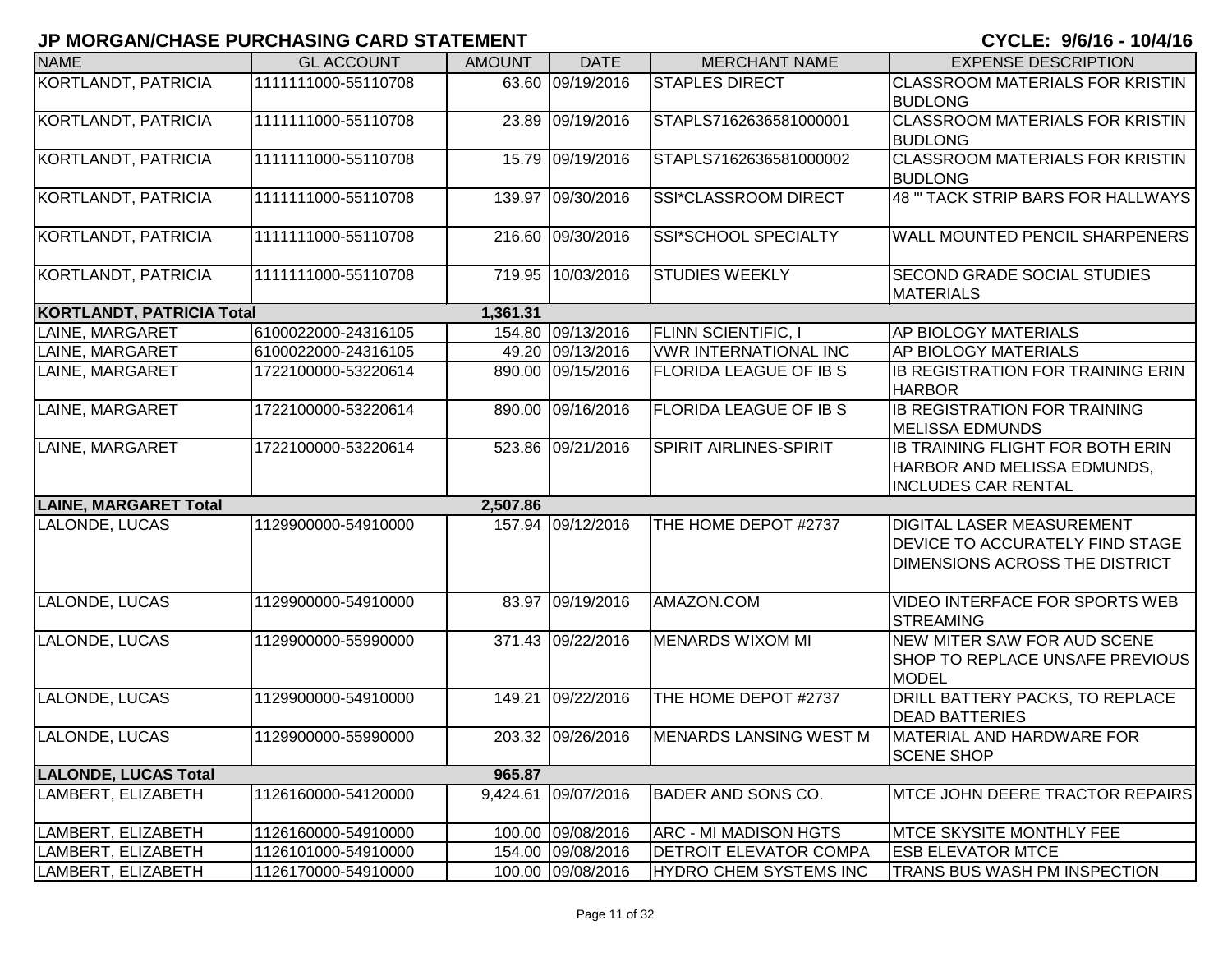| <b>NAME</b>        | <b>GL ACCOUNT</b>   | <b>AMOUNT</b> | <b>DATE</b>          | <b>MERCHANT NAME</b>              | <b>EXPENSE DESCRIPTION</b>              |
|--------------------|---------------------|---------------|----------------------|-----------------------------------|-----------------------------------------|
| LAMBERT, ELIZABETH | 1126122000-54910000 |               | 140.00 09/08/2016    | IN *AQUATIC SOURCE, LL            | <b>HS POOL MONTHLY MTCE</b>             |
| LAMBERT, ELIZABETH | 1126160000-55710000 |               | 438.33 09/09/2016    | CORRIGAN OIL #2 - BRI             | <b>MTCE FUEL</b>                        |
| LAMBERT, ELIZABETH | 1126160000-54910000 |               | 90.00 09/09/2016     | <b>HAYES GRINDING SERVICE</b>     | <b>MTCE SHARPEN CUTTING BOARD</b>       |
| LAMBERT, ELIZABETH | 1126118000-54910000 |               | 200.00 09/09/2016    | <b>HAYES GRINDING SERVICE</b>     | NM5 SHARPEN CUTTING BOARDS              |
| LAMBERT, ELIZABETH | 1126152000-54910000 |               | 13,106.00 09/09/2016 | <b>PREMIER RELOCATIONS</b>        | <b>ECEC RELOCATION FROM OTHER</b>       |
|                    |                     |               |                      |                                   | <b>BUILDINGS</b>                        |
| LAMBERT, ELIZABETH | 1126160000-54910000 |               | 51.70 09/09/2016     | <b>QUALITY FIRST AID &amp; SA</b> | <b>MTCE FIRST AID BOX RESTOCK</b>       |
| LAMBERT, ELIZABETH | 1126112000-54910000 |               | 5,250.00 09/09/2016  | SUPERIOR GROUNDCOVER I            | <b>OH PLAYGROUND MULCH</b>              |
| LAMBERT, ELIZABETH | 1126111000-54910000 |               | 3,750.00 09/09/2016  | <b>SUPERIOR GROUNDCOVER I</b>     | VO PLAYGROUND MULCH                     |
| LAMBERT, ELIZABETH | 1126170000-54910000 |               | 429.50 09/12/2016    | <b>ARCH ENVIRONMENTAL GRO</b>     | <b>UST HAZARDOUS MATERIALS</b>          |
|                    |                     |               |                      |                                   | <b>CONSULTING</b>                       |
| LAMBERT, ELIZABETH | 1126120000-54910000 |               | 682.00 09/12/2016    | <b>COMMERICAL GLASS,</b>          | MS ROOM 408 WINDOW REPAIR               |
| LAMBERT, ELIZABETH | 1126120000-54910000 |               | 682.00 09/12/2016    | <b>COMMERICAL GLASS,</b>          | MS ROOM 416 WINDOW REPAIR               |
| LAMBERT, ELIZABETH | 4126120951-54110000 |               | 9,749.61 09/12/2016  | <b>DE-CAL INC</b>                 | <b>MS HWV REPLACEMENTS</b>              |
| LAMBERT, ELIZABETH | 4126122951-54110000 |               | 904.55 09/12/2016    | <b>DE-CAL INC</b>                 | <b>HS CONDENSER COILS</b>               |
| LAMBERT, ELIZABETH | 4126122951-54110000 |               | 8,000.00 09/12/2016  | <b>DE-CAL INC</b>                 | <b>HS CK2 NEW EXV</b>                   |
| LAMBERT, ELIZABETH | 4126120951-54110000 |               | 2,008.33 09/12/2016  | <b>DE-CAL INC</b>                 | <b>IMS KITCHEN EXHAUST WATER LEAK</b>   |
| LAMBERT, ELIZABETH | 1126120000-54910000 |               | 803.54 09/12/2016    | <b>DE-CAL INC</b>                 | <b>IMS DOMESTIC HOT WATER BOILER</b>    |
|                    |                     |               |                      |                                   | <b>RELIEFS</b>                          |
| LAMBERT, ELIZABETH | 4126120951-54110000 |               | 9,500.00 09/12/2016  | <b>DE-CAL INC</b>                 | MS HWV REPLACEMENTS                     |
| LAMBERT, ELIZABETH | 1126160000-54910000 |               | 276.00 09/12/2016    | <b>HADLEYS TOWING LLC</b>         | <b>IMTCE TRAILER TO REPAIR SHOP</b>     |
| LAMBERT, ELIZABETH | 1126118000-54910000 |               | 710.00 09/12/2016    | <b>URBANS PARTITION &amp; REM</b> | <b>INM5 RM 523 MOVABLE WALL REPAIRS</b> |
|                    |                     |               |                      |                                   |                                         |
| LAMBERT, ELIZABETH | 1126113000-54910000 |               | 326.42 09/13/2016    | NATIONAL TIME                     | NW PULL STATION NOT RESETTING           |
| LAMBERT, ELIZABETH | 1126122000-54910000 |               | 295.00 09/13/2016    | <b>NATIONAL TIME</b>              | HS 7000 PANEL TROUBLE, SILENCE          |
|                    |                     |               |                      |                                   | <b>BUTTON NOT FUNCTIONING</b>           |
| LAMBERT, ELIZABETH | 1126160000-55993000 |               | 2,360.00 09/13/2016  | SPORTS TURF MANAGEMENT            | <b>GRNDS FERTILIZER FOR ATHLETIC</b>    |
|                    |                     |               |                      |                                   | <b>FIELDS</b>                           |
| LAMBERT, ELIZABETH | 1126118000-54910000 |               | 439.00 09/15/2016    | 1 800 4 BLINDS MICHIGA            | <b>NM BLINDS</b>                        |
| LAMBERT, ELIZABETH | 1126122000-54910000 |               | 1,070.00 09/16/2016  | <b>DE-CAL INC</b>                 | HS NATURAL GAS REGULATOR                |
| LAMBERT, ELIZABETH | 4126120951-54110000 |               | 3,140.80 09/16/2016  | <b>DE-CAL INC</b>                 | <b>IMS HEATING BOILERS PRV</b>          |
|                    |                     |               |                      |                                   | REPLACEMENT                             |
| LAMBERT, ELIZABETH | 1126122000-54910000 |               | 609.62 09/16/2016    | <b>DE-CAL INC</b>                 | <b>HS CSD REPAIRS</b>                   |
| LAMBERT, ELIZABETH | 1126120000-54910000 |               | 1,179.00 09/16/2016  | <b>DE-CAL INC</b>                 | MS ROOM 202 NO AIR FLOW                 |
| LAMBERT, ELIZABETH | 1126120000-54910000 |               | 678.28 09/16/2016    | <b>DE-CAL INC</b>                 | <b>MS KITCHEN CSD REPAIR</b>            |
| LAMBERT, ELIZABETH | 1126120000-54910000 |               | 2,060.62 09/16/2016  | <b>DE-CAL INC</b>                 | MS DOMESTIC BOILER                      |
| LAMBERT, ELIZABETH | 1126120000-54910000 |               | 2,315.60 09/16/2016  | <b>DE-CAL INC</b>                 | <b>IMS DOMESTIC HOT WATER BOILERS</b>   |
|                    |                     |               |                      |                                   | <b>FLUE PIPE REPLACEMENT</b>            |
| LAMBERT, ELIZABETH | 1126115000-54910000 |               | 2,655.53 09/16/2016  | <b>DE-CAL INC</b>                 | DF DOMESTIC HOT WATER HEATING           |
|                    |                     |               |                      |                                   | <b>SYSTEM</b>                           |
| LAMBERT, ELIZABETH | 1126160000-54910000 |               | 13,080.00 09/16/2016 | <b>DE-CAL INC</b>                 | <b>DISTRICT CSD BOILER SAFETY</b>       |
|                    |                     |               |                      |                                   | <b>TESTING</b>                          |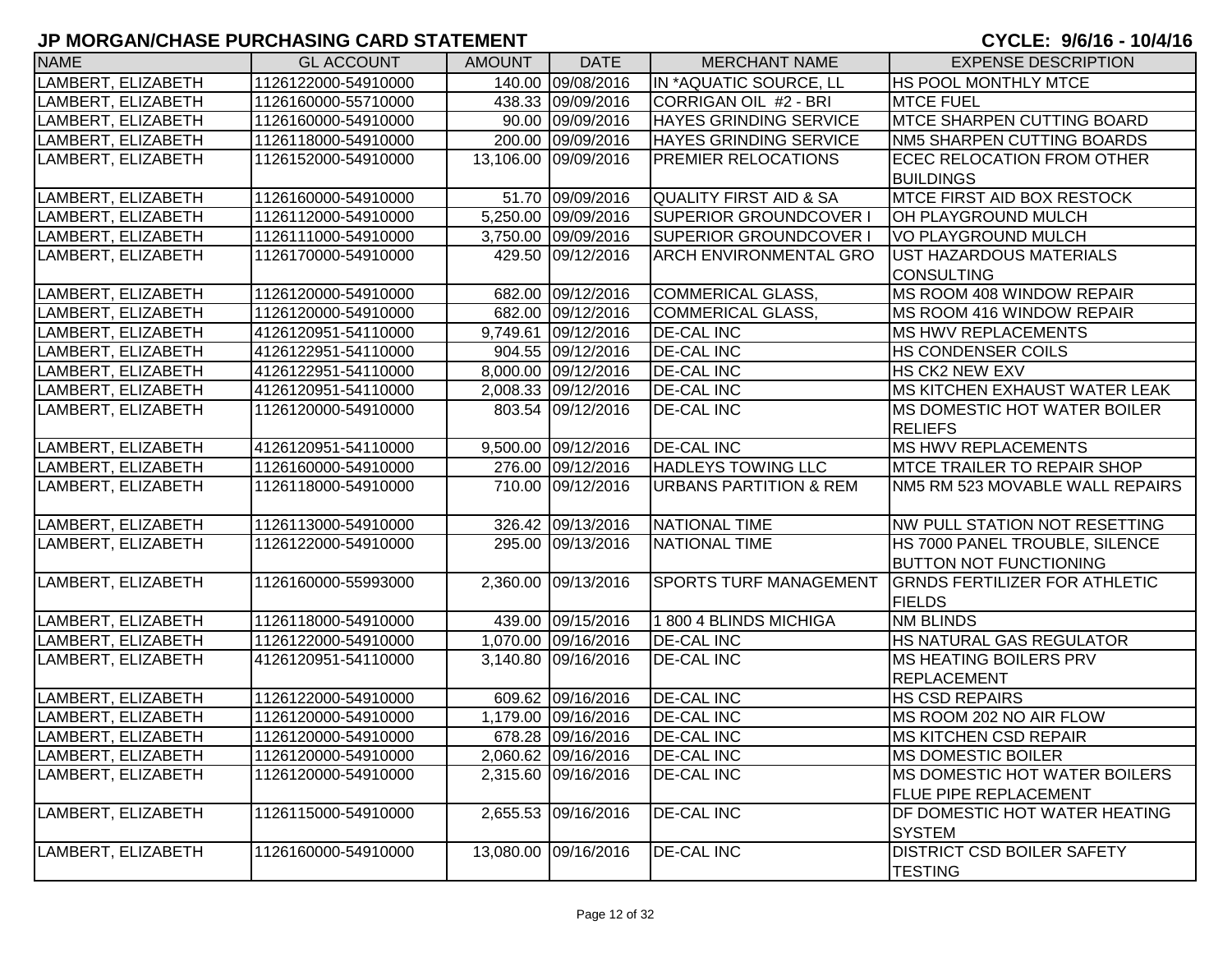| <b>NAME</b>        | <b>GL ACCOUNT</b>   | <b>AMOUNT</b> | <b>DATE</b>         | <b>MERCHANT NAME</b>          | <b>EXPENSE DESCRIPTION</b>         |
|--------------------|---------------------|---------------|---------------------|-------------------------------|------------------------------------|
| LAMBERT, ELIZABETH | 1126114000-54910000 |               | 1,200.00 09/16/2016 | <b>DE-CAL INC</b>             | PV COIL CLEANING ON ROOFTOP        |
|                    |                     |               |                     |                               | <b>UNITS</b>                       |
| LAMBERT, ELIZABETH | 1126160000-55992000 |               | 98.56 09/19/2016    | <b>AIRGASS NORTH</b>          | <b>MTCE DISTRICT WELDING</b>       |
| LAMBERT, ELIZABETH | 1126160000-55710000 |               | 541.54 09/19/2016   | CORRIGAN OIL #2 - BRI         | <b>MTCE FUEL</b>                   |
| LAMBERT, ELIZABETH | 1126160000-55993000 |               | 193.42 09/19/2016   | SITEONE LANDSCAPE S           | <b>GRNDS STOCK SPRINKLER HEADS</b> |
| LAMBERT, ELIZABETH | 1126161000-53840000 |               | 430.00 09/19/2016   | <b>WASTE MGMT WM EZPAY</b>    | <b>MS TEMP ROLL OFF</b>            |
| LAMBERT, ELIZABETH | 1126100000-54910829 |               | 1,133.00 09/20/2016 | <b>ARCH ENVIRONMENTAL GRO</b> | <b>DISTRICT STORM WATER</b>        |
|                    |                     |               |                     |                               | <b>MANAGEMENT</b>                  |
| LAMBERT, ELIZABETH | 1126120000-54910000 |               | 1,246.00 09/20/2016 | <b>DE-CAL INC</b>             | MS ROOM 516 NO AIR                 |
| LAMBERT, ELIZABETH | 1126122000-54910000 |               | 850.07 09/20/2016   | <b>DE-CAL INC</b>             | HS KITCHEN LEAK, 2ND FLOOR BAND    |
|                    |                     |               |                     |                               | SECTION, MECH/GENERATOR ROOM       |
| LAMBERT, ELIZABETH | 1126152000-54910000 |               | 419.02 09/20/2016   | NATIONAL TIME                 | <b>HS FALSE ALARMING</b>           |
| LAMBERT, ELIZABETH | 1126118000-54910000 |               | 85.00 09/21/2016    | <b>HAYES GRINDING SERVICE</b> | NM5 SHARPEN CUTTING BOARD          |
| LAMBERT, ELIZABETH | 1126112000-54910000 |               | 365.00 09/21/2016   | <b>HAYES GRINDING SERVICE</b> | OH SHARPEN CUTTING BOARDS          |
| LAMBERT, ELIZABETH | 1126120000-54910000 |               | 140.00 09/21/2016   | <b>HAYES GRINDING SERVICE</b> | <b>NM6 SHARPEN CUTTING BOARDS</b>  |
| LAMBERT, ELIZABETH | 1126118000-54910000 |               | 361.00 09/23/2016   | <b>REDFORD LOCK COMPANY I</b> | <b>NM LOCKS</b>                    |
| LAMBERT, ELIZABETH | 1126161000-53840000 |               | 55.00 09/23/2016    | <b>WASTE MGMT WM EZPAY</b>    | <b>HS TEMP ROLL OFF</b>            |
| LAMBERT, ELIZABETH | 1126170000-54910000 |               | 823.75 09/26/2016   | <b>ARCH ENVIRONMENTAL GRO</b> | UST CONSULTING                     |
| LAMBERT, ELIZABETH | 1126160000-54910000 |               | 3,519.40 09/26/2016 | <b>DE-CAL INC</b>             | <b>DISTRICT BACKFLOW WORK PER</b>  |
|                    |                     |               |                     |                               | <b>INSPECTOR</b>                   |
| LAMBERT, ELIZABETH | 1126160000-54910000 |               | 4,850.00 09/26/2016 | <b>DE-CAL INC</b>             | <b>DISTRICT BACKFLOW TESTING</b>   |
| LAMBERT, ELIZABETH | 1126112000-54910000 |               | 322.50 09/26/2016   | IN *ALL CITY ROOTER           | OH TEACHERS LOUNGE RESTROOM        |
| LAMBERT, ELIZABETH | 1126160000-55992000 |               | 950.37 09/26/2016   | <b>IRWIN SEATING</b>          | <b>MS AUDITORIUM SEATING</b>       |
| LAMBERT, ELIZABETH | 1126160000-55992000 |               | 188.00 09/27/2016   | 1800 4 BLINDS MICHIGA         | <b>MTCE BLINDS</b>                 |
| LAMBERT, ELIZABETH | 1126160000-55992000 |               | 125.00 09/30/2016   | REDFORD LOCK COMPANY I        | <b>MS KEYS</b>                     |
| LAMBERT, ELIZABETH | 4245620000-56225000 |               | 5,885.00 09/30/2016 | REDFORD LOCK COMPANY I        | MS LOCK DOWN KITS, INSTALLATIONS   |
|                    |                     |               |                     |                               |                                    |
| LAMBERT, ELIZABETH | 1126160000-55710000 |               | 586.70 10/03/2016   | CORRIGAN OIL #2 - BRI         | <b>MTCE FUEL</b>                   |
| LAMBERT, ELIZABETH | 1126160000-55992000 |               | 288.58 10/03/2016   | FOUNDATION BLDG 028           | <b>MS CEILING TILES</b>            |
| LAMBERT, ELIZABETH | 1126160000-55992000 |               | 215.55 10/03/2016   | <b>FOUNDATION BLDG 028</b>    | <b>NM6 CEILING TILES</b>           |
| LAMBERT, ELIZABETH | 1126160000-55991000 |               | 1,092.94 10/03/2016 | <b>NICHOLS</b>                | <b>MTCE CUSTODIAL SUPPLIES</b>     |
| LAMBERT, ELIZABETH | 1126152000-55991000 |               | 859.78 10/03/2016   | <b>NICHOLS</b>                | <b>ECEC CUSTODIAL SUPPLIES</b>     |
| LAMBERT, ELIZABETH | 1126113000-55991000 |               | 322.90 10/03/2016   | <b>NICHOLS</b>                | <b>NW CUSTODIAL SUPPLIES</b>       |
| LAMBERT, ELIZABETH | 1126111000-55991000 |               | 355.48 10/03/2016   | <b>NICHOLS</b>                | VO CUSTODIAL SUPPLIES              |
| LAMBERT, ELIZABETH | 1126114000-55991000 |               | 1,014.89 10/03/2016 | <b>NICHOLS</b>                | PV CUSTODIAL SUPPLIES              |
| LAMBERT, ELIZABETH | 1126118000-55991000 |               | 244.54 10/03/2016   | <b>NICHOLS</b>                | NM5 CUSTODIAL SUPPLIES             |
| LAMBERT, ELIZABETH | 1126152000-55991000 |               | 3,990.64 10/03/2016 | <b>NICHOLS</b>                | <b>HS CUSTODIAL SUPPLIES</b>       |
| LAMBERT, ELIZABETH | 1126118000-55991000 |               | 597.68 10/03/2016   | <b>NICHOLS</b>                | <b>NM6 CUSTODIAL SUPPLIES</b>      |
| LAMBERT, ELIZABETH | 1126115000-55991000 |               | 871.24 10/03/2016   | <b>NICHOLS</b>                | <b>DF CUSTODIAL SUPPLIES</b>       |
| LAMBERT, ELIZABETH | 1126115000-55991000 |               | 598.28 10/03/2016   | <b>NICHOLS</b>                | <b>DF CUSTODIAL SUPPLIES</b>       |
| LAMBERT, ELIZABETH | 1126120000-55991000 |               | 1,053.75 10/03/2016 | <b>NICHOLS</b>                | <b>MS CUSTODIAL SUPPLIES</b>       |
| LAMBERT, ELIZABETH | 1126160000-55992000 |               | 64.96 10/03/2016    | STAPLS7163618326000001        | <b>MTCE BATTERY SUPPLIES</b>       |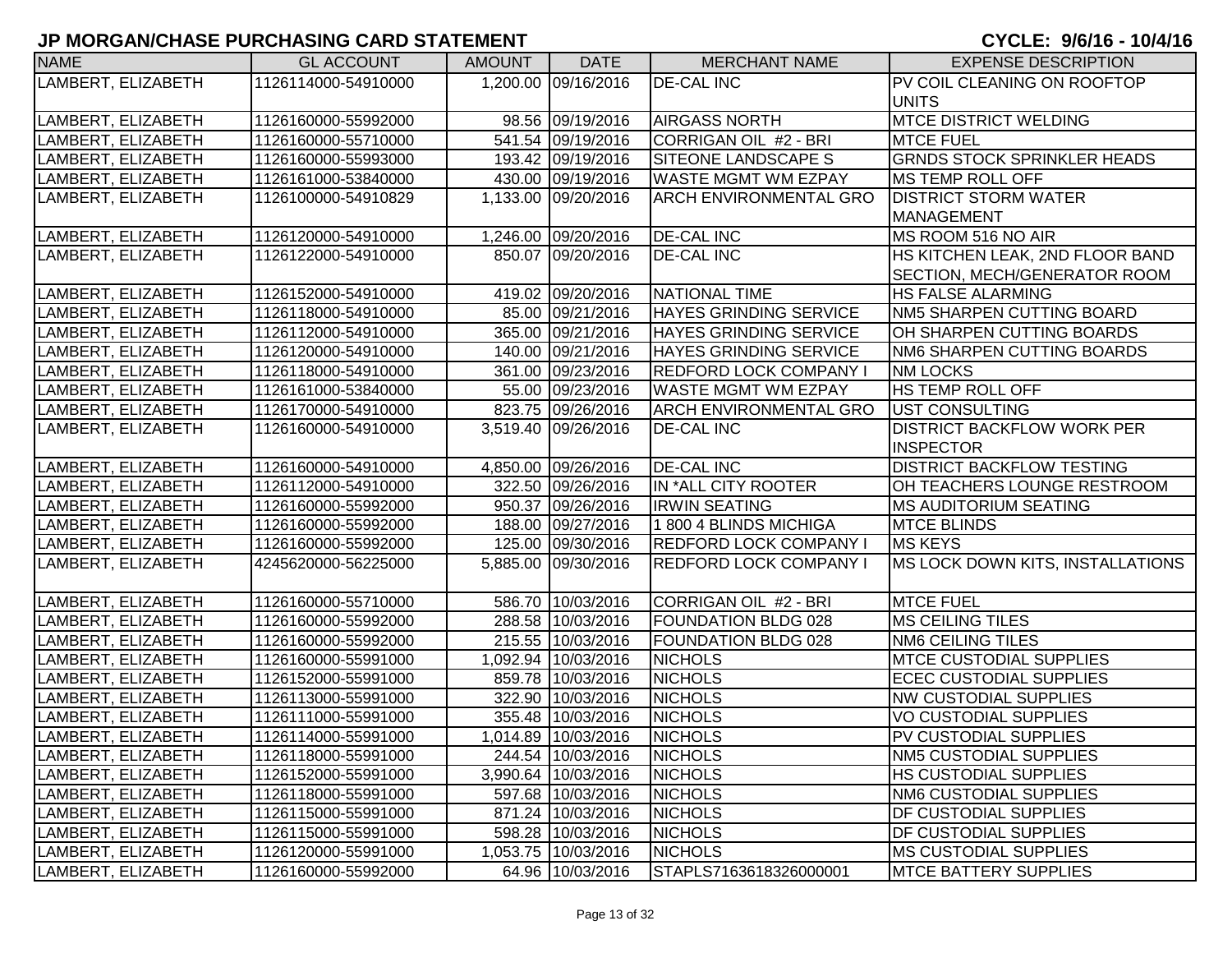| <b>NAME</b>                     | <b>GL ACCOUNT</b>   | <b>AMOUNT</b> | <b>DATE</b>         | <b>MERCHANT NAME</b>              | <b>EXPENSE DESCRIPTION</b>                            |
|---------------------------------|---------------------|---------------|---------------------|-----------------------------------|-------------------------------------------------------|
| LAMBERT, ELIZABETH              | 1126160000-55910000 |               | 20.25 10/03/2016    | STAPLS7163618326000001            | <b>MTCE OFFICE SUPPLIES</b>                           |
| LAMBERT, ELIZABETH              | 1126161000-53840000 |               | 2,258.77 10/03/2016 | <b>WASTE MGMT WM EZPAY</b>        | <b>DISTRICT WASTE REMOVAL</b>                         |
| LAMBERT, ELIZABETH              | 2326161000-53840000 |               | 752.93 10/03/2016   | WASTE MGMT WM EZPAY               | <b>DISTRICT WASTE REMOVAL REC</b>                     |
|                                 |                     |               |                     |                                   | <b>MILAGE</b>                                         |
| <b>LAMBERT, ELIZABETH Total</b> |                     | 135,731.53    |                     |                                   |                                                       |
| LANEY, CHRISTOPHER              | 6100020000-24316247 |               | 97.31 09/16/2016    | THE HOME DEPOT #2737              | <b>CLASS SUPPLIES FOR PROJECT</b>                     |
| <b>LANEY, CHRISTOPHER</b>       | 6100020000-24316247 |               | 275.78 09/27/2016   | <b>STAPLES</b><br>00115659        | <b>CLASS SUPPLIES FOR PROJECT</b>                     |
| <b>LANEY, CHRISTOPHER Total</b> |                     | 373.09        |                     |                                   |                                                       |
| LASH, NANCY                     | 1124114000-55910000 |               | 25.00 09/08/2016    | <b>DUNCAN DISPOSAL SYSTEM</b>     | SCHOOL DISPOSAL/RECYCLING                             |
| LASH, NANCY                     | 1124114000-57410000 |               | 1,000.00 09/09/2016 | OAKLAND SCHOOLS-RC INT            | <b>CULTURES OF THINKING LEADERSHIP</b>                |
|                                 |                     |               |                     |                                   | <b>FOUNDATIONS 4 DAY EVENT</b>                        |
|                                 |                     |               |                     |                                   |                                                       |
| <b>LASH, NANCY</b>              | 1111114000-55110708 |               | 668.76 09/09/2016   | SSI*SCHOOL SPECIALTY              | <b>REPLACEMENT CORK FOR RAILS FOR</b>                 |
|                                 |                     |               |                     |                                   | <b>TEACHER CLASSROOMS</b>                             |
| <b>LASH, NANCY</b>              | 1111114000-55110708 |               | 22.59 09/12/2016    | STAPLS7161257530000002            | <b>CLASSROOM/TEACHER SUPPLY</b>                       |
| <b>LASH, NANCY</b>              | 1111114000-55110708 |               | 22.09 09/12/2016    | STAPLS7161257530000003            | <b>CLASSROOM/TEACHER SUPPLY</b>                       |
| <b>LASH, NANCY</b>              | 1111114000-55110708 |               | 12.46 09/12/2016    | STAPLS7162435138000001            | <b>CLASSROOM/TEACHER SUPPLY</b>                       |
| <b>LASH, NANCY</b>              | 1111114000-55110708 |               | 25.20 09/12/2016    | STAPLS7162435138000002            | <b>CLASSROOM/TEACHER SUPPLY</b>                       |
| <b>LASH, NANCY</b>              | 1111114000-55110729 |               | 213.70 09/13/2016   | <b>CURRICULUM ASSOC</b>           | <b>EVERYDAY WRITER BOOKLETS</b>                       |
| <b>LASH, NANCY</b>              | 1111114000-55110708 |               | 19.81 09/13/2016    | <b>ID CARD GROUP</b>              | <b>BADGES FOR STAFF</b>                               |
| LASH, NANCY                     | 6100014000-24316501 |               | 47.80 09/14/2016    | <b>FITNESS FINDERS INC</b>        | PE EQUIPMENT / PTO APPROVED/PAID                      |
| <b>LASH, NANCY</b>              | 1122214000-55410000 |               | 252.81 09/14/2016   |                                   | RESOUCES FOR EDUCATORS PERIODICAL FOR TEACHER/STUDENT |
| <b>LASH, NANCY</b>              | 1124114000-55910000 |               | 108.60 09/14/2016   | STAPLS7162502470000001            | <b>PAPER OFFICE</b>                                   |
| LASH, NANCY                     | 6100014000-24316501 |               | 126.00 09/15/2016   | <b>AMAZON MKTPLACE PMTS</b>       | PE EQUIPMENT / PTO APPROVED/PAID                      |
| <b>LASH, NANCY</b>              | 6100014000-24316501 |               | 238.50 09/15/2016   | <b>AMAZON MKTPLACE PMTS</b>       | PE EQUIPMENT / PTO APPROVED/PAID                      |
| <b>LASH, NANCY</b>              | 1124114000-55910000 |               | 57.89 09/15/2016    | STAPLS7162623047000001            | <b>BADGES/LANYARDS OFFICE</b>                         |
| LASH, NANCY                     | 1111114000-55110708 |               | 61.30 09/16/2016    | SSI*SCHOOL SPECIALTY              | KINDERGARTEN POUCHES FOR                              |
|                                 |                     |               |                     |                                   | <b>BACKPACKS</b>                                      |
| <b>LASH, NANCY</b>              | 1111114000-55110708 |               | 12.57 09/19/2016    | BUSCH'S #1205                     | POPSICLES FOR SCHOOL                                  |
| <b>LASH, NANCY</b>              | 6100014000-24316501 |               | 111.39 09/19/2016   | <b>GOPHER SPORT</b>               | PE EQUIPMENT / PTO APPROVED/PAID                      |
| <b>LASH, NANCY</b>              | 1111114000-55110708 |               | 12.44 09/22/2016    | <b>AMAZON MKTPLACE PMTS</b>       | <b>CLASSROOM SUPPLY</b>                               |
| <b>LASH, NANCY</b>              | 1111114000-55110708 |               | 163.00 09/22/2016   | <b>AMERICAN FLAGPOLE &amp; FL</b> | <b>FLAGS FOR CLASSROOMS</b>                           |
| <b>LASH, NANCY</b>              | 1124114000-57410000 |               | 289.00 09/22/2016   | PAYPAL *MEMSPA                    | <b>MEMSPA DUES</b>                                    |
| <b>LASH, NANCY</b>              | 1111114000-55110708 |               | 13.86 09/23/2016    | <b>AMAZON MKTPLACE PMTS</b>       | TEACHER/CLASSROOM SUPPLY                              |
| <b>LASH, NANCY</b>              | 1111114000-55110708 |               | 20.28 09/26/2016    | STAPLS7161461856000002            | TEACHER/CLASSROOM SUPPLY                              |
| <b>LASH, NANCY</b>              | 1111114000-55110729 |               | 168.32 09/26/2016   | STAPLS7162385708000001            | <b>LIBRARY CART</b>                                   |
| LASH, NANCY                     | 1124114000-55910000 |               | 49.59 09/26/2016    | STAPLS7162623047000002            | <b>ID HOLDERS</b>                                     |
| <b>LASH, NANCY</b>              | 1124114000-55910000 |               | 31.67 09/26/2016    | STAPLS7163107151000001            | <b>COLORED PAPER FOR OFFICE</b>                       |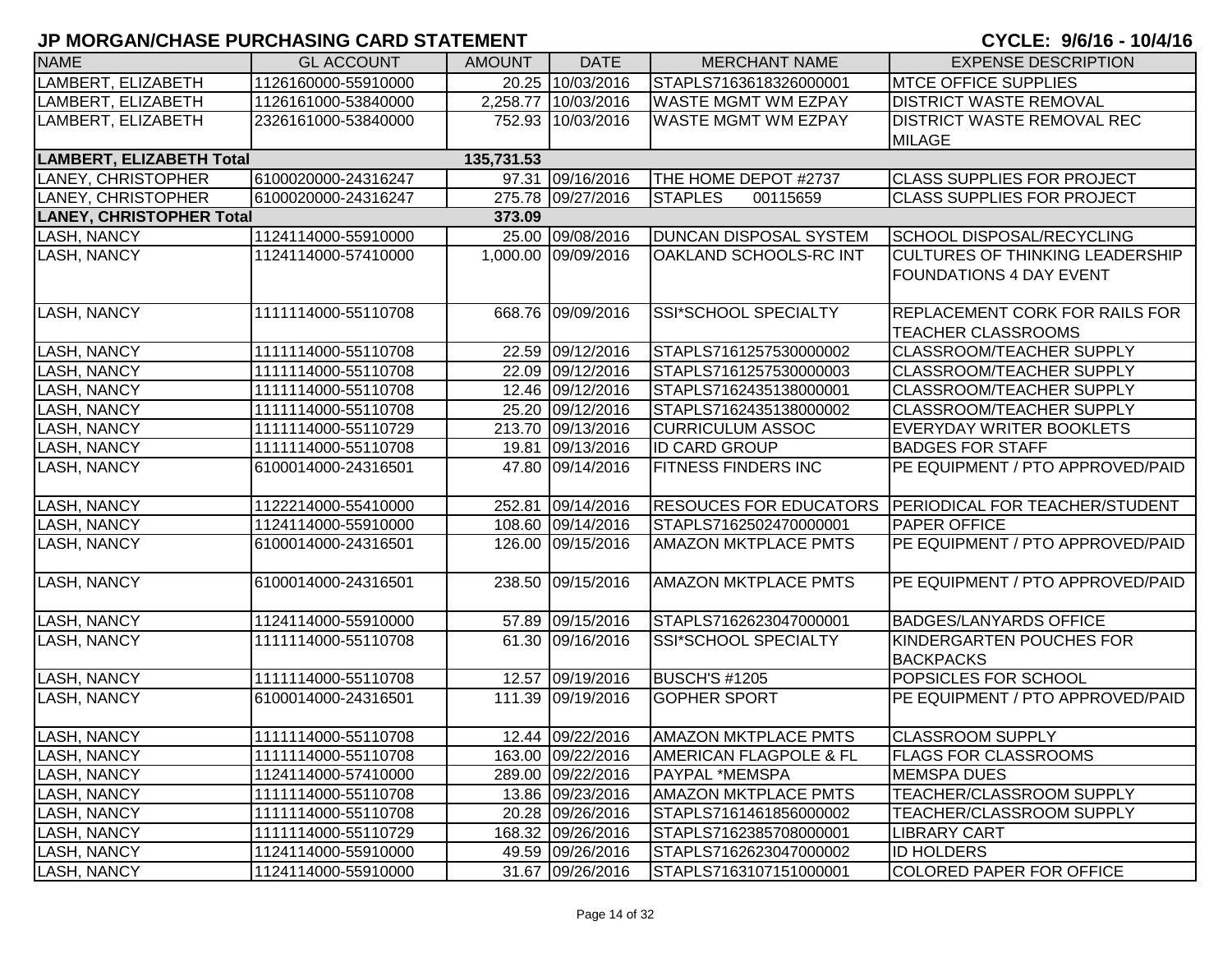| <b>NAME</b>                    | <b>GL ACCOUNT</b>   | <b>AMOUNT</b> | <b>DATE</b>          | <b>MERCHANT NAME</b>               | <b>EXPENSE DESCRIPTION</b>                                       |
|--------------------------------|---------------------|---------------|----------------------|------------------------------------|------------------------------------------------------------------|
| <b>LASH, NANCY</b>             | 1111114000-55110708 |               | 120.87 09/26/2016    | STAPLS7163110416000001             | TEACHER/CLASSROOM SUPPLY                                         |
| <b>LASH, NANCY</b>             | 1111114000-55110708 |               | 50.60 09/26/2016     | STAPLS7163110416000002             | CLASSROOM/TEACHER SUPPLY                                         |
| <b>LASH, NANCY</b>             | 1124114000-55910000 |               | 75.72 09/26/2016     | STAPLS7163222856000001             | OFFICE SUPPLY                                                    |
| <b>LASH, NANCY</b>             | 1124114000-57410000 |               | 1,500.00 09/28/2016  | FCC*FRANKLINCVYSEMINAR             | <b>FRANKLIN COVEY</b>                                            |
| <b>LASH, NANCY</b>             | 1124114000-57410000 |               | 270.00 09/28/2016    | <b>FUTURE HORIZONS ONLINE</b>      | <b>SEMINAR</b>                                                   |
| <b>LASH, NANCY</b>             | 6100014000-24316275 |               | 1,095.28 09/28/2016  | <b>MACIE PUBLISHING COMPA</b>      | RECORDERS/STRAPS/MUSIC/MR.                                       |
|                                |                     |               |                      |                                    | <b>OWNBY</b>                                                     |
| <b>LASH, NANCY</b>             | 1111114000-55110727 |               | 98.91 09/28/2016     | <b>PAYPAL *LYNCH TROPH</b>         | PE EQUIPMENT                                                     |
| <b>LASH, NANCY</b>             | 1124114000-55910000 |               | (52.44) 09/29/2016   | <b>DMI* DELL CORP BUS</b>          | REFUND OF TAX ORIGINALLY PAID                                    |
| <b>LASH, NANCY</b>             | 1124114000-55910000 |               | 363.00 09/29/2016    | <b>GBC*ECOMMERCE</b>               | <b>LAMINATE FOR OFFICE</b>                                       |
| LASH, NANCY                    | 1111114000-55110708 |               | $(44.68)$ 10/03/2016 | STAPLS7161257530003001             | RETURN OF CLASSROOM SUPPLY ITEM                                  |
|                                |                     |               |                      |                                    |                                                                  |
| <b>LASH, NANCY</b>             | 1124114000-55910000 |               | 142.75 10/04/2016    | THE RIEGLE PRESS                   | <b>CA60S FOR OFFICE</b>                                          |
| <b>LASH, NANCY Total</b>       |                     | 7,394.64      |                      |                                    |                                                                  |
| LUSSENDEN, ASHLEY              | 1311800000-55110551 |               | 1.69 10/03/2016      | KROGER #632                        | <b>FOOD EXPERIMENT</b>                                           |
| <b>LUSSENDEN, ASHLEY Total</b> |                     | 1.69          |                      |                                    |                                                                  |
| MARRA, KELLY                   | 1611851343-55110000 |               | 40.36 09/09/2016     | MEIJER INC #122<br>Q <sub>01</sub> |                                                                  |
| MARRA, KELLY                   | 1611851343-55110000 |               | 15.35 09/12/2016     | MEIJER INC #122<br>Q <sub>01</sub> |                                                                  |
| MARRA, KELLY                   | 1611851343-55110000 |               | 9.67 09/19/2016      | MEIJER INC #65<br>Q <sub>01</sub>  |                                                                  |
| MARRA, KELLY                   | 1611851343-55110000 |               | 81.75 09/26/2016     | <b>TARGET</b><br>00014654          |                                                                  |
| MARRA, KELLY                   | 1611851343-55110000 |               | 10.78 09/28/2016     | MEIJER INC #122<br>Q <sub>01</sub> |                                                                  |
| MARRA, KELLY                   | 1611851343-54910000 |               | 100.00 09/28/2016    | OAKLAND SCHOOLS-RC INT             |                                                                  |
| MARRA, KELLY                   | 1611851343-55110000 |               | 75.00 09/28/2016     | OAKLAND SCHOOLS-RC INT             |                                                                  |
| MARRA, KELLY                   | 1611851343-54910000 |               | 100.00 09/28/2016    | <b>OAKLAND SCHOOLS-RC INT</b>      |                                                                  |
| MARRA, KELLY                   | 1611851343-55110000 |               | (75.00) 09/28/2016   | <b>OAKLAND SCHOOLS-RC INT</b>      |                                                                  |
| MARRA, KELLY                   | 1611851343-54910000 |               | 100.00 09/28/2016    | <b>OAKLAND SCHOOLS-RC INT</b>      |                                                                  |
| <b>MARRA, KELLY Total</b>      |                     | 457.91        |                      |                                    |                                                                  |
| MATSON, MELISSA                | 1722100000-53229000 |               | 253.20 09/07/2016    | <b>DELTA</b>                       | RJ WEBBER - TRIP TO CHICAGO, IL TO                               |
|                                |                     |               |                      |                                    | ATTEND BOSCH CONFERENCE                                          |
| MATSON, MELISSA                | 1711322000-55210611 |               | 20,647.05 09/07/2016 | IN *SUPERIOR TEXT, LLC             | PURCHASE OF NOVI HIGH SCHOOL<br>TEXTBOOKS (AP BIOLOGY, JAPANESE, |
|                                |                     |               |                      |                                    | AND AP PSYCHOLOGY)                                               |
| MATSON, MELISSA                | 1711322000-54910651 |               | 325.00 09/07/2016    | <b>MICHIGAN VIRTUAL U</b>          | REGISTRATION FEE FOR MVS COURSE                                  |
|                                |                     |               |                      |                                    |                                                                  |
| MATSON, MELISSA                | 1711322000-54910651 |               | 1,448.00 09/07/2016  | <b>MICHIGAN VIRTUAL U</b>          | <b>REGISTRATION FEES FOR MVS</b>                                 |
|                                |                     |               |                      |                                    | <b>COURSES</b>                                                   |
| <b>MATSON, MELISSA</b>         | 1711322000-54910651 |               | 399.00 09/07/2016    | <b>MICHIGAN VIRTUAL U</b>          | REGISTRATION FEE FOR MVS COURSE                                  |
|                                |                     |               |                      |                                    |                                                                  |
| <b>MATSON, MELISSA</b>         | 1711322000-54910651 | 1,522.00      | 09/07/2016           | <b>MICHIGAN VIRTUAL U</b>          | <b>REGISTRATION FEES FOR MVS</b>                                 |
|                                |                     |               |                      |                                    | <b>COURSES</b>                                                   |
| <b>MATSON, MELISSA</b>         | 1711322000-54910651 |               | 1,197.00 09/08/2016  | <b>MICHIGAN VIRTUAL U</b>          | <b>REGISTRATION FEES FOR MVS</b><br><b>COURSES</b>               |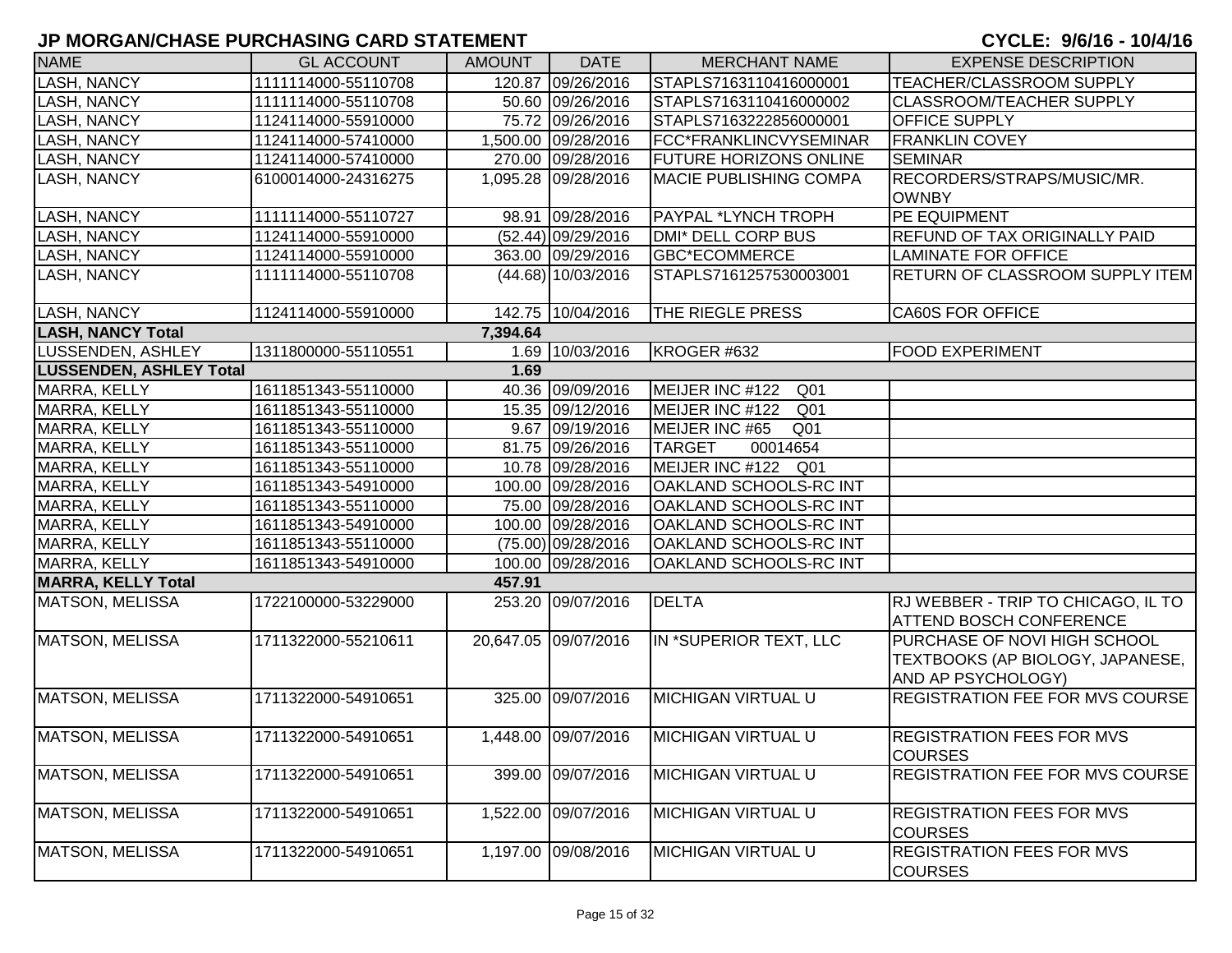| <b>NAME</b>            | <b>GL ACCOUNT</b>   | <b>AMOUNT</b> | <b>DATE</b>           | <b>MERCHANT NAME</b>      | <b>EXPENSE DESCRIPTION</b>                                                                                                 |
|------------------------|---------------------|---------------|-----------------------|---------------------------|----------------------------------------------------------------------------------------------------------------------------|
| MATSON, MELISSA        | 1711322000-54910651 |               | 650.00 09/08/2016     | <b>MICHIGAN VIRTUAL U</b> | <b>REGISTRATION FEES FOR MVS</b><br><b>COURSES</b>                                                                         |
| MATSON, MELISSA        | 1711111000-55210000 |               | 644.60 09/08/2016     |                           | REI*GREENWOODHEINEMANN VILLAGE OAKS TEXTBOOKS FOR NEW<br><b>TEACHERS</b>                                                   |
| MATSON, MELISSA        | 1711114000-55210000 |               | 426.80 09/08/2016     |                           | REI*GREENWOODHEINEMANN PARKVIEW TEXTBOOKS FOR NEW<br><b>TEACHERS</b>                                                       |
| MATSON, MELISSA        | 1711322000-53450611 |               | 4,150.00 09/08/2016   | <b>STORY TO COLLEGE</b>   | COLLEGE ESSAY SOFTWARE FOR NOVI<br><b>HIGH SCHOOL</b>                                                                      |
| <b>MATSON, MELISSA</b> | 1711322000-54910651 |               | 399.00 09/09/2016     | <b>MICHIGAN VIRTUAL U</b> | <b>REGISTRATION FEE FOR MVS COURSE</b>                                                                                     |
| <b>MATSON, MELISSA</b> | 1711322000-54910651 |               | 399.00 09/09/2016     | <b>MICHIGAN VIRTUAL U</b> | <b>REGISTRATION FOR MVS COURSE</b>                                                                                         |
| <b>MATSON, MELISSA</b> | 1722100000-55990630 |               | 79.95 09/13/2016      | AMAZON.COM                | PURCHASE OF BOOKS FOR<br>PROFESSIONAL DEVELOPMENT (D.<br>STOTLER)                                                          |
| <b>MATSON, MELISSA</b> | 1711322000-54910651 |               | 1,300.00 09/13/2016   | <b>MICHIGAN VIRTUAL U</b> | PAYMENT FOR MVS COURSE<br><b>REGISTRATIONS</b>                                                                             |
| <b>MATSON, MELISSA</b> | 1711322000-54910651 |               | 325.00 09/13/2016     | <b>MICHIGAN VIRTUAL U</b> | <b>REGISTRATION FOR MVS COURSE</b>                                                                                         |
| <b>MATSON, MELISSA</b> | 1722100000-53220611 |               | $(150.00)$ 09/14/2016 | OAKLAND SCHOOLS-RC INT    | <b>REFUND FOR M. GOWER FOR</b><br>WITHDRAWAL FROM SIOP MODEL<br><b>SUMMER SHOULDER SERIES COURSE</b><br>AT OAKLAND SCHOOLS |
| <b>MATSON, MELISSA</b> | 1711111000-55210000 |               | 108.90 09/14/2016     |                           | REI*GREENWOODHEINEMANN PURCHASE OF PHONICS BOOKS FOR<br><b>GRADE 1 (VILLAGE OAKS)</b>                                      |
| <b>MATSON, MELISSA</b> | 1711322000-54910651 |               | 325.00 09/15/2016     | <b>MICHIGAN VIRTUAL U</b> | <b>REGISTRATION FEES FOR MVS</b><br><b>COURSE</b>                                                                          |
| MATSON, MELISSA        | 1711111000-55210000 |               | $(4.47)$ 09/15/2016   | REI*GREENWOODHEINEMANN    | <b>REIMBURSEMENT OF TAXES FROM</b><br><b>HEINEMANN</b>                                                                     |
| <b>MATSON, MELISSA</b> | 1711322000-54910651 |               | 325.00 09/16/2016     | <b>MICHIGAN VIRTUAL U</b> | <b>REGISTRATION FOR MVS COURSE</b>                                                                                         |
| MATSON, MELISSA        | 1711322000-54910651 |               | 325.00 09/16/2016     | <b>MICHIGAN VIRTUAL U</b> | <b>REGISTRATION FOR MVS COURSE</b>                                                                                         |
| MATSON, MELISSA        | 1722100000-55990630 |               | 447.00 09/16/2016     | WWW.STENHOUSE.COM         | <b>BOOKS PURCHASED FOR</b><br>PROFESSIONAL DEVELOPMENT (D.<br>STOTLER)                                                     |
| MATSON, MELISSA        | 1637100323-54910748 |               | 130.00 09/19/2016     | <b>MCTM</b>               | PAYMENT FOR MCTM PD COURSE<br>(DETROIT CATHOLIC CENTRAL - K.<br>RASKEY)                                                    |
| MATSON, MELISSA        | 1722100000-53220611 |               | 330.00 09/19/2016     | NCTE - MOTO               | <b>CREDIT WILL BE FORTHCOMING</b>                                                                                          |
| MATSON, MELISSA        | 1722100000-53220611 |               | 335.00 09/19/2016     | NCTE - MOTO               | PURCHASE OF NCTE REGISTRATION<br>(M. REID)                                                                                 |
| MATSON, MELISSA        | 1722100000-53220611 |               | 600.00 09/19/2016     | OAKLAND SCHOOLS-RC INT    | <b>REGISTRATION FOR OAKLAND</b><br><b>SCHOOLS JOB EMBEDDED</b><br>PROFESSIONAL LEARNERS (6 STAFF<br>MEMBERS)               |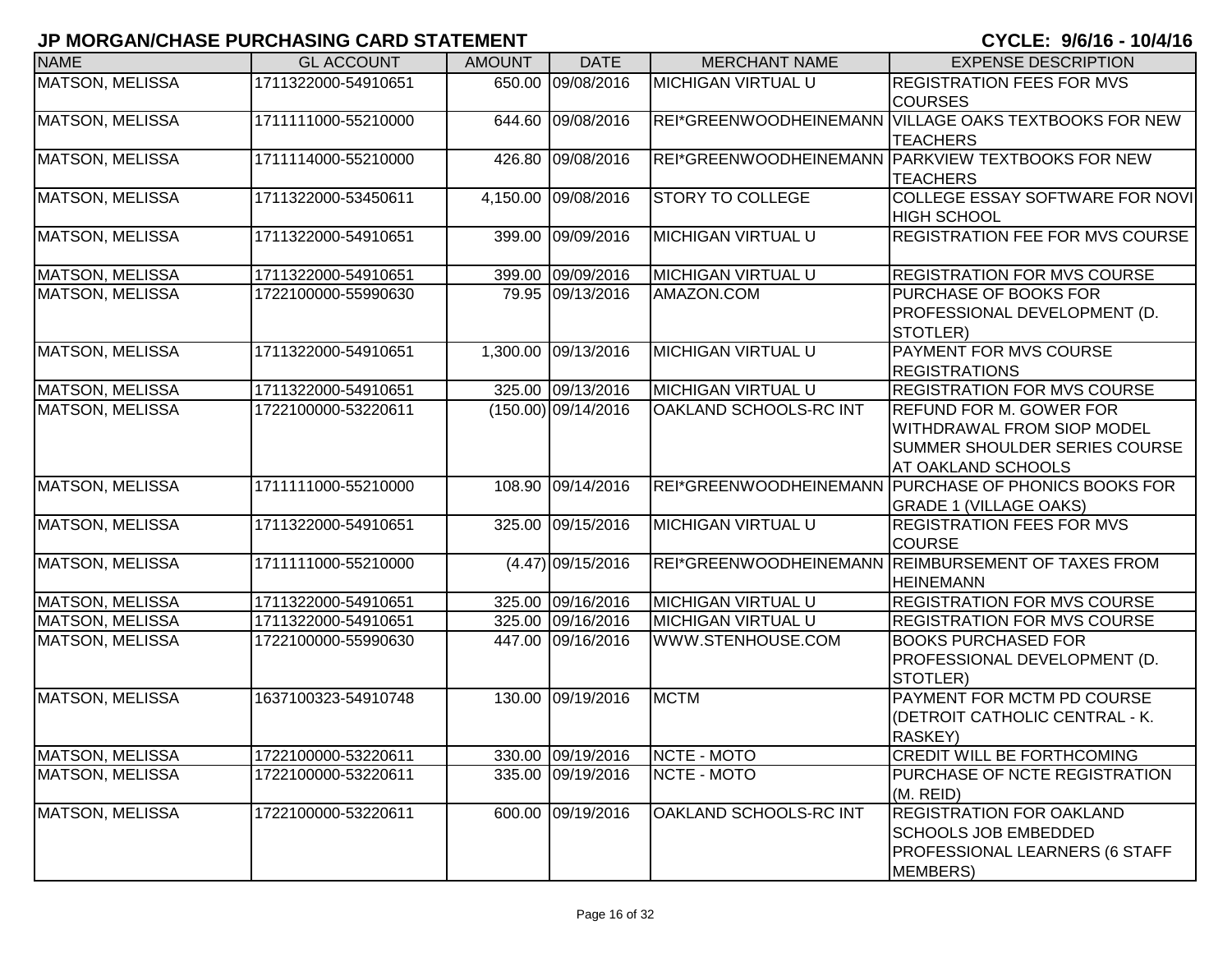| <b>NAME</b>            | <b>GL ACCOUNT</b>   | <b>AMOUNT</b> | <b>DATE</b>           | <b>MERCHANT NAME</b>    | <b>EXPENSE DESCRIPTION</b>                                                                                |
|------------------------|---------------------|---------------|-----------------------|-------------------------|-----------------------------------------------------------------------------------------------------------|
| <b>MATSON, MELISSA</b> | 1722100000-53220611 |               | $(100.00)$ 09/19/2016 | OAKLAND SCHOOLS-RC INT  | REFUND FOR OAKLAND SCHOOLS<br><b>WORKSHOP</b>                                                             |
| <b>MATSON, MELISSA</b> | 1722100000-53220611 |               | 115.00 09/19/2016     | PAYPAL *MICHIGANTEA     | PAYMENT FOR MITESOL CONFERENCE<br>(A. KOHLS)                                                              |
| <b>MATSON, MELISSA</b> | 1722100000-57410611 |               | 25.00 09/19/2016      | PAYPAL *MICHIGANTEA     | MITESOL MEMBERSHIP DUES (S.<br>TANNER)                                                                    |
| <b>MATSON, MELISSA</b> | 1722100000-53220611 |               | 115.00 09/19/2016     | PAYPAL *MICHIGANTEA     | PAYMENT FOR MITESOL<br><b>REGISTRATION (S. HADLEY)</b>                                                    |
| <b>MATSON, MELISSA</b> | 1722100000-53220611 |               | 115.00 09/19/2016     | PAYPAL *MICHIGANTEA     | PAYMENT FOR MITESOL CONFERENCE<br>(K. COOPER)                                                             |
| <b>MATSON, MELISSA</b> | 1722100000-53220611 |               | 115.00 09/19/2016     | PAYPAL *MICHIGANTEA     | PAYMENT FOR MITESOL CONFERENCE<br>(J. FARMER)                                                             |
| <b>MATSON, MELISSA</b> | 1722100000-53220611 |               | 115.00 09/19/2016     | PAYPAL *MICHIGANTEA     | PAYMENT FOR MITESOL CONFERENCE<br>(K. TONKOVICH)                                                          |
| <b>MATSON, MELISSA</b> | 1722100000-57910611 |               | 132.60 09/19/2016     | STAPLS7162776461000001  | OFFICE SUPPLIES FOR OFFICE OF<br><b>ACADEMICS</b>                                                         |
| <b>MATSON, MELISSA</b> | 1722100000-57910611 |               | 348.50 09/20/2016     | <b>LRP PUBLICATIONS</b> | PAYMENT FOR TITLE I MONITOR<br>NEWSLETTER SUBSCRIPTION (A.<br>SMITH)                                      |
| <b>MATSON, MELISSA</b> | 1722100000-53220611 |               | 325.00 09/20/2016     | MICH ASSOC OF SCH ADMI  | PAYMENT FOR FALL 2016 MASA<br>CONFERENCE (RJ WEBBER)                                                      |
| <b>MATSON, MELISSA</b> | 1722100000-57410611 |               | $(25.00)$ 09/20/2016  | PAYPAL *MICHIGANTEA     | <b>REFUND OF MITESOL MEMBERSHIP</b><br>DUES (S. TANNER)                                                   |
| <b>MATSON, MELISSA</b> | 1722100000-53220611 |               | 159.00 09/20/2016     | SQ *MASSP               | <b>REGISTRATION PAYMENT FOR MASSP</b><br><b>STUDENT LEARNING OBJECTIVES</b><br>CONFERENCE (J. DINKELMANN) |
| <b>MATSON, MELISSA</b> | 1637100323-54910748 |               | 225.00 09/22/2016     | COLLEGEBOARD*PRODUCTS   | <b>REGISTRATION FOR AP WORKSHOP</b><br>(DETROIT CATHOLIC CENTRAL - G.<br>PRAIS)                           |
| <b>MATSON, MELISSA</b> | 1622100776-53220000 |               | 14.00 09/22/2016      | <b>EXPEDIA</b>          | <b>BOOKING FEE FOR RTI CONFERENCE</b><br><b>TRAVEL (TEACHERS)</b>                                         |
| <b>MATSON, MELISSA</b> | 1628300776-53220000 |               | 14.00 09/22/2016      | <b>EXPEDIA</b>          | <b>BOOKING FEE FOR RTI CONFERENCE</b><br><b>TRAVEL (ADMINISTRATORS)</b>                                   |
| <b>MATSON, MELISSA</b> | 1722100000-53220611 |               | $(115.00)$ 09/22/2016 | PAYPAL *MICHIGANTEA     | REFUND FOR CANCELLATION OF<br>MITESOL CONFERENCE (S. HADLEY)                                              |
| <b>MATSON, MELISSA</b> | 1637100323-54910748 |               | 225.00 09/23/2016     | COLLEGEBOARD*PRODUCTS   | <b>REGISTRATION FOR AP US HISTORY</b><br>WORKSHOP (DETROIT CATHOLIC<br>CENTRAL - B. HERMAN)               |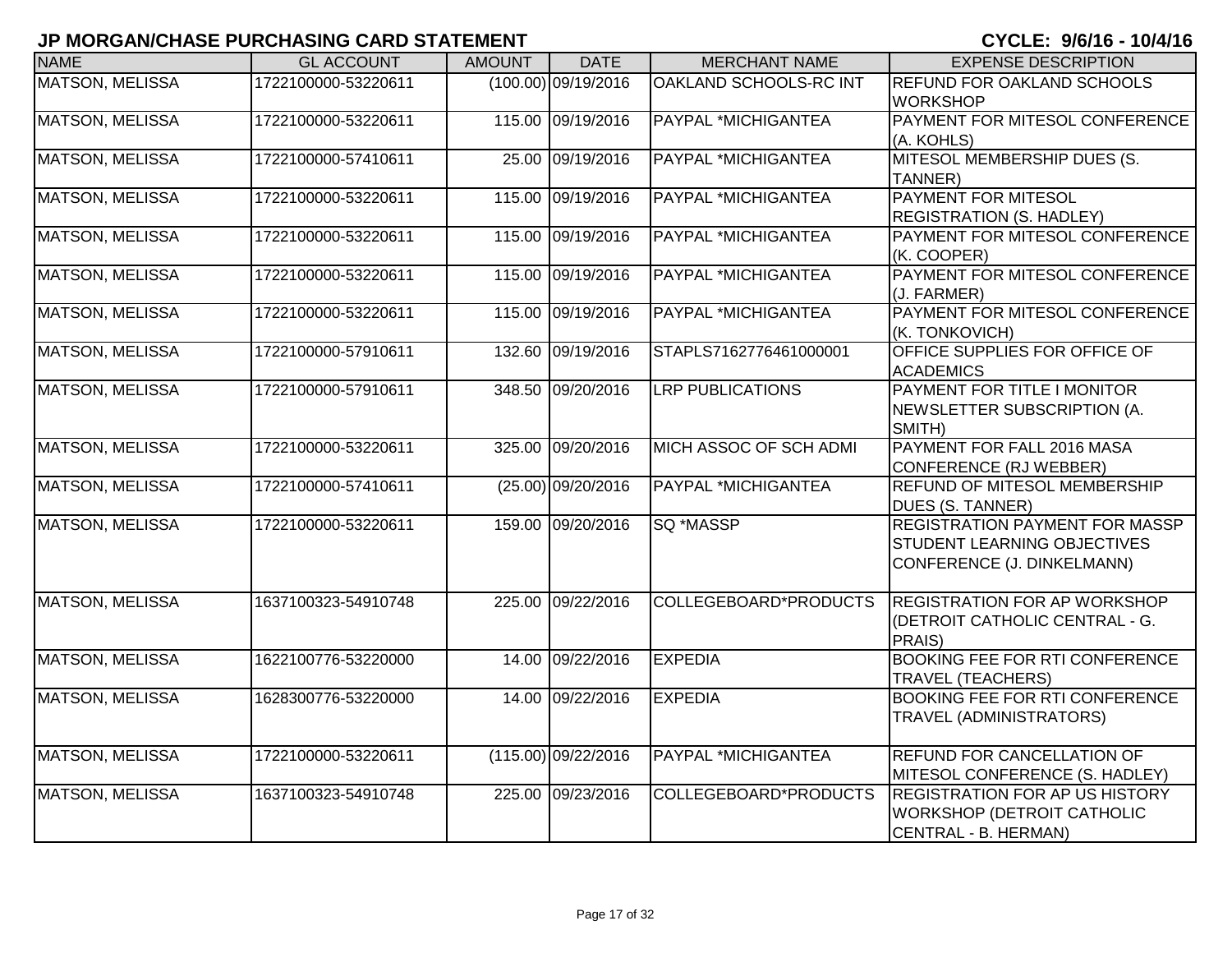| <b>NAME</b>            | <b>GL ACCOUNT</b>   | <b>AMOUNT</b> | <b>DATE</b>         | <b>MERCHANT NAME</b>          | <b>EXPENSE DESCRIPTION</b>             |
|------------------------|---------------------|---------------|---------------------|-------------------------------|----------------------------------------|
|                        |                     |               |                     |                               |                                        |
| <b>MATSON, MELISSA</b> | 1637100323-54910748 | 225.00        | 09/23/2016          | COLLEGEBOARD*PRODUCTS         | <b>REGISTRATION FOR AP ENGLISH LIT</b> |
|                        |                     |               |                     |                               | CONFERENCE (DETROIT CATHOLIC           |
|                        |                     |               |                     |                               | CENTRAL - K. GRIFFIN)                  |
| <b>MATSON, MELISSA</b> | 1637100323-54910748 |               | 225.00 09/23/2016   | COLLEGEBOARD*PRODUCTS         | <b>REGISTRATION FOR AP WORKSHOP</b>    |
|                        |                     |               |                     |                               | FOR ENGLISH LANGUAGE (DETROIT          |
|                        |                     |               |                     |                               | CATHOLIC CENTRAL - L. STORM)           |
| MATSON, MELISSA        | 1722100000-53220611 | 499.00        | 09/23/2016          | <b>EB ILLUMINATE EDUCATI</b>  | <b>REGISTRATION FOR ILLUMINATE</b>     |
|                        |                     |               |                     |                               | CONFERENCE - J. DINKELMANN             |
| <b>MATSON, MELISSA</b> | 1637100323-54910748 |               | 245.00 09/23/2016   | <b>INSTITUTE FOR EDUCATIO</b> | <b>REGISTRATION FOR BEST PRACTICES</b> |
|                        |                     |               |                     |                               | IN CO-TEACHING (DETROIT CATHOLIC       |
|                        |                     |               |                     |                               | CENTRAL - G. LEVENS)                   |
|                        |                     |               |                     |                               |                                        |
| <b>MATSON, MELISSA</b> | 1622100776-53220000 |               | 532.70 09/23/2016   | UNITED AIRLINES               | AIR TRAVEL FOR RTI CONFERENCE (S.      |
|                        |                     |               |                     |                               | HADLEY)                                |
| <b>MATSON, MELISSA</b> | 1628300776-53220000 | 532.70        | 09/23/2016          | <b>UNITED AIRLINES</b>        | AIR TRAVEL FOR RTI CONFERENCE (D.      |
|                        |                     |               |                     |                               | <b>HOPPENSTEDT)</b>                    |
| <b>MATSON, MELISSA</b> | 1628300776-53220000 | 532.70        | 09/23/2016          | <b>UNITED AIRLINES</b>        | AIR TRAVEL FOR RTI CONFERENCE (J.      |
|                        |                     |               |                     |                               | MICHOS)                                |
| <b>MATSON, MELISSA</b> | 1622100776-53220000 | 532.70        | 09/23/2016          | <b>UNITED AIRLINES</b>        | AIR TRAVEL FOR RTI CONFERENCE (L.      |
|                        |                     |               |                     |                               | NOORMAN)                               |
| <b>MATSON, MELISSA</b> | 1622100686-55110000 |               | 114.73 09/26/2016   | AMAZON.COM                    | PURCHASE OF SIOP MODEL FOR             |
|                        |                     |               |                     |                               | <b>TEACHING MATHEMATICS BOOKS</b>      |
|                        |                     |               |                     |                               | (TITLE III)                            |
| <b>MATSON, MELISSA</b> | 1711322000-53450611 |               | 1,181.88 09/26/2016 | IN *N2Y                       | N2Y SOFTWARE (NOVI HIGH SCHOOL)        |
|                        |                     |               |                     |                               |                                        |
| <b>MATSON, MELISSA</b> | 1711118000-53450611 |               | 712.46 09/26/2016   | IN *N2Y                       | N2Y SOFTWARE (PRESCHOOL)               |
| <b>MATSON, MELISSA</b> | 1711115000-53450611 |               | 712.46 09/26/2016   | IN *N2Y                       | N2Y SOFTWARE (DEERFIELD)               |
| MATSON, MELISSA        | 1711114000-53450611 |               | 712.46 09/26/2016   | IN *N2Y                       | N2Y SOFTWARE (PARKVIEW)                |
| MATSON, MELISSA        | 1711220000-53450611 |               | 712.46 09/26/2016   | IN *N2Y                       | N2Y SOFTWARE (MIDDLE SCHOOL)           |
| MATSON, MELISSA        | 1711118000-53450611 |               | 712.46 09/26/2016   | IN *N2Y                       | N2Y SOFTWARE (NOVI MEADOWS)            |
| MATSON, MELISSA        | 1711118000-53450611 |               | 419.80 09/26/2016   | LEARNING A-Z, LLC             | LEARNING A-Z SOFTWARE -                |
|                        |                     |               |                     |                               | PRESCHOOL AND NOVI MEADOWS             |
| <b>MATSON, MELISSA</b> | 1711115000-53450611 | 209.90        | 09/26/2016          | LEARNING A-Z, LLC             | LEARNING A-Z SOFTWARE -                |
|                        |                     |               |                     |                               | <b>DEERFIELD</b>                       |
| <b>MATSON, MELISSA</b> | 1711114000-53450611 | 209.90        | 09/26/2016          | LEARNING A-Z, LLC             | LEARNING A-Z SOFTWARE - PARKVIEW       |
|                        |                     |               |                     |                               |                                        |
| <b>MATSON, MELISSA</b> | 1711220000-53450611 | 209.90        | 09/26/2016          | LEARNING A-Z, LLC             | LEARNING A-Z SOFTWARE - MIDDLE         |
|                        |                     |               |                     |                               | SCHOOL                                 |
| <b>MATSON, MELISSA</b> | 1711322000-53450611 | 209.90        | 09/26/2016          | <b>LEARNING A-Z, LLC</b>      | LEARNING A-Z SOFTWARE - HIGH           |
|                        |                     |               |                     |                               | <b>SCHOOL</b>                          |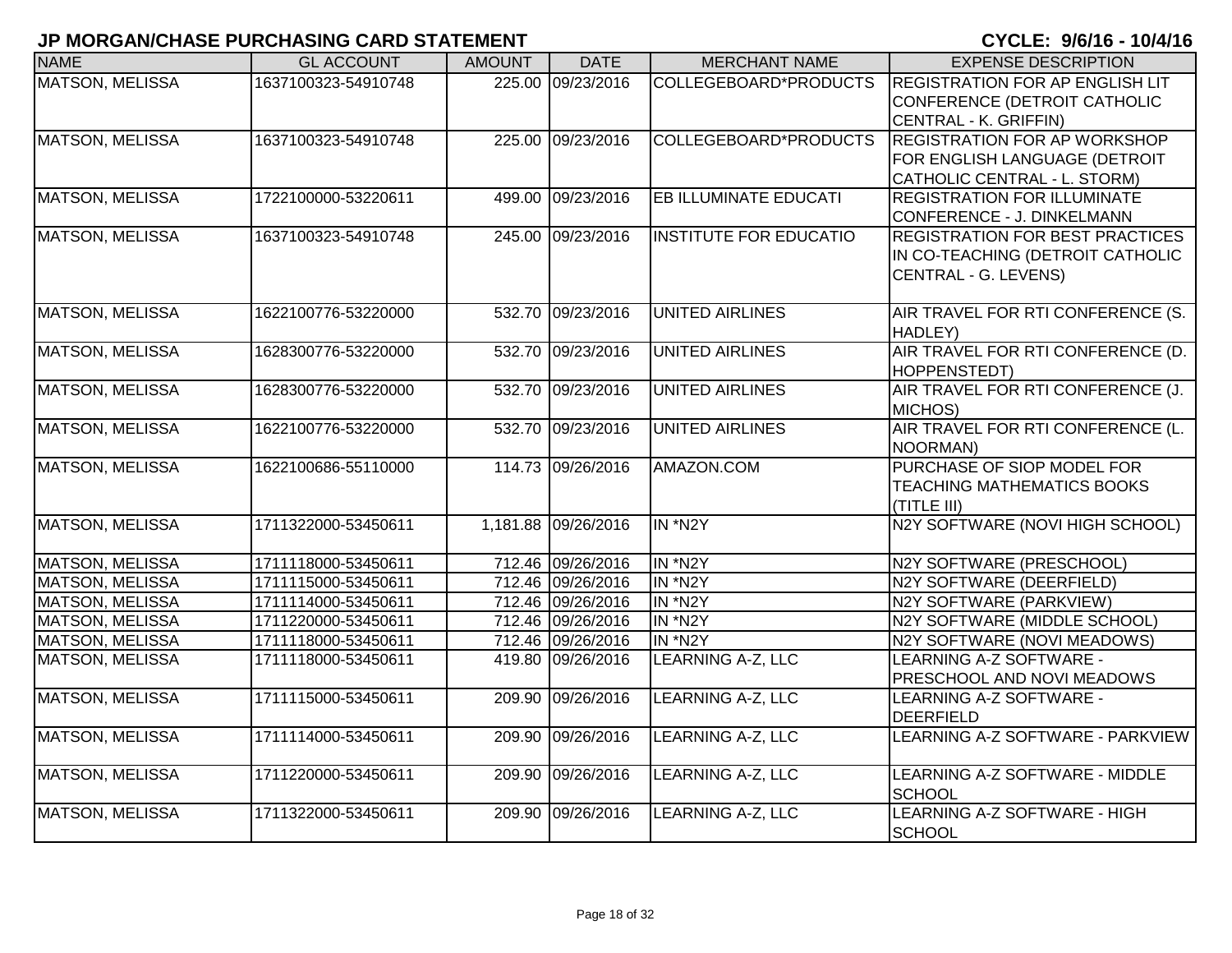| <b>NAME</b>            | <b>GL ACCOUNT</b>   | <b>AMOUNT</b> | <b>DATE</b>             | <b>MERCHANT NAME</b>          | <b>EXPENSE DESCRIPTION</b>           |
|------------------------|---------------------|---------------|-------------------------|-------------------------------|--------------------------------------|
| MATSON, MELISSA        | 1711112000-55110611 |               | 752.93 09/26/2016       | MHE*MCGRAW-HILL ECOMM         | PURCHASE OF MATH MANIPULATIVES       |
|                        |                     |               |                         |                               | KIT (ORCHARD HILLS)                  |
| <b>MATSON, MELISSA</b> | 1711114000-55110611 |               | 654.18 09/26/2016       | MHE*MCGRAW-HILL ECOMM         | <b>PURCHASE OF GEOMETRY</b>          |
|                        |                     |               |                         |                               | <b>TEMPLATES - PARKVIEW</b>          |
| <b>MATSON, MELISSA</b> | 1711322000-54910651 |               | (399.00) 09/26/2016     | <b>MICHIGAN VIRTUAL U</b>     | REFUND FOR MVS COURSE DROP           |
| <b>MATSON, MELISSA</b> | 1711322000-54910651 |               | $(1,522.00)$ 09/26/2016 | <b>MICHIGAN VIRTUAL U</b>     | <b>REFUND FOR MVS COURSE DROPS</b>   |
| <b>MATSON, MELISSA</b> | 1711322000-54910651 |               | (724.00) 09/26/2016     | <b>MICHIGAN VIRTUAL U</b>     | <b>REFUND FOR MVS COURSE DROPS</b>   |
| <b>MATSON, MELISSA</b> | 1711322000-54910651 |               | $(325.00)$ 09/26/2016   | <b>MICHIGAN VIRTUAL U</b>     | <b>REFUND FOR MVS COURSE DROP</b>    |
| <b>MATSON, MELISSA</b> | 1711322000-54910651 |               | (399.00) 09/26/2016     | <b>MICHIGAN VIRTUAL U</b>     | <b>REFUND FOR MVU COURSE DROPS</b>   |
| <b>MATSON, MELISSA</b> | 1711322000-54910651 |               | (798.00) 09/26/2016     | <b>MICHIGAN VIRTUAL U</b>     | <b>REFUND FOR MVS COURSE DROPS</b>   |
| <b>MATSON, MELISSA</b> | 1711322000-54910651 |               | (325.00) 09/26/2016     | <b>MICHIGAN VIRTUAL U</b>     | <b>REFUND FOR MVS COURSE DROP</b>    |
| <b>MATSON, MELISSA</b> | 1722100000-53220611 |               | 125.00 09/26/2016       | OAKLAND SCHOOLS-RC INT        | <b>REGISTRATION FOR DEVELOPING A</b> |
|                        |                     |               |                         |                               | <b>DISTRICT PROTOCOL RELATED TO</b>  |
|                        |                     |               |                         |                               | <b>ENGLISH LEARNERS AND SPECIAL</b>  |
|                        |                     |               |                         |                               | <b>EDUCATION</b>                     |
| <b>MATSON, MELISSA</b> | 1722100000-57910611 |               | 159.00 09/26/2016       | <b>PROGRESSIVE BUSIN</b>      | <b>RENEWAL OF LEGAL NOTES FOR</b>    |
|                        |                     |               |                         |                               | <b>EDUCATION (DR. RJ WEBBER)</b>     |
| <b>MATSON, MELISSA</b> | 1711111000-55110611 |               | 990.50 09/26/2016       | SSI*SCHOOL SPECIALTY          | PURCHASE OF PRIMARY COMPOSITION      |
|                        |                     |               |                         |                               | <b>BOOKS FOR VILLAGE OAKS</b>        |
|                        |                     |               |                         |                               |                                      |
| <b>MATSON, MELISSA</b> | 1711114000-55110611 |               | 353.75 09/26/2016       | <b>SSI*SCHOOL SPECIALTY</b>   | PURCHASE OF PRIMARY COMPOSITION      |
|                        |                     |               |                         |                               | NOTEBOOKS (PARKVIEW)                 |
|                        |                     |               |                         |                               |                                      |
| <b>MATSON, MELISSA</b> | 1711113000-55110611 |               | 84.90 09/27/2016        | SSI*SCHOOL SPECIALTY          | PURCHASE OF PRIMARY COMPOSITION      |
|                        |                     |               |                         |                               | <b>BOOKS</b>                         |
| <b>MATSON, MELISSA</b> | 1637100323-54910748 |               | 225.00 09/29/2016       | COLLEGEBOARD*PRODUCTS         | <b>REGISTRATION FOR AP WORKSHOP</b>  |
|                        |                     |               |                         |                               | FOR ENGLISH LITERATURE AND           |
|                        |                     |               |                         |                               | COMPOSITION (DETROIT CENTRAL         |
|                        |                     |               |                         |                               | CATHOLIC - N. IANNI)                 |
| <b>MATSON, MELISSA</b> | 1637100323-54910748 |               | 245.00 09/30/2016       | <b>BUREAU OF EDUCATION AN</b> | <b>REGISTRATION FOR PD WORKSHOP</b>  |
|                        |                     |               |                         |                               | (DETROIT CATHOLIC CENTRAL - R.       |
|                        |                     |               |                         |                               | DUDAS)                               |
| <b>MATSON, MELISSA</b> | 1722100000-53220611 |               | 60.00 09/30/2016        | OAKLAND SCHOOLS-RC INT        | <b>REGISTRATION FOR DATA AND</b>     |
|                        |                     |               |                         |                               | ASSESSMENT LITERACY SERIES FOR       |
|                        |                     |               |                         |                               | ADMINISTRATORS (J. DINKELMANN)       |
|                        |                     |               |                         |                               |                                      |
| <b>MATSON, MELISSA</b> | 1622100686-55110000 |               | 267.70 10/03/2016       | AMAZON.COM                    | PURCHASE OF SIOP MODEL FOR           |
|                        |                     |               |                         |                               | <b>TEACHING MATHEMATICS BOOKS</b>    |
|                        |                     |               |                         |                               | (TITLE III)                          |
| <b>MATSON, MELISSA</b> | 1711322000-54910651 |               | (399.00) 10/03/2016     | <b>MICHIGAN VIRTUAL U</b>     | <b>REFUND FOR MVS COURSE DROPS</b>   |
| MATSON, MELISSA        | 1711322000-54910651 |               | (650.00) 10/03/2016     | MICHIGAN VIRTUAL U            | <b>REFUND FOR MVS COURSE DROPS</b>   |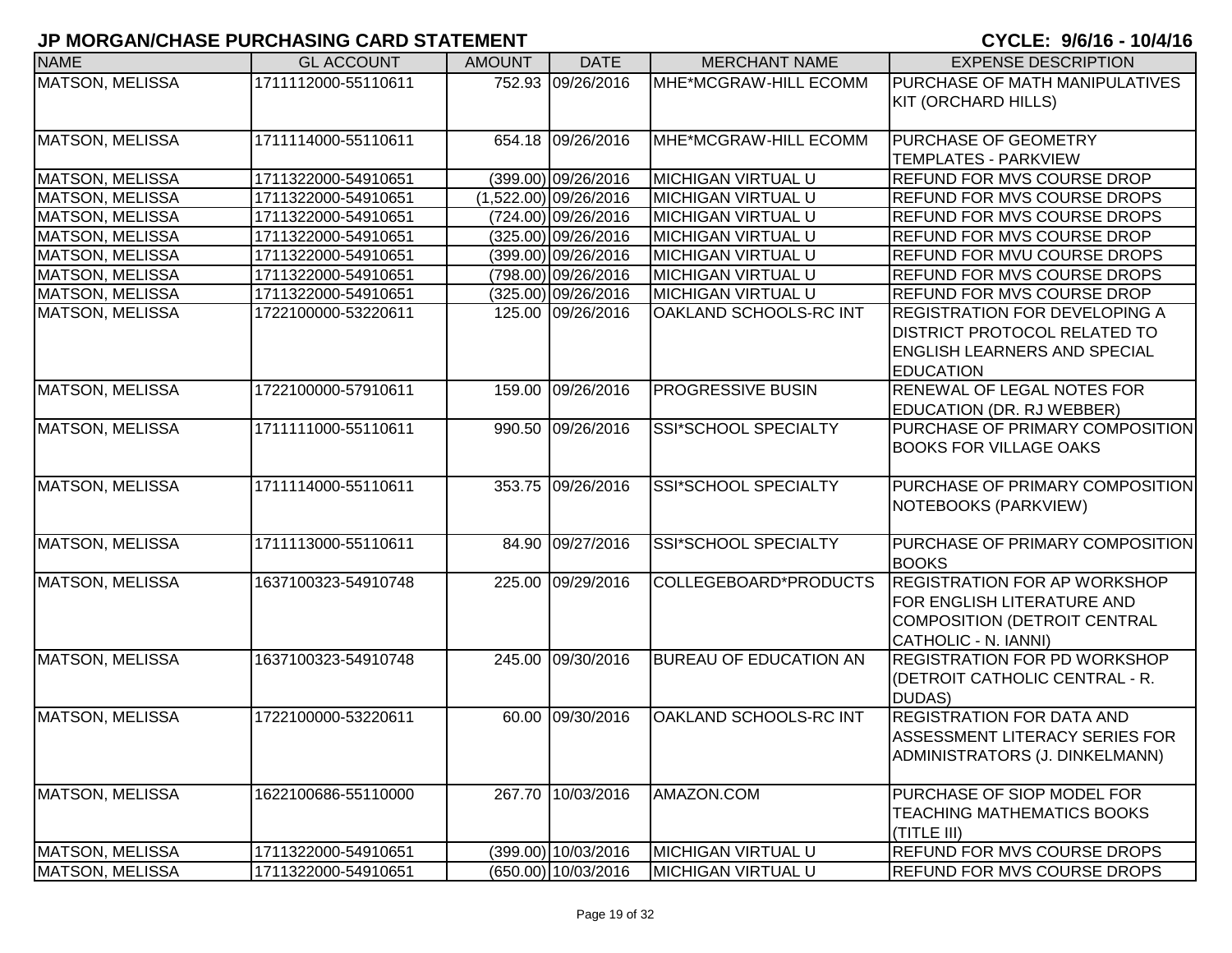| <b>NAME</b>                   | <b>GL ACCOUNT</b>   | <b>AMOUNT</b> | <b>DATE</b>         | <b>MERCHANT NAME</b>              | <b>EXPENSE DESCRIPTION</b>                                                                       |
|-------------------------------|---------------------|---------------|---------------------|-----------------------------------|--------------------------------------------------------------------------------------------------|
| <b>MATSON, MELISSA</b>        | 1711322000-53450611 | 499.00        | 10/03/2016          | <b>WHYTRY INC</b>                 | PURCHASE OF WHYTRY, LLC<br><b>SOFTWARE</b>                                                       |
| MATSON, MELISSA               | 1722100000-53220611 |               | 361.83 10/04/2016   | CCI*GETAROOM.COM                  | FAIRFIELD INN ROOM RESERVATION -<br><b>INSTRUCTIONAL COACH PD</b><br>(COGNITIVE COACHING)        |
| MATSON, MELISSA               | 1722100000-53220611 |               | 361.33 10/04/2016   | CCI*GETAROOM.COM                  | FAIRFIELD INN ROOM RESERVATION -<br>INSTRUCTIONAL COACH - COGNITIVE<br><b>COACHING</b>           |
| <b>MATSON, MELISSA</b>        | 1722100000-53220611 |               | 361.33 10/04/2016   | CCI*GETAROOM.COM                  | FAIRFIELD INN ROOM RESERVATION -<br><b>INSTRUCTIONAL COACH PD -</b><br><b>COGNITIVE COACHING</b> |
| MATSON, MELISSA               | 1722100000-53220611 | 361.83        | 10/04/2016          | CCI*GETAROOM.COM                  | FAIRFIELD INN ROOM RESERVATION -<br><b>INSTRUCTIONAL COACH PD -</b><br><b>COGNITIVE COACHING</b> |
| <b>MATSON, MELISSA</b>        | 1711111000-55110611 | 1,867.50      | 10/04/2016          | <b>COMMITTEE FOR CHILDREN</b>     | SOCIAL WORKER CURRICULUM -<br><b>VILLAGE OAKS</b>                                                |
| <b>MATSON, MELISSA</b>        | 1711115000-55110611 |               | 1,867.50 10/04/2016 | <b>COMMITTEE FOR CHILDREN</b>     | SOCIAL WORKER CURRICULUM -<br><b>DEERFIELD</b>                                                   |
| <b>MATSON, MELISSA</b>        | 1711114000-55110611 |               | 1,867.50 10/04/2016 | <b>COMMITTEE FOR CHILDREN</b>     | SOCIAL WORKER CURRICULUM -<br><b>PARKVIEW</b>                                                    |
| <b>MATSON, MELISSA</b>        | 1711112000-55110611 |               | 1,867.50 10/04/2016 | <b>COMMITTEE FOR CHILDREN</b>     | SOCIAL WORKER CURRICULUM -<br><b>ORCHARD HILLS</b>                                               |
| <b>MATSON, MELISSA</b>        | 1711113000-55110611 |               | 1,867.50 10/04/2016 | <b>COMMITTEE FOR CHILDREN</b>     | <b>SOCIAL WORKER CURRICULUM - NOVI</b><br><b>WOODS</b>                                           |
| MATSON, MELISSA               | 1711322000-54910651 |               | (325.00) 10/04/2016 | <b>MICHIGAN VIRTUAL U</b>         | REFUND FOR MVS COURSE DROP                                                                       |
| <b>MATSON, MELISSA Total</b>  |                     | 57,518.02     |                     |                                   |                                                                                                  |
| MATTHEWS, STEVEN              | 1123200000-53220000 |               | 382.45 09/26/2016   | <b>GRAND TRAV RESORT &amp; SP</b> | <b>MASA CONFERENCE, STEVE</b><br>MATTHEWS, SEPTEMBER 21-23, 2016                                 |
| <b>MATTHEWS, STEVEN Total</b> |                     | 382.45        |                     |                                   |                                                                                                  |
| MCDOUGALL, BARBARA            | 6100061000-24316195 |               | 300.00 09/14/2016   | <b>MICHIGAN TICKET OFFICE</b>     | <b>VB TICKETS</b>                                                                                |
| MCDOUGALL, BARBARA            | 6100061000-24316104 |               | 30.00 09/15/2016    | <b>MHSAA</b>                      | TRAINER JEFF WILSON - SKINFOLD<br><b>TESTING</b>                                                 |
| MCDOUGALL, BARBARA            | 6100061000-24316104 | 23.29         | 09/19/2016          | HOBBY-LOBBY #645                  | <b>RIBBON FOR FITNESS CENTER</b><br><b>OPENING</b>                                               |
| MCDOUGALL, BARBARA            | 6100061000-24316104 |               | 74.30 09/19/2016    | KROGER #615                       | <b>WATER, POP AND ITEMS FOR</b><br><b>ATHLETIC OFFICE</b>                                        |
| MCDOUGALL, BARBARA            | 6100061000-24316104 |               | 191.51 09/19/2016   | <b>MARIA'S ITALIAN BAKERY</b>     | FRIDAY NIGHT FOOTBALL DINNER                                                                     |
| MCDOUGALL, BARBARA            | 6100061000-24316188 |               | 139.10 09/26/2016   | <b>HOLIDAY INNS</b>               | <b>FIELD HOCKEY</b>                                                                              |
| MCDOUGALL, BARBARA            | 6100061000-24316188 |               | 139.10 09/26/2016   | <b>HOLIDAY INNS</b>               | <b>FIELD HOCKEY</b>                                                                              |
| MCDOUGALL, BARBARA            | 6100061000-24316188 |               | 139.10 09/26/2016   | <b>HOLIDAY INNS</b>               | <b>FIELD HOCKEY</b>                                                                              |
| MCDOUGALL, BARBARA            | 6100061000-24316188 |               | 139.10 09/26/2016   | <b>HOLIDAY INNS</b>               | <b>FIELD HOCKEY</b>                                                                              |
| MCDOUGALL, BARBARA            | 6100061000-24316188 |               | 139.10 09/26/2016   | <b>HOLIDAY INNS</b>               | <b>FIELD HOCKEY</b>                                                                              |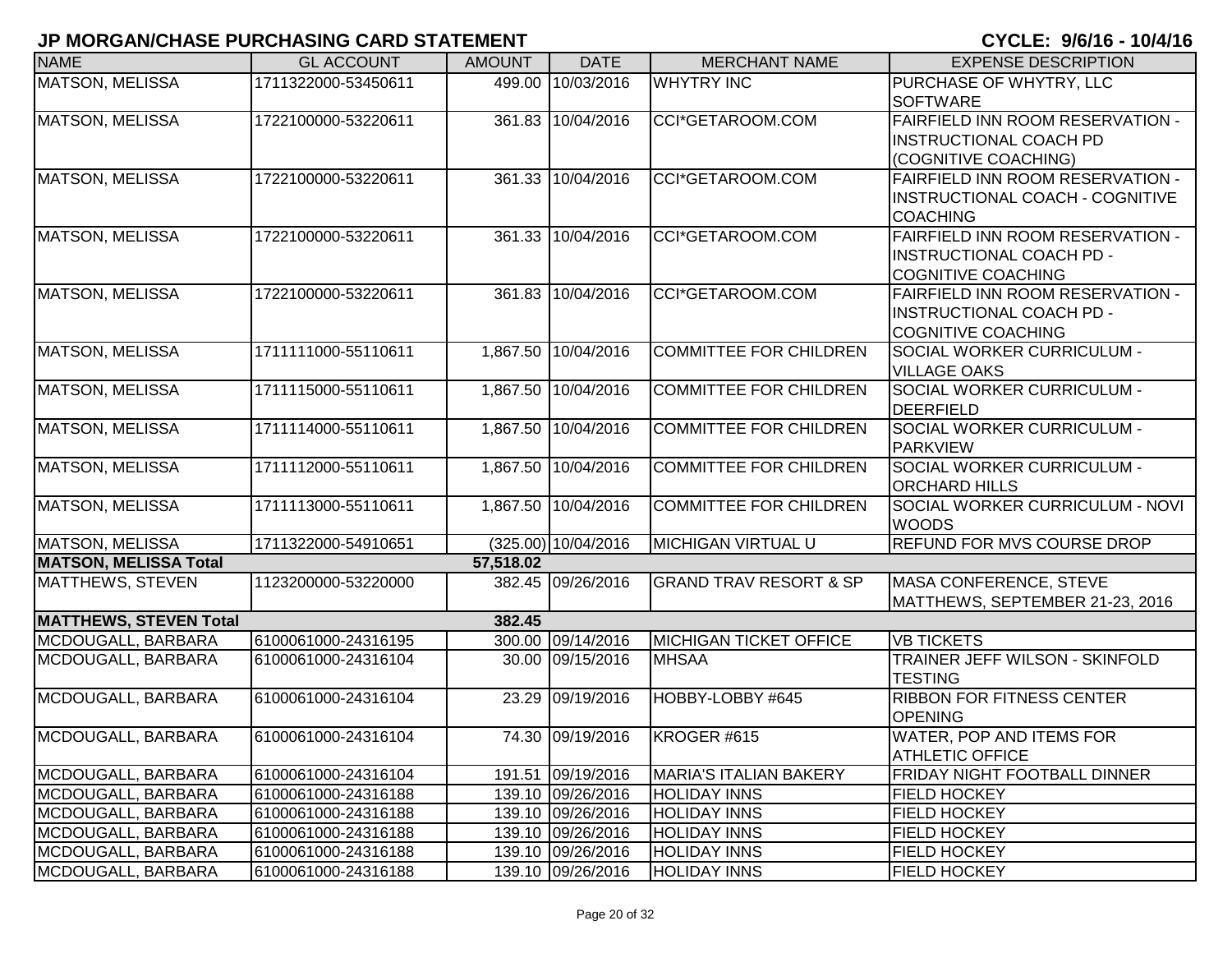| <b>NAME</b>                                 | <b>GL ACCOUNT</b>   | <b>AMOUNT</b> | <b>DATE</b>         | <b>MERCHANT NAME</b>          | <b>EXPENSE DESCRIPTION</b>        |  |  |
|---------------------------------------------|---------------------|---------------|---------------------|-------------------------------|-----------------------------------|--|--|
| MCDOUGALL, BARBARA                          | 6100061000-24316188 |               | 139.10 09/26/2016   | <b>HOLIDAY INNS</b>           | <b>FIELD HOCKEY</b>               |  |  |
| MCDOUGALL, BARBARA                          | 6100061000-24316188 |               | 139.10 09/26/2016   | <b>HOLIDAY INNS</b>           | <b>FIELD HOCKEY</b>               |  |  |
| MCDOUGALL, BARBARA                          | 6100061000-24316188 |               | 139.10 09/26/2016   | <b>HOLIDAY INNS</b>           | <b>FIELD HOCKEY</b>               |  |  |
| MCDOUGALL, BARBARA                          | 6100061000-24316104 |               | 29.01 09/26/2016    | RAINBOW CHINESE RESTAU        | <b>OFFICE LUNCH</b>               |  |  |
| <b>MCDOUGALL, BARBARA Total</b><br>1,760.91 |                     |               |                     |                               |                                   |  |  |
| MILLER, HELEN                               | 1128300000-55990000 |               | 371.95 09/12/2016   | NATIONAL PEN CO LLC           | <b>BOOKS BAGS/NEW TEACHER</b>     |  |  |
|                                             |                     |               |                     |                               | <b>ORIENTATION</b>                |  |  |
| MILLER, HELEN                               | 6100001000-24316770 |               | 39.84 09/16/2016    | THE HOME DEPOT #2737          | MUMS FOR OUTSIDE PLANTERS         |  |  |
| <b>MILLER, HELEN Total</b>                  |                     | 411.79        |                     |                               |                                   |  |  |
| NESMITH, RUSSELL                            | 2326160000-55993000 |               | 2,081.85 09/14/2016 | PIONEER REVERE 8008771        | <b>GRNDS PAINT FOR FIELDS</b>     |  |  |
| <b>NESMITH, RUSSELL</b>                     | 1126160000-55992000 |               | 22.68 09/19/2016    | <b>J THOMAS DISTRIBUTORS</b>  | <b>GRNDS HEAD COVERS FOR WEED</b> |  |  |
|                                             |                     |               |                     |                               | <b>WHIPS</b>                      |  |  |
| NESMITH, RUSSELL                            | 1126160000-55993000 |               | 5.96 09/26/2016     | THE HOME DEPOT #2737          | <b>GRNDS STOCK ADAPTERS</b>       |  |  |
| NESMITH, RUSSELL                            | 1126160000-55992000 |               | 356.82 09/28/2016   | <b>BEST PLUMBING SPECIALT</b> | <b>MS GYM DRINKING FOUNTAIN</b>   |  |  |
| NESMITH, RUSSELL                            | 1126160000-55992000 |               | 256.88 09/30/2016   | <b>BEST PLUMBING SPECIALT</b> | <b>HS SHOP DRINKING FOUNTAINS</b> |  |  |
| NESMITH, RUSSELL                            | 1126160000-55992000 |               | 1.38 10/03/2016     | THE HOME DEPOT #2737          | <b>MS GYM FOUNTAIN</b>            |  |  |
| <b>NESMITH, RUSSELL Total</b>               |                     | 2,725.57      |                     |                               |                                   |  |  |
| NEWMAN, MARK                                | 1126160000-55992000 |               | 206.94 09/07/2016   | <b>DECKER EQUIPMENT</b>       | <b>MS CHAIR DOLLY</b>             |  |  |
| NEWMAN, MARK                                | 1126100000-53220828 |               | 250.00 09/09/2016   | MI INST FOR ED MGT            | <b>MSBO CONFERENCE</b>            |  |  |
| NEWMAN, MARK                                | 1126160000-55992000 |               | 172.00 09/13/2016   | <b>REDFORD LOCK COMPANY I</b> | <b>DISTRICT PADLOCKS</b>          |  |  |
| NEWMAN, MARK                                | 1126160000-55992000 |               | 177.24 09/14/2016   | <b>AMERICAN FLAGS EXP</b>     | MTCE SCHOOL FLAG STOCK            |  |  |
| NEWMAN, MARK                                | 1126160000-55992000 |               | 83.98 10/03/2016    | HOMEDEPOT.COM                 | <b>ECEC TIE DOWN STRAP</b>        |  |  |
| <b>NEWMAN, MARK Total</b>                   |                     | 890.16        |                     |                               |                                   |  |  |
| NOWICKI, MATTHEW                            | 1127170000-57910000 |               | 60.00 09/12/2016    | <b>REDFORD LOCK COMPANY I</b> | <b>FUEL ISLAND KEYS</b>           |  |  |
| NOWICKI, MATTHEW                            | 1127170000-55730000 |               | 54.02 09/13/2016    | <b>WW GRAINGER</b>            | <b>REPAIR PARTS</b>               |  |  |
| NOWICKI, MATTHEW                            | 1127170000-57910000 |               | 66.03 09/15/2016    | THE HOME DEPOT #2737          | SPRAY BOTTLES AND FLASHLIGHTS     |  |  |
|                                             |                     |               |                     |                               | FOR BUSES                         |  |  |
| <b>NOWICKI, MATTHEW Total</b>               |                     | 180.05        |                     |                               |                                   |  |  |
| OCONNOR, GAIL                               | 1311800000-55110551 |               | 40.96 09/08/2016    | STAPLS7162065056000001        | <b>TEACHING SUPPLIES</b>          |  |  |
| OCONNOR, GAIL                               | 1311800000-55110551 |               | 115.65 09/09/2016   | <b>LAKESHORE LEARNING MAT</b> | <b>TEACHING SUPPLIES</b>          |  |  |
| OCONNOR, GAIL                               | 1611851343-55110000 |               | 29.98 09/12/2016    | <b>LAKESHORE LEARNING MAT</b> | <b>TEACHING SUPPLIES</b>          |  |  |
| OCONNOR, GAIL                               | 6100041000-24316355 |               | 63.23 09/12/2016    | <b>LAKESHORE LEARNING MAT</b> | <b>TEACHING SUPPLIES</b>          |  |  |
| <b>OCONNOR, GAIL</b>                        | 1311800000-55110551 |               | 11.36 09/12/2016    | STAPLS7162065056000002        | <b>TEACHING SUPPLIES</b>          |  |  |
| <b>OCONNOR, GAIL</b>                        | 1311800000-55110551 |               | 260.11 09/12/2016   | STAPLS7162290160000001        | <b>TEACHING SUPPLIES</b>          |  |  |
| <b>OCONNOR, GAIL</b>                        | 1311800000-55110551 |               | 68.17 09/12/2016    | STAPLS7162290160000002        | <b>TEACHING SUPPLIES</b>          |  |  |
| <b>OCONNOR, GAIL</b>                        | 1311800000-55110551 |               | 24.12 09/12/2016    | STAPLS7162290160000003        | <b>TEACHING SUPPLIES</b>          |  |  |
| <b>OCONNOR, GAIL</b>                        | 1311800000-55110551 |               | 13.79 09/12/2016    | STAPLS7162290160000004        | <b>TEACHING SUPPLIES</b>          |  |  |
| OCONNOR, GAIL                               | 1311800000-55110551 |               | 143.17 09/12/2016   | STAPLS7162333663000001        | <b>TEACHING SUPPLIES</b>          |  |  |
| OCONNOR, GAIL                               | 1311800000-55110551 |               | 125.32 09/12/2016   | STAPLS7162379736000001        | <b>TEACHING SUPPLIES</b>          |  |  |
| OCONNOR, GAIL                               | 1611851343-55110000 |               | 202.86 09/12/2016   | STAPLS7162434722000001        | <b>TEACHING SUPPLIES</b>          |  |  |
| <b>OCONNOR, GAIL</b>                        | 1611851343-55110000 |               | 38.25 09/12/2016    | STAPLS7162434722000002        | <b>TEACHING SUPPLIES</b>          |  |  |
| <b>OCONNOR, GAIL</b>                        | 1611851343-55110000 |               | 29.79 09/12/2016    | STAPLS7162434722000003        | <b>TEACHING SUPPLIES</b>          |  |  |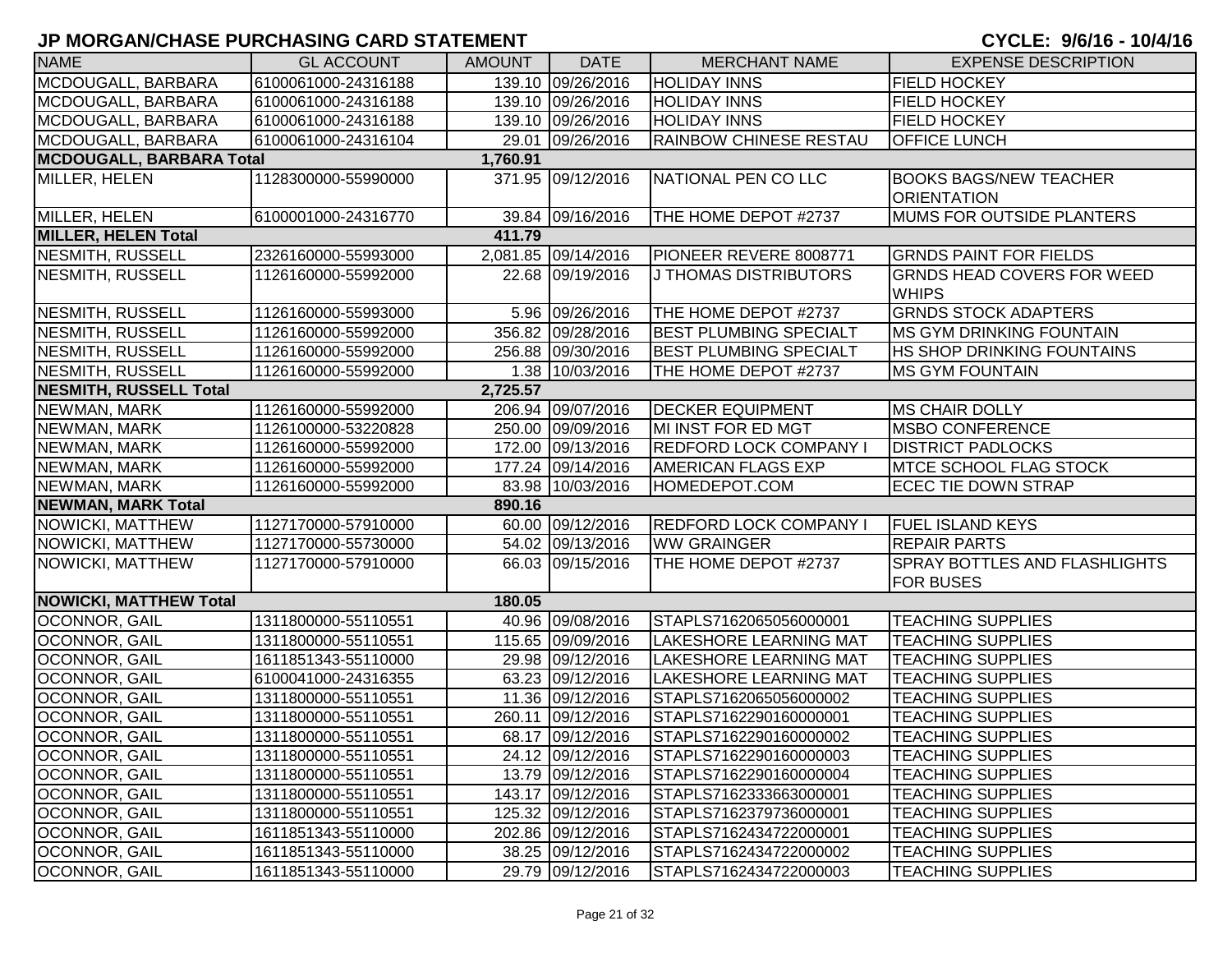| <b>NAME</b>                | <b>GL ACCOUNT</b>   | AMOUNT   | <b>DATE</b>       | <b>MERCHANT NAME</b>          | <b>EXPENSE DESCRIPTION</b> |
|----------------------------|---------------------|----------|-------------------|-------------------------------|----------------------------|
| OCONNOR, GAIL              | 1611851343-55110000 |          | 35.26 09/12/2016  | STAPLS7162435029000001        | <b>TEACHING SUPPLIES</b>   |
| <b>OCONNOR, GAIL</b>       | 1311800000-55110551 |          | 88.95 09/14/2016  | <b>DISCOUNT SCHOOL SUPPLY</b> | <b>TEACHING SUPPLIES</b>   |
| OCONNOR, GAIL              | 6100041000-24316355 |          | 21.99 09/14/2016  | <b>DISCOUNT SCHOOL SUPPLY</b> | <b>TEACHING SUPPLIES</b>   |
| OCONNOR, GAIL              | 1311800000-55110551 |          | 61.46 09/14/2016  | STAPLS7162465020000001        | <b>TEACHING SUPPLIES</b>   |
| OCONNOR, GAIL              | 1311800000-55110551 |          | 8.54 09/14/2016   | STAPLS7162465020000002        | <b>TEACHING SUPPLIES</b>   |
| OCONNOR, GAIL              | 1311800000-55110551 |          | 78.62 09/15/2016  | MEIJER INC #122 Q01           | <b>TEACHING SUPPLIES</b>   |
| OCONNOR, GAIL              | 1311800000-55110551 |          | 43.96 09/15/2016  | STAPLS7162591211000001        | <b>TEACHING SUPPLIES</b>   |
| OCONNOR, GAIL              | 1335100000-55110553 |          | 54.34 09/15/2016  | STAPLS7162592064000001        | <b>TEACHING SUPPLIES</b>   |
| OCONNOR, GAIL              | 1311800000-55110551 |          | 18.40 09/16/2016  | STAPLS7162008409000002        | <b>TEACHING SUPPLIES</b>   |
| OCONNOR, GAIL              | 1311800000-55110551 |          | 12.19 09/16/2016  | STAPLS7162465020000006        | <b>TEACHING SUPPLIES</b>   |
| <b>OCONNOR, GAIL</b>       | 1611851343-55110000 |          | 6.69 09/19/2016   | STAPLS7162434722000004        | <b>TEACHING SUPPLIES</b>   |
| OCONNOR, GAIL              | 1311800000-55110551 |          | 20.18 09/19/2016  | STAPLS7162465020000003        | <b>TEACHING SUPPLIES</b>   |
| OCONNOR, GAIL              | 1335100000-55110553 |          | 269.97 09/19/2016 | STAPLS7162830436000001        | <b>TEACHING SUPPLIES</b>   |
| OCONNOR, GAIL              | 1311800000-55110551 |          | 73.25 09/21/2016  | MEIJER INC #122 Q01           | <b>TEACHING SUPPLIES</b>   |
| OCONNOR, GAIL              | 1335100000-55110553 |          | 23.19 09/21/2016  | STAPLS7162592064000002        | <b>TEACHING SUPPLIES</b>   |
| OCONNOR, GAIL              | 1335100000-54910553 |          | 35.00 09/23/2016  | <b>CRAIGSLIST.ORG</b>         | <b>TEACHING SUPPLIES</b>   |
| OCONNOR, GAIL              | 1611851343-55110000 |          | 45.99 09/23/2016  | <b>LAKESHORE LEARNING MAT</b> | <b>TEACHING SUPPLIES</b>   |
| OCONNOR, GAIL              | 1611851343-55110000 |          | 29.98 09/23/2016  | <b>LAKESHORE LEARNING MAT</b> | <b>TEACHING SUPPLIES</b>   |
| OCONNOR, GAIL              | 6100041000-24316355 |          | 7.79 09/26/2016   | STAPLS7162465020000004        | <b>TEACHING SUPPLIES</b>   |
| OCONNOR, GAIL              | 6100041000-24316355 |          | 7.79 09/26/2016   | STAPLS7162465020000005        | <b>TEACHING SUPPLIES</b>   |
| OCONNOR, GAIL              | 1311800000-55110551 |          | 471.07 09/26/2016 | STAPLS7163180036000001        | <b>TEACHING SUPPLIES</b>   |
| OCONNOR, GAIL              | 1311800000-55110551 |          | 56.60 09/26/2016  | STAPLS7163180036000002        | <b>TEACHING SUPPLIES</b>   |
| OCONNOR, GAIL              | 1311800000-55110551 |          | 50.00 09/26/2016  | STAPLS7163180728000001        | <b>TEACHING SUPPLIES</b>   |
| OCONNOR, GAIL              | 1335100000-55110553 |          | 106.98 09/30/2016 | DISCOUNT SCHOOL SUPPLY        | <b>TEACHING SUPPLIES</b>   |
| OCONNOR, GAIL              | 1611851343-55110000 |          | 45.91 09/30/2016  | STAPLS7163472959000001        | <b>TEACHING SUPPLIES</b>   |
| OCONNOR, GAIL              | 1335100000-55110553 |          | 127.44 09/30/2016 | STAPLS7163475494000001        | <b>TEACHING SUPPIES</b>    |
| OCONNOR, GAIL              | 1335100000-55110553 |          | 128.48 09/30/2016 | STAPLS7163477403000001        | <b>TEACHING SUPPLIES</b>   |
| OCONNOR, GAIL              | 1311800000-55110551 |          | 100.33 09/30/2016 | STAPLS7163478105000001        | <b>TEACHING SUPPLIES</b>   |
| OCONNOR, GAIL              | 1311800000-55110551 |          | 4.06 09/30/2016   | STAPLS7163478105000002        | <b>TEACHING SUPPLIES</b>   |
| OCONNOR, GAIL              | 1311800000-55110551 |          | 5.66 09/30/2016   | STAPLS7163478105000003        | <b>TEACHING SUPPLIES</b>   |
| OCONNOR, GAIL              | 1311800000-55110551 |          | 7.98 09/30/2016   | STAPLS7163478105000004        | <b>TEACHING SUPPLIES</b>   |
| OCONNOR, GAIL              | 1311800000-55110551 |          | 5.66 09/30/2016   | STAPLS7163478105000005        | <b>TEACHING SUPPLIES</b>   |
| OCONNOR, GAIL              | 1335100000-55110553 |          | 26.81 09/30/2016  | STAPLS7163483596000001        | <b>TEACHING SUPPLIES</b>   |
| OCONNOR, GAIL              | 6100041000-24316355 |          | 35.47 10/03/2016  | <b>AMAZON MKTPLACE PMTS</b>   | <b>TEACHING SUPPLIES</b>   |
| OCONNOR, GAIL              | 6100041000-24316355 |          | 67.66 10/03/2016  | <b>AMAZON MKTPLACE PMTS</b>   | <b>TEACHING SUPPLIES</b>   |
| OCONNOR, GAIL              | 1311800000-55110551 |          | 57.49 10/03/2016  | <b>LAKESHORE LEARNING MAT</b> | <b>TEACHING SUPPLIES</b>   |
| OCONNOR, GAIL              | 1335100000-55110553 |          | 15.49 10/03/2016  | STAPLS7163549035000001        | <b>TEACHING SUPPLIES</b>   |
| OCONNOR, GAIL              | 1335100000-55110553 |          | 44.00 10/03/2016  | STAPLS7163549035000002        | <b>TEACHING SUPPLIES</b>   |
| OCONNOR, GAIL              | 1335100000-55110553 |          | 19.50 10/03/2016  | STAPLS7163549035000004        | <b>TEACHING SUPPLIES</b>   |
| OCONNOR, GAIL              | 1335100000-55110553 |          | 71.14 10/03/2016  | STAPLS7163639839000001        | <b>TEACHING SUPPLIES</b>   |
| <b>OCONNOR, GAIL Total</b> |                     | 3,558.03 |                   |                               |                            |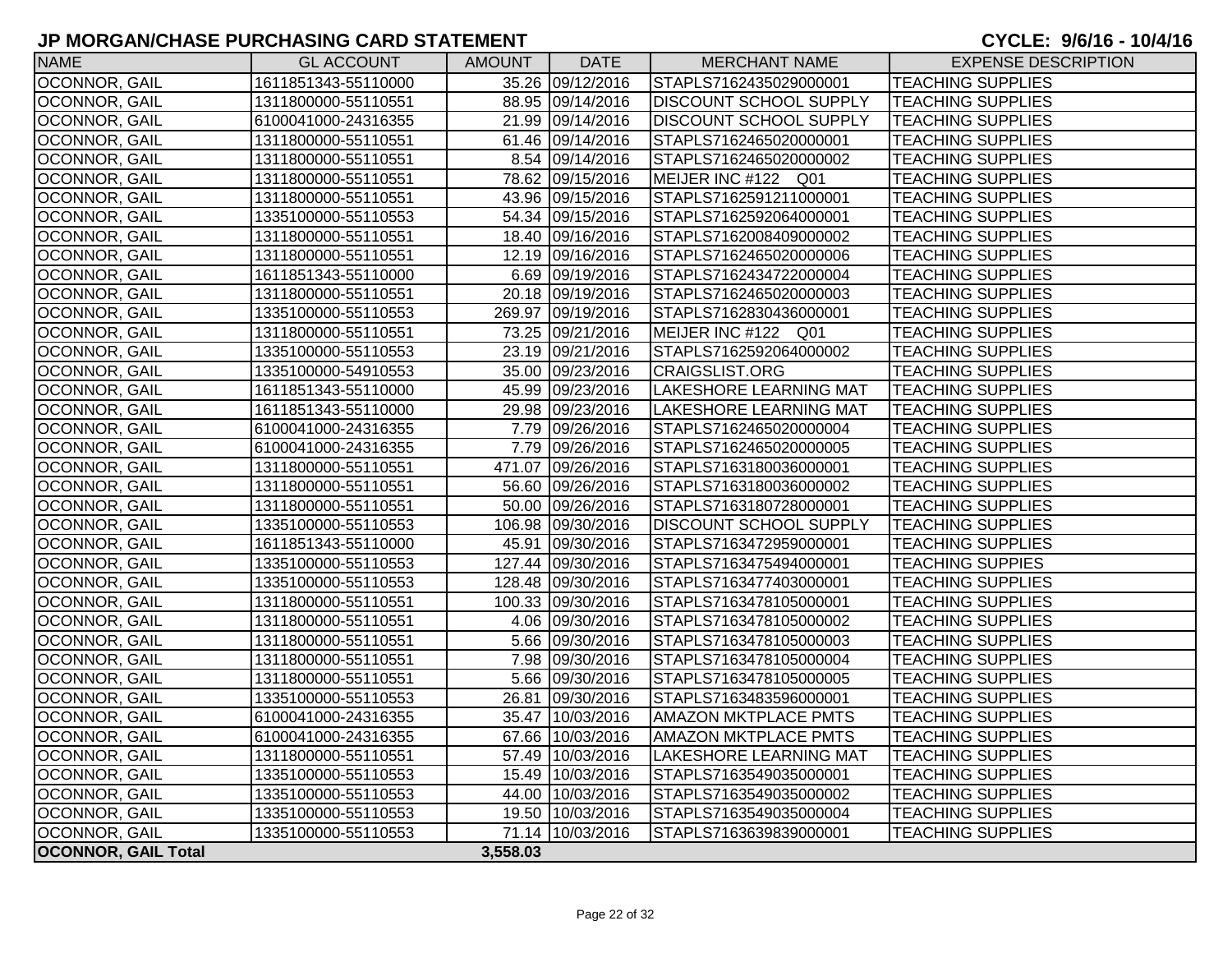| <b>NAME</b>                    | <b>GL ACCOUNT</b>   | <b>AMOUNT</b> | <b>DATE</b>          | <b>MERCHANT NAME</b>             | <b>EXPENSE DESCRIPTION</b>                                                             |
|--------------------------------|---------------------|---------------|----------------------|----------------------------------|----------------------------------------------------------------------------------------|
| QUITIQUIT, PAMELA              | 6100012000-24316275 |               | 8.47 09/16/2016      | <b>HOLDENS PARTY STORE &amp;</b> | DRINKS (WATER) FOR THE TITLE ONE<br><b>PARENT MEETING</b>                              |
| QUITIQUIT, PAMELA              | 1111112000-55110708 |               | 289.00 09/20/2016    | MI ELEMENTARY & MIDDLE           | CONFERENCE REGISTRATION FOR P.<br><b>QUITIQUIT. MEMSPA ANNUAL</b><br><b>CONFERENCE</b> |
| QUITIQUIT, PAMELA              | 6100012000-24316275 |               | 42.35 10/04/2016     | DOMINO'S 1010                    | PIZZA FOR TITLE ONE PARENT<br><b>MEETING</b>                                           |
| <b>QUITIQUIT, PAMELA Total</b> |                     | 339.82        |                      |                                  |                                                                                        |
| REICHLEY, CARRIE               | 1111118000-55110708 |               | 52.58 09/09/2016     | SSI*SCHOOL SPECIALTY             | <b>OFFICE SUPPLIES</b>                                                                 |
| REICHLEY, CARRIE               | 1111118000-55110708 |               | 171.21 09/09/2016    | SSI*SCHOOL SPECIALTY             | <b>CLASSROOM SUPPLIES-CHIP</b><br><b>MCDONALD</b>                                      |
| <b>REICHLEY, CARRIE</b>        | 1111118000-55110702 |               | 123.54 09/13/2016    | <b>DBC*BLICK ART MATERIAL</b>    | <b>ART SUPPLIES-L. JONES</b>                                                           |
| REICHLEY, CARRIE               | 1111118000-55110708 |               | 63.79 09/15/2016     | SSI*SCHOOL SPECIALTY             | CLASSROOM SUPPLIES-DEHNE,<br><b>KOZLOWSKI &amp; MCDONALD</b>                           |
| <b>REICHLEY, CARRIE</b>        | 1111118000-55110708 |               | 81.34 09/15/2016     | SSI*SCHOOL SPECIALTY             | <b>CLASSROOM SUPPLIES-J. DIAL</b>                                                      |
| <b>REICHLEY, CARRIE</b>        | 1111118000-55110708 |               | 36.56 09/16/2016     | STAPLS7162699302000001           | OFFICE SUPPLIES (\$25.46) & C.<br>MULHALL CLASSROOM SUPPLIES<br>(\$11.10)              |
| <b>REICHLEY, CARRIE</b>        | 1111118000-55110708 |               | 149.00 09/20/2016    | <b>BRANDERS.COM</b>              | RED MEDICAL BAGS FOR TEACHERS                                                          |
| <b>REICHLEY, CARRIE</b>        | 1111118000-55110708 |               | 130.02 09/20/2016    | SSI*SCHOOL SPECIALTY             | K. TROOST CLASSROOM SUPPLIES                                                           |
| REICHLEY, CARRIE               | 1111118000-55110708 |               | 135.52 09/20/2016    | SSI*SCHOOL SPECIALTY             | CLASSROOM SUPPLIES-C. MULHALL                                                          |
| REICHLEY, CARRIE               | 1111118000-55110708 |               | 167.20 09/20/2016    | SSI*SCHOOL SPECIALTY             | <b>CLASSROOM SUPPLIES FOR VARIOUS</b><br><b>TEACHERS</b>                               |
| <b>REICHLEY, CARRIE</b>        | 1111118000-55110799 |               | 37.00 09/21/2016     | <b>SCHOOL NURSE SUPPLY IN</b>    | <b>TREASURE CHEST TOOTH HOLDERS</b>                                                    |
| REICHLEY, CARRIE               | 1111118000-55110708 |               | 74.24 09/22/2016     | SSI*SCHOOL SPECIALTY             | TAPE FOR OFFICE AND CORRECTION<br><b>TAPE FOR T. TIMMER</b>                            |
| <b>REICHLEY, CARRIE</b>        | 6100018000-24316229 |               | 16.49 09/23/2016     | <b>AMAZON MKTPLACE PMTS</b>      | E. JENKINS-NEF GRANT-INFUSING<br>LEARNING (BOOKS)                                      |
| <b>REICHLEY, CARRIE</b>        | 6100018000-24316229 |               | 36.74 09/23/2016     | AMAZON.COM                       | E. JENKINS-NEF GRANT-INFUSING<br>LEARNING (BOOKS)                                      |
| REICHLEY, CARRIE               | 1111118000-55110702 |               | 191.99 09/26/2016    | <b>DBC*BLICK ART MATERIAL</b>    | <b>ART SUPPLIES-L. JONES</b>                                                           |
| REICHLEY, CARRIE               | 1111118000-55110708 |               | $(55.19)$ 09/26/2016 | SSI*SCHOOL SPECIALTY             | <b>CREDIT FOR OVERPRICED PAPER</b><br>EASEL PADS-D. COSMAN                             |
| <b>REICHLEY, CARRIE</b>        | 6100018000-24316229 |               | 12.92 09/28/2016     | AMAZON.COM                       | E. JENKINS-NEF GRANT-INFUSING<br>LEARNING (BOOKS)                                      |
| <b>REICHLEY, CARRIE</b>        | 6100018000-24316229 |               | 31.69 09/28/2016     | AMAZON.COM                       | E. JENKINS-NEF GRANT-INFUSING<br>LEARNING (BOOKS)                                      |
| <b>REICHLEY, CARRIE</b>        | 6100018000-24316229 |               | 27.13 09/29/2016     | AMAZON.COM                       | E. JENKINS-NEF GRANT-INFUSING<br>LEARNING (BOOKS)                                      |
| <b>REICHLEY, CARRIE</b>        | 6100018000-24316229 |               | 65.60 09/30/2016     | AMAZON.COM                       | E. JENKINS-NEF GRANT-INFUSING<br>LEARNING (BOOKS)                                      |
| <b>REICHLEY, CARRIE</b>        | 6100018000-24316229 |               | 9.16 09/30/2016      | AMAZON.COM                       | BOOKS FOR E. JENKINS-NEF GRANT                                                         |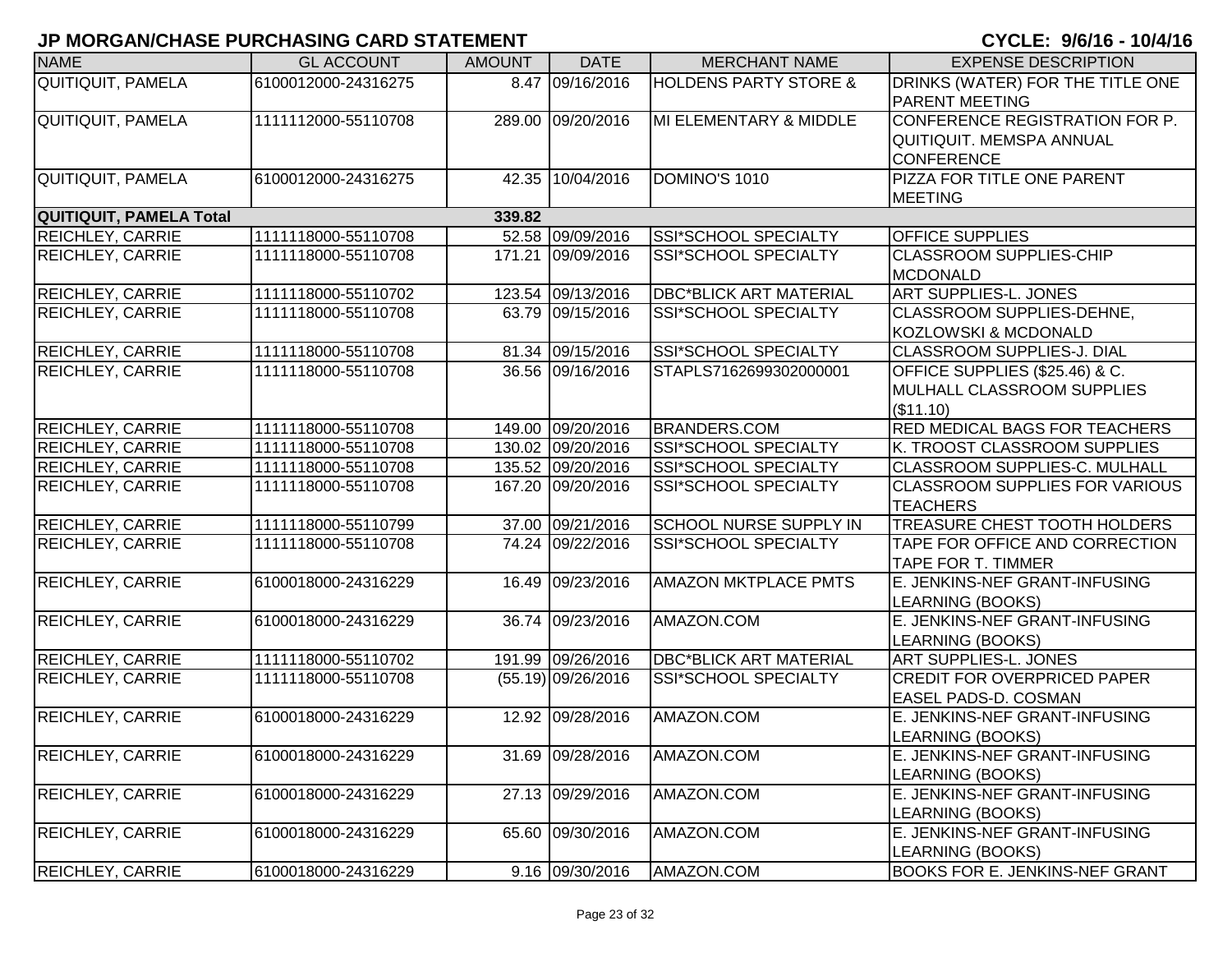| <b>NAME</b>                    | <b>GL ACCOUNT</b>   | <b>AMOUNT</b> | <b>DATE</b>         | <b>MERCHANT NAME</b>               | <b>EXPENSE DESCRIPTION</b>                                                                |
|--------------------------------|---------------------|---------------|---------------------|------------------------------------|-------------------------------------------------------------------------------------------|
| REICHLEY, CARRIE               | 1111118724-55110000 |               | 299.51 10/03/2016   | J W PEPPER AND SON INC             | <b>SUPPLIES</b>                                                                           |
| <b>REICHLEY, CARRIE</b>        | 6100018000-24316212 |               | 104.52 10/03/2016   | J W PEPPER AND SON INC             | <b>SUPPLIES</b>                                                                           |
| <b>REICHLEY, CARRIE</b>        | 1111118730-55110000 |               | 1,650.00 10/04/2016 | <b>HCMA KENSINGTON PRK OF</b>      | <b>AMAZING ADAPTATIONS</b><br>PRESENTATIONS 10/5, 10/12, 10/13,<br>10/14, 10/20           |
| <b>REICHLEY, CARRIE Total</b>  |                     | 3,612.56      |                     |                                    |                                                                                           |
| <b>RODRIGUEZ, SANDRA</b>       | 1111113000-55110708 |               | 50.00 09/21/2016    | DUNCAN DISPOSAL SYSTEM             | <b>SCHOOL RECYCLING FOR THE</b><br>MONTHS AUG SEPT OCT NOV AND<br><b>DECEMBER</b>         |
| RODRIGUEZ, SANDRA              | 1111113000-55110708 |               | 309.36 09/21/2016   | <b>SSI*SCHOOL SPECIALTY</b>        | NOTEBOOK MATERIALS - 50 BINDERS<br>WITH TABS - STACY TANNER                               |
| RODRIGUEZ, SANDRA              | 1111113000-55110708 |               | 242.15 09/28/2016   | THE RIEGLE PRESS                   | SUPPLIES FOR CA60 FILES FOR<br><b>STUDENTS</b>                                            |
| RODRIGUEZ, SANDRA              | 1111113000-55110708 | 252.90        | 10/04/2016          | <b>OTVEST LLC</b>                  | <b>VESTS FOR OUR SENSORY ROOM - 2</b><br>SIZES -                                          |
| RODRIGUEZ, SANDRA              | 6100013000-24316275 |               | 588.82 10/04/2016   | SSI*SCHOOL SPECIALTY               | <b>TRASH CAN FOR KINDERGARTEN</b><br>PLAYGROUND TO BE PAID FOR BY PTO                     |
| RODRIGUEZ, SANDRA              | 1111113000-55110708 |               | 295.97 10/04/2016   | SSI*SCHOOL SPECIALTY               | <b>SCHOOL SUPPLIES - KRAFT ROLL</b><br>PAPER - SOME OFFICE SUPPLIES                       |
| <b>RODRIGUEZ, SANDRA Total</b> |                     | 1,739.20      |                     |                                    |                                                                                           |
| <b>ROSS, NICOLE</b>            | 6100022000-24316129 |               | 477.70 09/12/2016   | <b>WEISSMAN DESIGNS FOR D</b>      | LEOTARDS AND SHORTS TO BE WORN<br>AS COSTUME FOR ONE OF THE<br><b>CONTEMPORARY DANCES</b> |
| <b>ROSS, NICOLE</b>            | 6100022000-24316129 |               | 96.86 09/16/2016    | VICTORYSTORE.COM                   | 2 EXTRA YARD SIGNS FOR DANCE<br><b>COMPANY MEMBERS</b>                                    |
| ROSS, NICOLE                   | 6100022000-24316129 |               | 24.33 09/20/2016    | <b>CUSTOMINK GROUPS</b>            | SHIRT FOR STUDENT WHO HAD A<br>PROBLEM WITH USING THE GROUP<br><b>ORDER FORM</b>          |
| ROSS, NICOLE                   | 6100022000-24316129 |               | 24.33 09/21/2016    | <b>CUSTOMINK GROUPS</b>            | SHIRT FOR TEACHER WHO<br><b>REQUESTED A LATE ORDER</b>                                    |
| <b>ROSS, NICOLE Total</b>      |                     | 623.22        |                     |                                    |                                                                                           |
| SALTZMAN, DANA                 | 1311800000-55110551 |               | 12.21 09/19/2016    | MEIJER INC #034<br>Q <sub>01</sub> | <b>TEACHING SUPPLIES</b>                                                                  |
| SALTZMAN, DANA                 | 1311800000-55110551 |               | 8.36 09/22/2016     | AMAZON.COM                         |                                                                                           |
| <b>SALTZMAN, DANA</b>          | 1311800000-55110551 |               | 7.99 09/22/2016     | AMAZON.COM                         |                                                                                           |
| SALTZMAN, DANA                 | 1311800000-55110551 |               | 1.50 09/22/2016     | TEACHERSPAYTEACHERS.CO             |                                                                                           |
| <b>SALTZMAN, DANA</b>          | 1311800000-55110551 |               | 35.95 10/03/2016    | OTC BRANDS, INC.                   |                                                                                           |
| <b>SALTZMAN, DANA Total</b>    |                     | 66.01         |                     |                                    |                                                                                           |
| <b>SCHURIG, CLAIRE</b>         | 1111322724-55110000 |               | 59.69 09/14/2016    | J W PEPPER AND SON INC             | MUSIC FOR HOLIDAY CONCERT                                                                 |
| <b>SCHURIG, CLAIRE</b>         | 1111322724-55110000 |               | 9.50 09/19/2016     | J W PEPPER AND SON INC             | <b>IMUSIC FOR HOLIDAY CONCERT (A</b><br>CAPPELLA)                                         |
| <b>SCHURIG, CLAIRE Total</b>   |                     | 69.19         |                     |                                    |                                                                                           |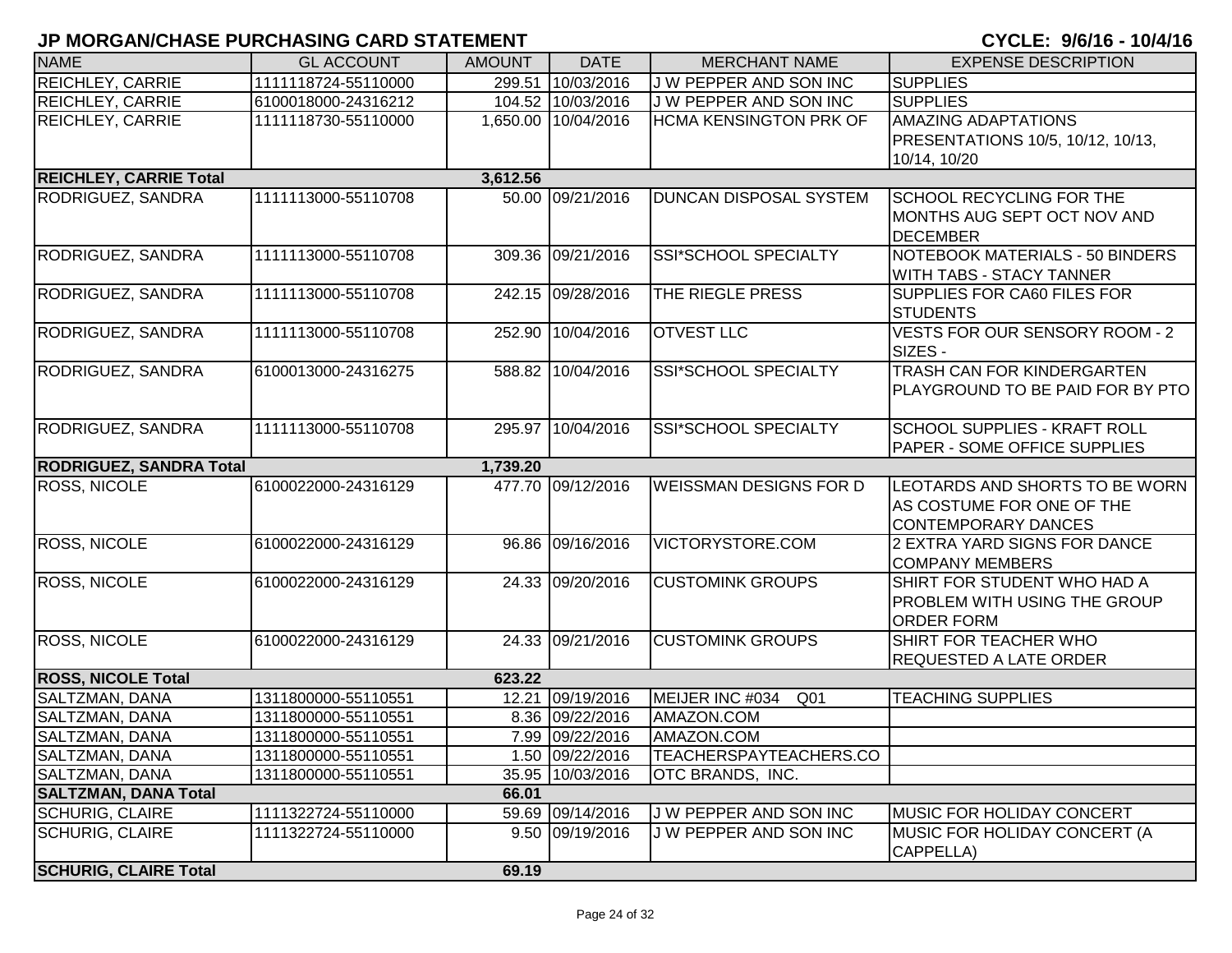|                               |                     |               |                     |                               | <b></b>                                                                                                     |
|-------------------------------|---------------------|---------------|---------------------|-------------------------------|-------------------------------------------------------------------------------------------------------------|
| <b>NAME</b>                   | <b>GL ACCOUNT</b>   | <b>AMOUNT</b> | <b>DATE</b>         | <b>MERCHANT NAME</b>          | <b>EXPENSE DESCRIPTION</b>                                                                                  |
| SHAFER, RACHELLE              | 6100012000-24316275 |               | 277.00 09/07/2016   | <b>CFP BRIGHTON INC.</b>      | LUNCHEON FOR THE STAFF                                                                                      |
| <b>SHAFER, RACHELLE</b>       | 6100012000-24316289 |               | 977.25 09/08/2016   | SSI*EPSCC                     | SIEVERT FAMILY FOUNDATION.<br>WORDLY WISE BOOKS FOR FIRST<br><b>GRADE</b>                                   |
| <b>SHAFER, RACHELLE</b>       | 6100012000-24316289 |               | 261.48 09/14/2016   | <b>SSI*SCHOOL SPECIALTY</b>   | CHART PAPER FOR TEACHERS.<br><b>BINDERS FOR STUDENTS IN NEW</b><br><b>CLASSROOMS</b>                        |
| <b>SHAFER, RACHELLE</b>       | 6100012000-24316501 |               | 20.00 09/15/2016    | <b>STATE ANNUAL REPORTS</b>   | PTO EXPENSE. LICENSING FOR<br>NONPROFIT CORPORATION                                                         |
| <b>SHAFER, RACHELLE</b>       | 1111112000-55110708 |               | 54.25 09/16/2016    | STAPLS7162676034000001        | <b>OFFICE SUPPLIES</b>                                                                                      |
| <b>SHAFER, RACHELLE</b>       | 6100012000-24316501 |               | 179.15 09/22/2016   | <b>IMAGESTUFF.COM</b>         | PTO EXPENSE. C. RINGOLD PTO<br><b>APPROVED</b>                                                              |
| <b>SHAFER, RACHELLE</b>       | 1111112000-55110708 |               | 37.77 09/26/2016    | STAPLS7162676034000002        | <b>ENVELOPES FOR THE OFFICE</b>                                                                             |
| <b>SHAFER, RACHELLE</b>       | 6100012000-24316289 |               | 149.95 09/29/2016   | AMAZON MKTPLACE PMTS          | SIEVERT FAMILY FOUNDATION-<br><b>HEYDEE ORR, SOCIAL WORKER</b><br><b>APPROVED GAMES</b>                     |
| <b>SHAFER, RACHELLE</b>       | 6100012000-24316289 |               | 2,491.05 09/29/2016 | RGS PAY*                      | KINDERGARTEN TEACHERS-SIEVERT<br><b>FAMILY FOUNDATION</b>                                                   |
| <b>SHAFER, RACHELLE</b>       | 1111112000-55110708 |               | 85.98 09/29/2016    | STAPLS7163387717000001        | LABELS, LABEL TAPE AND POCKET<br><b>FOLDERS</b>                                                             |
| <b>SHAFER, RACHELLE</b>       | 6100012000-24316289 | 62.89         | 10/03/2016          | AMAZON MKTPLACE PMTS          | H. ORR, SOCIAL WORKER-SIEVERT<br><b>FAMILY GRANT</b>                                                        |
| SHAFER, RACHELLE              | 6100012000-24316289 |               | 369.42 10/03/2016   | <b>DBC*BLICK ART MATERIAL</b> | ART TEACHER-SIEVERT GRANT                                                                                   |
| <b>SHAFER, RACHELLE</b>       | 1111112000-55110708 |               | 280.00 10/03/2016   | <b>FUTURE HORIZONS</b>        | WORKSHOP/CONFERENCE FOR M.<br>ISRAEL AND E. DAMON. AUTISM AND<br>ASPERGER'S CONFERENCE IN<br><b>LANSING</b> |
| <b>SHAFER, RACHELLE</b>       | 6100012000-24316289 |               | 47.35 10/04/2016    | SSI*SCHOOL SPECIALTY          | HEYDIE ORR, SOCIAL WORKER-<br><b>SIEVERT FAMILY GRANT</b>                                                   |
| <b>SHAFER, RACHELLE Total</b> |                     | 5,293.54      |                     |                               |                                                                                                             |
| <b>SOVEL, SHEILA</b>          | 6100041000-24316355 |               | 13.78 09/22/2016    | MICHAELS STORES 2071          | <b>CLASSROOM SUPPLIES</b>                                                                                   |
| <b>SOVEL, SHEILA Total</b>    |                     | 13.78         |                     |                               |                                                                                                             |
| <b>STRICKER, CHRISTINE</b>    | 1335100000-55110553 | 128.90        | 09/07/2016          | DISCOUNT SCHOOL SUPPLY        | <b>TEACHING SUPPLIES FOR PRESCHOOL</b><br><b>CARE</b>                                                       |
| <b>STRICKER, CHRISTINE</b>    | 1335100000-55110553 |               | 23.99 09/07/2016    | <b>DISCOUNT SCHOOL SUPPLY</b> | TEACHING SUPPLIES FOR PRESCHOOL<br><b>CARE</b>                                                              |
| <b>STRICKER, CHRISTINE</b>    | 1335100000-55110553 |               | 81.15 09/07/2016    | DISCOUNT SCHOOL SUPPLY        | TEACHING SUPPLIES FOR PRESCHOOL<br><b>CARE</b>                                                              |
| <b>STRICKER, CHRISTINE</b>    | 1335100000-55110553 | 32.30         | 09/07/2016          | DISCOUNT SCHOOL SUPPLY        | TEACHING SUPPLIES FOR PRESCHOOL<br><b>CARE</b>                                                              |
| <b>STRICKER, CHRISTINE</b>    | 1335100000-55110553 |               | 58.13 09/08/2016    | <b>TARGET</b><br>00014654     | TOYS AND SUPPLIES FOR PRESCHOOL<br><b>CARE</b>                                                              |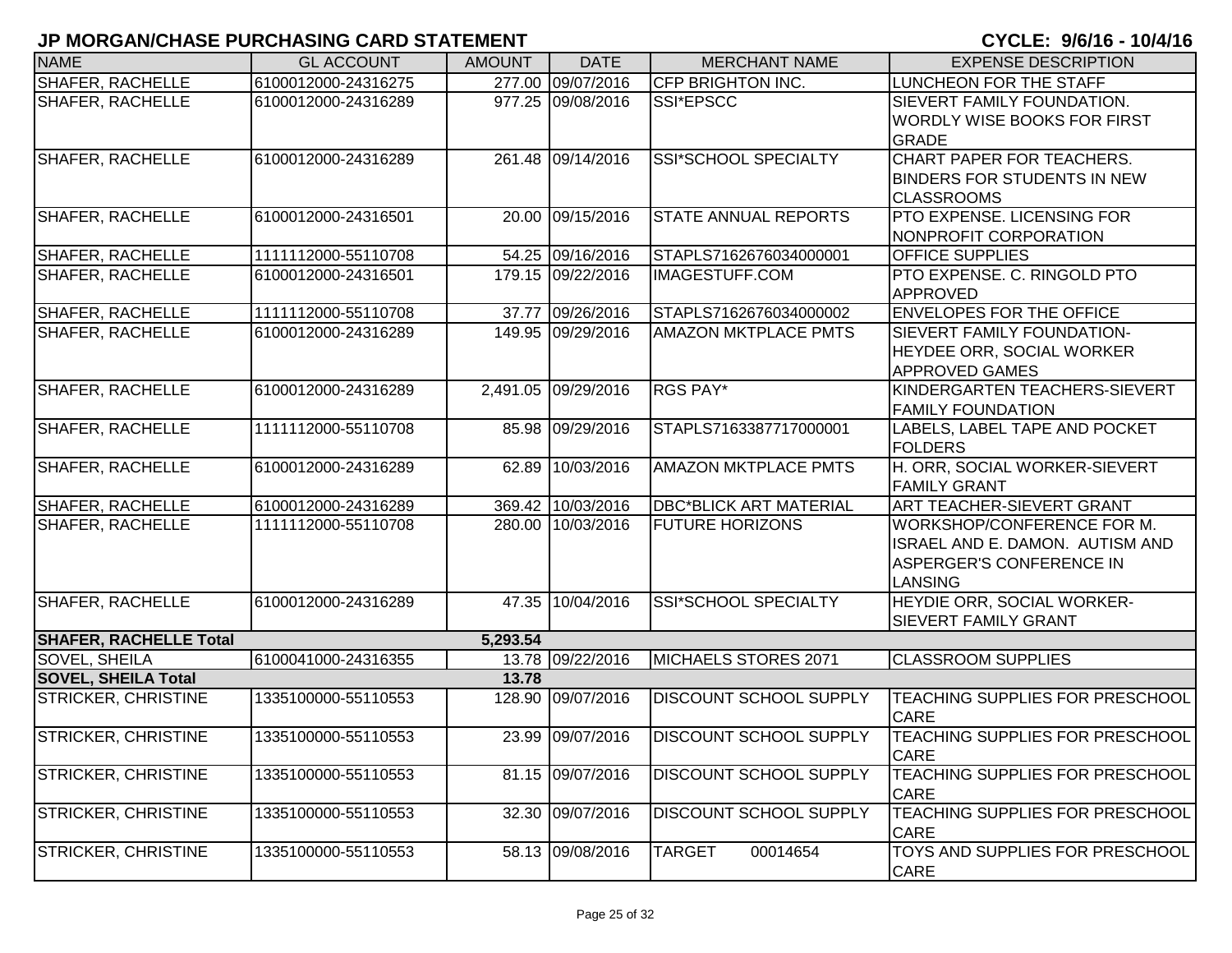| <b>NAME</b>                      | <b>GL ACCOUNT</b>   | <b>AMOUNT</b> | <b>DATE</b>         | <b>MERCHANT NAME</b>          | <b>EXPENSE DESCRIPTION</b>          |
|----------------------------------|---------------------|---------------|---------------------|-------------------------------|-------------------------------------|
| <b>STRICKER, CHRISTINE</b>       | 1335100000-55110553 |               | 28.74 09/23/2016    | <b>TARGET</b><br>00014654     | TEACHING SUPPLIES FOR PRESCHOOL     |
|                                  |                     |               |                     |                               | <b>CARE</b>                         |
| <b>STRICKER, CHRISTINE Total</b> |                     | 353.21        |                     |                               |                                     |
| <b>TURNER, NANCY</b>             | 1221300000-55990749 |               | 64.46 09/06/2016    | AMAZON.COM                    | PLASTIC GLOVES FOR PRE SCHOOL       |
| <b>TURNER, NANCY</b>             | 1221800063-55110000 |               | 1,990.01 09/09/2016 | ETAHAND2MIND                  | PD STOTLER TEACHING TESTING         |
|                                  |                     |               |                     |                               | <b>SUPPLIES</b>                     |
| TURNER, NANCY                    | 1221618000-53220000 |               | 50.00 09/12/2016    | <b>GVSU AFFILLIATES</b>       | <b>TONI SCHERER</b>                 |
| <b>TURNER, NANCY</b>             | 1221612000-53220000 |               | 50.00 09/12/2016    | <b>GVSU AFFILLIATES</b>       | <b>HEYDIE ORR</b>                   |
| <b>TURNER, NANCY</b>             | 1221622000-53220000 |               | 50.00 09/12/2016    | <b>GVSU AFFILLIATES</b>       | <b>KATIE LORENZ</b>                 |
| <b>TURNER, NANCY</b>             | 1221615000-53220000 |               | 50.00 09/12/2016    | <b>GVSU AFFILLIATES</b>       | <b>HANADI FAHS</b>                  |
| <b>TURNER, NANCY</b>             | 1221613000-53220000 |               | 50.00 09/12/2016    | <b>GVSU AFFILLIATES</b>       | <b>KELSEY HERMAN</b>                |
| <b>TURNER, NANCY</b>             | 1221620000-53220000 |               | 50.00 09/12/2016    | <b>GVSU AFFILLIATES</b>       | NICOLE COLONE                       |
| <b>TURNER, NANCY</b>             | 1212214000-53220000 |               | 15.00 09/12/2016    | OAKLAND SCHOOLS-RC INT        | IGNITE YOUR PASSION FOR AAC         |
|                                  |                     |               |                     |                               | <b>LANGUAGE - GARNER</b>            |
| TURNER, NANCY                    | 1221518031-53220000 |               | 15.00 09/12/2016    | OAKLAND SCHOOLS-RC INT        | JILL PENNYCUF - IGNITE YOUR         |
|                                  |                     |               |                     |                               | <b>PASSION FOR AAC AND LANGUAGE</b> |
| <b>TURNER, NANCY</b>             | 4245652000-56420000 |               | 373.06 09/13/2016   | <b>SOUTHPAW ENTERPRISES I</b> | PLATFORM SWING PRESCHOOL OT         |
|                                  |                     |               |                     |                               | <b>ROOM</b>                         |
| <b>TURNER, NANCY</b>             | 1221922205-55110000 |               | 89.46 09/14/2016    | STAPLS7161974235000002        | <b>NATC SUPPLIES</b>                |
| <b>TURNER, NANCY</b>             | 1221618000-53220000 |               | 30.00 09/16/2016    | OAKLAND SCHOOLS-RC INT        | T SCHERER - AUTISM DIAG OBS SCALE   |
|                                  |                     |               |                     |                               | <b>WORKSHOP</b>                     |
| <b>TURNER, NANCY</b>             | 1221518031-53220000 |               | 30.00 09/16/2016    | OAKLAND SCHOOLS-RC INT        | <b>JILL PENNYCUF</b>                |
| <b>TURNER, NANCY</b>             | 1221611000-53220000 |               | 30.00 09/16/2016    | OAKLAND SCHOOLS-RC INT        | <b>ELIZABETH ELSTER</b>             |
| <b>TURNER, NANCY</b>             | 1221513031-53220000 |               | 30.00 09/16/2016    | OAKLAND SCHOOLS-RC INT        | <b>GINA ZIELINSKI</b>               |
| <b>TURNER, NANCY</b>             | 1221413000-53220000 |               | 30.00 09/16/2016    | OAKLAND SCHOOLS-RC INT        | ADOS TRAINING AMBER SHAW            |
| <b>TURNER, NANCY</b>             | 1221800063-55110000 |               | 102.90 09/19/2016   | ETAHAND2MIND                  | <b>STOTLER PD TEACHING TESTING</b>  |
|                                  |                     |               |                     |                               | <b>SUPPLIES</b>                     |
| <b>TURNER, NANCY</b>             | 1221413000-53220000 |               | 30.00 09/19/2016    | OAKLAND SCHOOLS-RC INT        | <b>ADOS - ANGELINE BENSON</b>       |
| <b>TURNER, NANCY</b>             | 1221622000-53220000 |               | 30.00 09/19/2016    | OAKLAND SCHOOLS-RC INT        | KATRINA LORENZE                     |
| <b>TURNER, NANCY</b>             | 1212212000-53220000 |               | 30.00 09/19/2016    | OAKLAND SCHOOLS-RC INT        | <b>KAREN WILKINSON</b>              |
| <b>TURNER, NANCY</b>             | 1212212000-53220000 |               | 30.00 09/19/2016    | OAKLAND SCHOOLS-RC INT        | <b>KRISTIN RIDAL</b>                |
| <b>TURNER, NANCY</b>             | 1221620000-53220000 |               | 30.00 09/19/2016    | OAKLAND SCHOOLS-RC INT        | NICOLE COLONE'                      |
| <b>TURNER, NANCY</b>             | 1221615000-53220000 |               | 30.00 09/21/2016    | OAKLAND SCHOOLS-RC INT        | NCI TRAINING FOR HANADI FAHS - DF   |
|                                  |                     |               |                     |                               | <b>SOCIAL WORKER</b>                |
| TURNER, NANCY                    | 1212200194-53110206 |               | 1,650.00 09/21/2016 | THE FRIENDSHIP CIRCLE/        | <b>WORK BASED LEARNING CENTER -</b> |
|                                  |                     |               |                     |                               | FRIENDSHIP CIRCLE FOR NATC          |
| <b>TURNER, NANCY</b>             | 1212200191-55990000 |               | 87.99 09/23/2016    | <b>AMAZON MKTPLACE PMTS</b>   | <b>DELL PRINTER FOR ECH</b>         |
| <b>TURNER, NANCY</b>             | 1221800063-55110000 |               | 208.69 09/26/2016   | AMAZON.COM                    | STOTLER PD 'BEST PRACTICES IN       |
|                                  |                     |               |                     |                               | <b>WRITING BOOK'</b>                |
| <b>TURNER, NANCY</b>             | 4245652000-56420000 |               | 287.00 09/26/2016   | SOUTHPAW ENTERPRISES I        | <b>PLATFORM SWING</b>               |
| <b>TURNER, NANCY</b>             | 1221500000-55110021 |               | 246.28 09/28/2016   | <b>NORTHERN SPEECH SERVIC</b> | <b>SPEECH PROTOCOL</b>              |
| <b>TURNER, NANCY</b>             | 1221300120-53220000 |               | 30.00 09/28/2016    | <b>OAKLAND SCHOOLS-RC INT</b> | <b>NCI TRAINING - EMILY CLARK</b>   |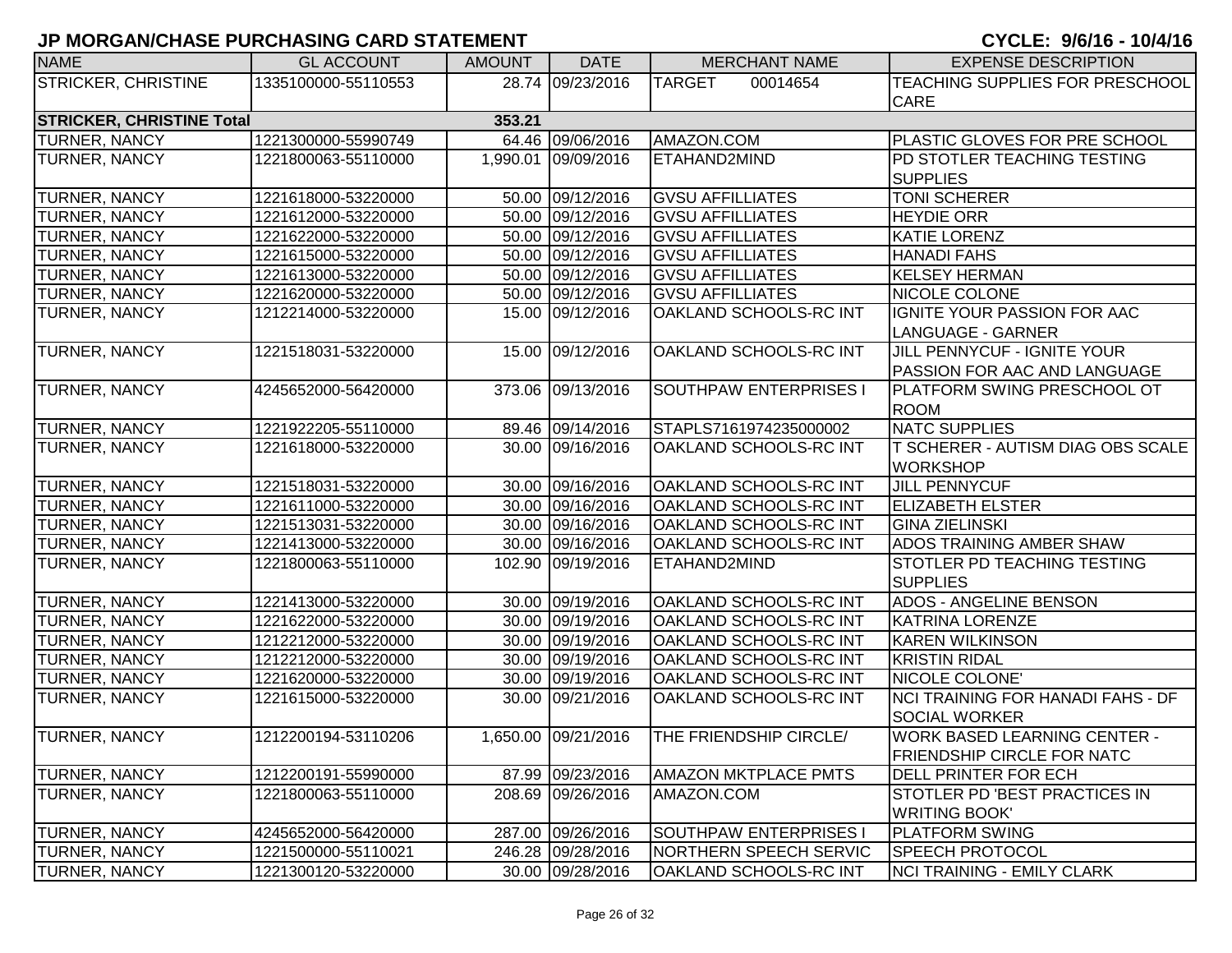| <b>NAME</b>                     | <b>GL ACCOUNT</b>   | <b>AMOUNT</b> | <b>DATE</b>         | <b>MERCHANT NAME</b>          | <b>EXPENSE DESCRIPTION</b>                            |
|---------------------------------|---------------------|---------------|---------------------|-------------------------------|-------------------------------------------------------|
| <b>TURNER, NANCY</b>            | 1221926205-55110021 |               | 670.88 09/29/2016   | <b>CURRICULUM ASSOC</b>       | NATC BRIGANCE COMPLETE                                |
|                                 |                     |               |                     |                               | <b>TRANSITION KIT</b>                                 |
| <b>TURNER, NANCY</b>            | 1221500000-55110021 |               | 50.49 09/29/2016    | <b>SUPER DUPER PUBLICATIO</b> | SPEECH PROTOCOL - SPAT - D III                        |
|                                 |                     |               |                     |                               | <b>RESPONSE FORMS</b>                                 |
| <b>TURNER, NANCY</b>            | 1221926205-55110021 |               | 486.00 09/30/2016   | MULTI-HEALTH SYSTEMS          | ABA PROTOCOL FOR NATC                                 |
| <b>TURNER, NANCY</b>            | 1221600000-55110021 |               | 476.07 09/30/2016   | <b>NCS PEARSON</b>            | SW PROTOCOL BASC AND SSIS                             |
| <b>TURNER, NANCY</b>            | 1221500000-55110021 |               | 1,829.10 09/30/2016 | <b>NCS PEARSON</b>            | SPEECH PROTOCOL - CELF AND PLS<br><b>RECORD FORMS</b> |
| <b>TURNER, NANCY</b>            | 1221600000-55110021 |               | 214.98 09/30/2016   | <b>NCS PEARSON</b>            | <b>SW PROTOCOL - BASC</b>                             |
| <b>TURNER, NANCY</b>            | 1221500000-55110021 |               | 246.40 09/30/2016   | <b>PRO ED INC</b>             | SPEECH PROTOCOL - SOCIAL                              |
|                                 |                     |               |                     |                               | <b>LANGUAGE DEV TEST ELEM</b>                         |
|                                 |                     |               |                     |                               | <b>NORMATIVE</b>                                      |
| <b>TURNER, NANCY</b>            | 1221500000-55110021 |               | 444.19 10/03/2016   | <b>PRO ED INC</b>             | TOPS; WORD TEST 2 ADOLESCENT;                         |
|                                 |                     |               |                     |                               | <b>WORD TEST 3 ELEMENTARY</b>                         |
| <b>TURNER, NANCY Total</b>      |                     | 10,207.96     |                     |                               |                                                       |
| VALENTINE, CYNTHIA              | 1127170000-55910000 |               | 110.14 09/15/2016   | STAPLS7162577871000001        | <b>BINDERS FOR ROUTES, APPT BOOK</b>                  |
| VALENTINE, CYNTHIA              | 1127170000-53220000 |               | 90.00 09/16/2016    | OAKLAND SCHOOLS-RC INT        | <b>BEGIN BUS DRIVER CLASS -</b>                       |
|                                 |                     |               |                     |                               | <b>PATTERSON</b>                                      |
| <b>VALENTINE, CYNTHIA</b>       | 1127170000-57910000 |               | 69.26 09/21/2016    | AHMOS MEDITERRANEAN GR        | <b>LUNCH FOR STATE POLICE</b>                         |
|                                 |                     |               |                     |                               | <b>INSPECTIONS</b>                                    |
| <b>VALENTINE, CYNTHIA</b>       | 1127170000-57910000 |               | 31.12 09/21/2016    | KROGER #632                   | <b>LUNCH FOR STATE POLICE</b>                         |
|                                 |                     |               |                     |                               | <b>INSPECTIONS</b>                                    |
| <b>VALENTINE, CYNTHIA</b>       | 1127170000-57910000 |               | 61.21 09/22/2016    | <b>PENN STATION 205</b>       | <b>LUNCH FOR STATE POLICE</b>                         |
|                                 |                     |               |                     |                               | <b>INSPECTIONS</b>                                    |
| <b>VALENTINE, CYNTHIA</b>       | 1127170000-57910000 |               | 38.40 09/27/2016    | <b>LEOS CONEY ISLAND 11</b>   | <b>LUNCH FOR INSPECTIONS</b>                          |
| <b>VALENTINE, CYNTHIA</b>       | 1127170000-53220000 |               | 90.00 10/03/2016    | OAKLAND SCHOOLS-RC INT        | <b>BEGIN BUS DRIVER CLASS - RENNER</b>                |
| <b>VALENTINE, CYNTHIA Total</b> |                     | 490.13        |                     |                               |                                                       |
| <b>VUICHARD, TATIANA</b>        | 2332100000-53610000 |               | 6,266.71 09/12/2016 | <b>GRAND BLANC PRINTING I</b> | <b>FALL BROCHURE INVOICE</b>                          |
| <b>VUICHARD, TATIANA</b>        | 1331100000-55990000 |               | 40.00 09/12/2016    | <b>SAFEWAY SHREDDING</b>      | COMMUNITY EDUCATION SHREDDING<br><b>SERVICE</b>       |
| <b>VUICHARD, TATIANA</b>        | 1331100000-55990000 |               | 57.86 09/12/2016    | SAMSCLUB #6657                | MICROWAVE FOR NEW BUILDING                            |
|                                 |                     |               |                     |                               | (ECEC)                                                |
| <b>VUICHARD, TATIANA</b>        | 1331100000-55910000 |               | 419.07 09/14/2016   | STAPLS7162519592000001        | OFFICE/PRESCHOOL SUPPLIES NEW                         |
|                                 |                     |               |                     |                               | <b>BUILDING</b>                                       |
| <b>VUICHARD, TATIANA</b>        | 1331100000-55910000 |               | 104.98 09/14/2016   | STAPLS7162519592000002        | CE OFFICE SUPPLIES AND PRESCHOOL                      |
|                                 |                     |               |                     |                               | <b>SUPPLIES</b>                                       |
| <b>VUICHARD, TATIANA</b>        | 1331100000-55910000 |               | 47.40 09/14/2016    | STAPLS7162519592000003        | OFFICE/PRESCHOOL SUPPLIES                             |
| <b>VUICHARD, TATIANA</b>        | 1331100000-55910000 |               | (259.99) 09/15/2016 | GFS STORE #1985               | <b>CREDIT FOR COFFEE MAKER</b>                        |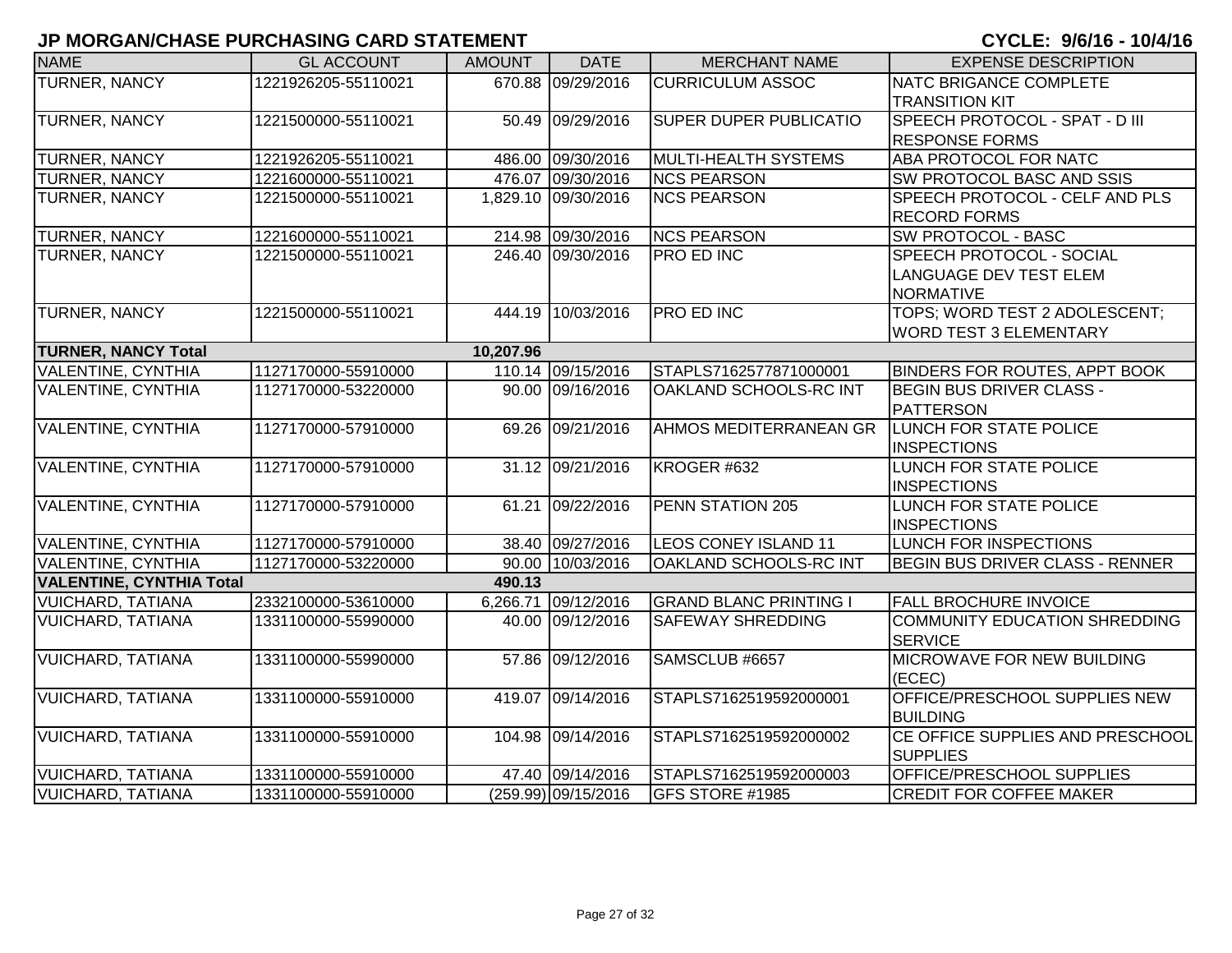| <b>NAME</b>                    | <b>GL ACCOUNT</b>   | <b>AMOUNT</b> | <b>DATE</b>          | <b>MERCHANT NAME</b>          | <b>EXPENSE DESCRIPTION</b>                        |
|--------------------------------|---------------------|---------------|----------------------|-------------------------------|---------------------------------------------------|
| <b>VUICHARD, TATIANA</b>       | 1331100000-55910000 |               | 371.62 09/15/2016    | GFS STORE #1985               | STAFF APPRECIATION LUNCHEON                       |
|                                |                     |               |                      |                               | SUPPLIES. PLEASE NOTE COFFEE WAS                  |
|                                |                     |               |                      |                               | <b>BOUGHT ON THIS TRANSACTION BUT</b>             |
|                                |                     |               |                      |                               | RETURNED LATER THAT DAY.                          |
| <b>VUICHARD, TATIANA</b>       | 1331100000-57910000 |               | 274.35 09/15/2016    | <b>MARIA'S ITALIAN BAKERY</b> | <b>STAFF APPRECIATION LUNCHEON</b>                |
| <b>VUICHARD, TATIANA</b>       | 1331100000-57910000 |               | 143.46 09/15/2016    | MEIJER INC #109<br>Q01        | COFFEE POT AND LUNCHEON                           |
|                                |                     |               |                      |                               | SUPPLIES FOR ECEC                                 |
| <b>VUICHARD, TATIANA</b>       | 1331100000-57910000 | 25.61         | 09/15/2016           | SAMSCLUB #6657                | DESSERT FOR STAFF APPRECIATION<br><b>LUNCHEON</b> |
| <b>VUICHARD, TATIANA</b>       | 1331100000-55910000 |               | 13.66 09/16/2016     | STAPLS7162710909000001        | <b>OFFICE SUPPLIES</b>                            |
| <b>VUICHARD, TATIANA</b>       | 1331100000-53220000 |               | 422.76 09/22/2016    | <b>MOUNTAIN GRD LODGE</b>     | <b>MACAE FALL CONFERENCE FOR</b>                  |
|                                |                     |               |                      |                               | TANYA VUICHARD, JESSICA EKOLA,                    |
|                                |                     |               |                      |                               | <b>SARAH SAVELA</b>                               |
| <b>VUICHARD, TATIANA</b>       | 1331100000-55910000 |               | $(63.41)$ 09/23/2016 | STAPLS7162519592002001        | <b>CREDIT FOR INCORRECT OFFICE</b>                |
|                                |                     |               |                      |                               | <b>SUPPLIES ORDERED</b>                           |
| <b>VUICHARD, TATIANA</b>       | 1311800000-55110551 |               | 1,097.20 09/23/2016  | <b>VERITIV</b>                | <b>COPY PAPER FOR ECEC</b>                        |
| <b>VUICHARD, TATIANA</b>       | 1113200331-54910000 |               | 170.00 09/30/2016    | <b>GARDINER C VOSE INC</b>    | <b>OPERATING HANDLES FOR</b>                      |
|                                |                     |               |                      |                               | <b>CLASSROOM WALLS</b>                            |
| <b>VUICHARD, TATIANA</b>       | 1331100000-55990000 |               | 247.35 09/30/2016    | PRINTNOLOGY INC               | NEW BUSINESS CARDS WITH NEW                       |
|                                |                     |               |                      |                               | <b>INFORMATION FOR STAFF</b>                      |
| <b>VUICHARD, TATIANA</b>       | 1331100000-55990000 |               | 40.00 09/30/2016     | <b>SAFEWAY SHREDDING</b>      | SHREDDING SERVICES FOR CE OFFICE                  |
|                                |                     |               |                      |                               | AND ECEC PRESCHOOL                                |
| <b>VUICHARD, TATIANA</b>       | 1331100000-55990000 |               | 68.99 09/30/2016     | SCHOOLLABELS.COM              | <b>VISITOR LABELS FOR ECEC</b>                    |
| <b>VUICHARD, TATIANA</b>       | 1331100000-53220000 |               | 658.00 10/03/2016    | <b>MACAE</b>                  | <b>MACAE FALL CONFERENCE</b>                      |
|                                |                     |               |                      |                               | <b>REGISTRATION FEE FOR SARAH</b>                 |
|                                |                     |               |                      |                               | <b>SAVELA AND JESSICA EKOLA</b>                   |
| <b>VUICHARD, TATIANA</b>       | 1331100000-55910000 |               | 300.30 10/03/2016    | STAPLS7163533577000001        | <b>OFFICE SUPPLIES FOR ECEC</b>                   |
| <b>VUICHARD, TATIANA</b>       | 1331100000-55910000 |               | 20.94 10/03/2016     | STAPLS7163533577000004        | <b>ECEC OFFICE SUPPLIES</b>                       |
| <b>VUICHARD, TATIANA Total</b> |                     | 10,466.86     |                      |                               |                                                   |
| <b>WARECK, MICHELE</b>         | 6100022000-24316175 |               | 20.00 09/08/2016     | KROGER #675                   | <b>GIFT CARD THANK YOU TO STUDENT</b>             |
| <b>WARECK, MICHELE</b>         | 6100022000-24316186 |               | 10.00 09/08/2016     | PANERA BREAD #750             | <b>GIFT CARD THANK YOU FOR</b>                    |
|                                |                     |               |                      |                               | <b>REGISTRATION VOLUNTEER</b>                     |
| <b>WARECK, MICHELE</b>         | 1111322000-57410000 |               | 40.53 09/08/2016     | SAMSCLUB #6657                | MEMBERSHIP UPGRADE                                |
| <b>WARECK, MICHELE</b>         | 1124122000-55910000 |               | 119.76 09/08/2016    | SAMSCLUB #6657                | <b>CLASSROOM SUPPLIES: SNACKS FOR</b>             |
|                                |                     |               |                      |                               | <b>TEACHER MEETING</b>                            |
| <b>WARECK, MICHELE</b>         | 1111322000-55110707 |               | 186.78 09/12/2016    | AMAZON MKTPLACE PMTS          | TONER CARTRIDGES FOR DESKTOP                      |
|                                |                     |               |                      |                               | <b>PRINTERS</b>                                   |
| <b>WARECK, MICHELE</b>         | 6100022000-24316137 |               | 64.09 09/12/2016     | STEIN-MART #400               | <b>ACCIDENTALLY USED THIS CREDIT</b>              |
|                                |                     |               |                      |                               | CARD FOR PURCHASES. PLEASE SEE                    |
|                                |                     |               |                      |                               | <b>ENCLOSED CHECK.</b>                            |
| <b>WARECK, MICHELE</b>         | 1124922000-55999000 |               | 20.00 09/12/2016     | <b>WINNING IMPRINTS</b>       | <b>PLAQUE - PLATE ENGRAVING</b>                   |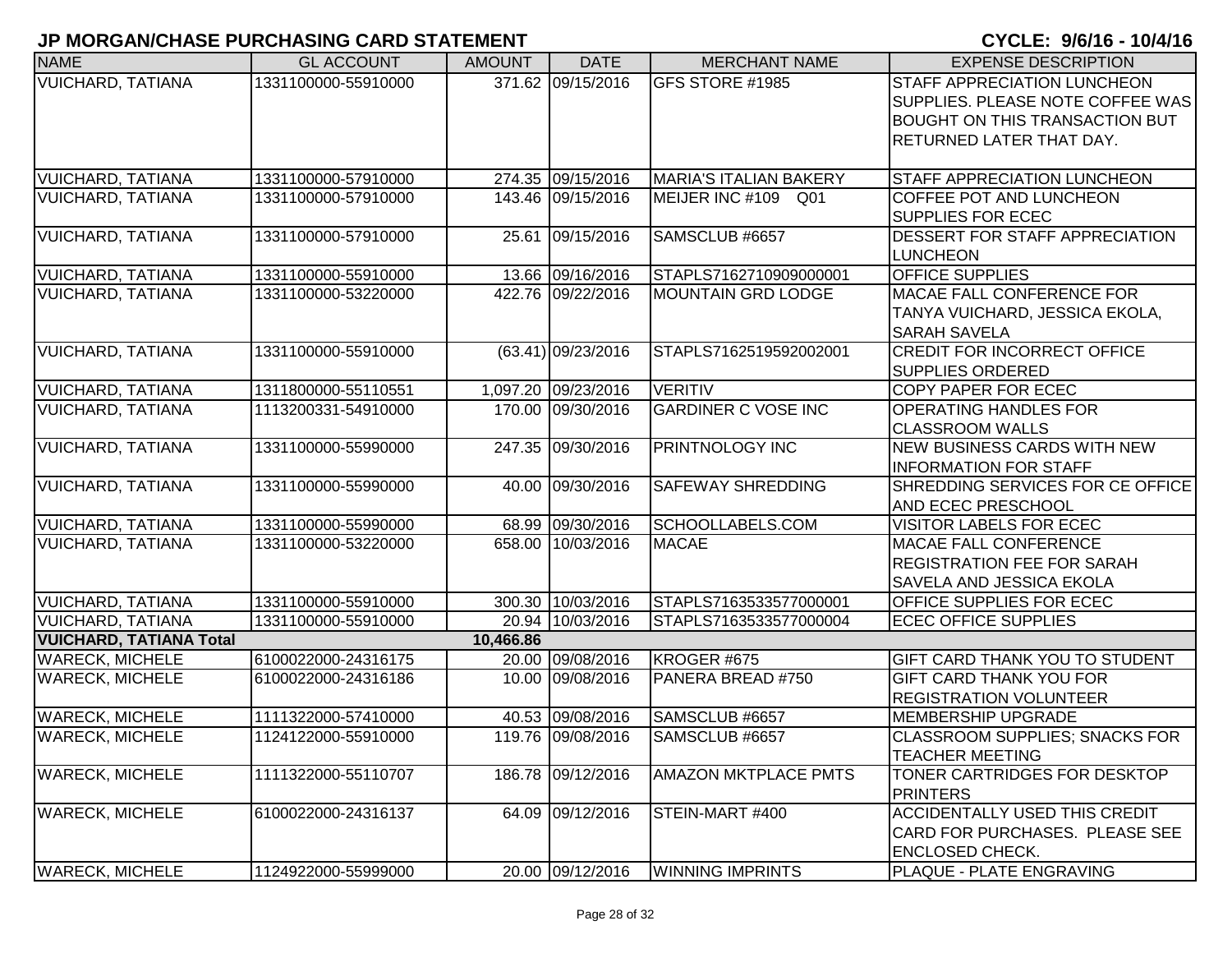| <b>NAME</b>            | <b>GL ACCOUNT</b>   | <b>AMOUNT</b> | <b>DATE</b>         | <b>MERCHANT NAME</b>              | <b>EXPENSE DESCRIPTION</b>                                                               |
|------------------------|---------------------|---------------|---------------------|-----------------------------------|------------------------------------------------------------------------------------------|
| <b>WARECK, MICHELE</b> | 1111322000-55110799 |               | 75.48 09/12/2016    | WM SUPERCENTER #2700              | <b>BINDERS FOR OFFICE - NEW TEACHER</b>                                                  |
|                        |                     |               |                     |                                   | <b>BINDERS</b>                                                                           |
| <b>WARECK, MICHELE</b> | 1124122000-55910000 |               | 37.92 09/13/2016    | OFFICEMAX/OFFICEDEPOT6            | <b>OFFICE SUPPLIES</b>                                                                   |
| <b>WARECK, MICHELE</b> | 1111322000-57410000 |               | 300.00 09/15/2016   | IN *FISLERDATA, LLC               | <b>CONFERENCE SUBSCRIPTION</b>                                                           |
| <b>WARECK, MICHELE</b> | 6100022000-24316175 |               | 26.96 09/15/2016    | WAL-MART #2700                    | <b>STORAGE BOXES FOR REGISTRATION</b><br><b>SUPPLIES</b>                                 |
| <b>WARECK, MICHELE</b> | 1111322000-55110702 |               | 648.19 09/16/2016   | <b>AMAZON MKTPLACE PMTS</b>       | PAINT BRUSHES FOR ART CLASS                                                              |
| <b>WARECK, MICHELE</b> | 6100022000-24316111 |               | 38.79 09/16/2016    | <b>AMAZON MKTPLACE PMTS</b>       | <b>HARVEST INTERMEDIATE CHINESE</b><br><b>TEXTBOOK</b>                                   |
| <b>WARECK, MICHELE</b> | 1111322000-55210799 |               | 4,721.31 09/16/2016 | IN *SUPERIOR TEXT, LLC            | <b>CLASSROOM BOOKS</b>                                                                   |
| <b>WARECK, MICHELE</b> | 1111322000-55210799 |               | 104.60 09/19/2016   | <b>AMAZON MKTPLACE PMTS</b>       | HARVEST INTERMEDIATE CHINESE<br><b>CLASSROOM BOOKS</b>                                   |
| <b>WARECK, MICHELE</b> | 1711322000-55210614 |               | 27.35 09/19/2016    | AMAZON.COM                        | INTEGRATED CHINESE LEVEL 4 - IB<br><b>BOOKS</b>                                          |
| <b>WARECK, MICHELE</b> | 6100022000-24316186 |               | 62.79 09/19/2016    | <b>DEALERS DISCOUNT CRAFT</b>     | <b>HOMECOMING SUPPLIES</b>                                                               |
| <b>WARECK, MICHELE</b> | 1111322000-55110710 |               | 160.00 09/19/2016   | <b>PAYPAL *MICHIGANCOU</b>        | <b>MICHIGAN COUNCIL TEACHERS OF</b><br><b>ENGLISH CONFERENCE</b>                         |
| <b>WARECK, MICHELE</b> | 6100022000-24316770 |               | 19.36 09/19/2016    | WAL-MART #5893                    | <b>BEVERAGES FOR ADMINISTRATION -</b><br><b>STAFF MEETING</b>                            |
| <b>WARECK, MICHELE</b> | 6100022000-24316186 |               | 212.33 09/20/2016   | <b>BEAR PACKAGING &amp; SUPPL</b> | <b>PLASTIC SHEETING FOR HOMECOMING</b><br>FLOAT - CLASS OF 2017                          |
| <b>WARECK, MICHELE</b> | 6100022000-24316186 |               | 157.00 09/20/2016   | <b>BEAR PACKAGING &amp; SUPPL</b> | PLASTIC SHEETING FOR HOMECOMING<br>FLOAT - CLASS OF 2020                                 |
| <b>WARECK, MICHELE</b> | 6100022000-24316186 |               | 402.79 09/20/2016   | <b>TCT*ANDERSON'S</b>             | <b>HOMECOMING COURT SASHES</b>                                                           |
| <b>WARECK, MICHELE</b> | 6100022000-24316186 |               | 110.79 09/21/2016   | <b>BEAR PACKAGING &amp; SUPPL</b> | PLASTIC SHEETING FOR HOMECOMING<br>FLOAT - CLASS OF 2018                                 |
| <b>WARECK, MICHELE</b> | 6100022000-24316175 |               | 85.00 09/21/2016    | DAIRY QUEEN #11820 QPS            | <b>GIFT CARD THANK YOU'S FOR</b><br><b>STUDENT VOLUNTEERS FOR</b><br><b>REGISTRATION</b> |
| <b>WARECK, MICHELE</b> | 1111322000-55110707 |               | 209.66 09/22/2016   | <b>AMAZON MKTPLACE PMTS</b>       | TONER CARTRIDGES FOR CLASSROOM<br>PRINTER. SPECIAL NEEDS AREA                            |
| <b>WARECK, MICHELE</b> | 6100022000-24316186 |               | 131.06 09/23/2016   | <b>BEAR PACKAGING &amp; SUPPL</b> | <b>PLASTIC SHEETING FOR HOMECOMING</b><br>FLOAT. CLASS OF 2019                           |
| <b>WARECK, MICHELE</b> | 1124122000-55910000 |               | 99.14 09/23/2016    | SAMSCLUB #6657                    | <b>OFFICE SUPPLIES</b>                                                                   |
| <b>WARECK, MICHELE</b> | 1711300000-55110614 |               | 709.82 09/23/2016   | SAMSCLUB #6657                    | REPLACEMENT CAMERA FOR IB ART<br><b>CLASS</b>                                            |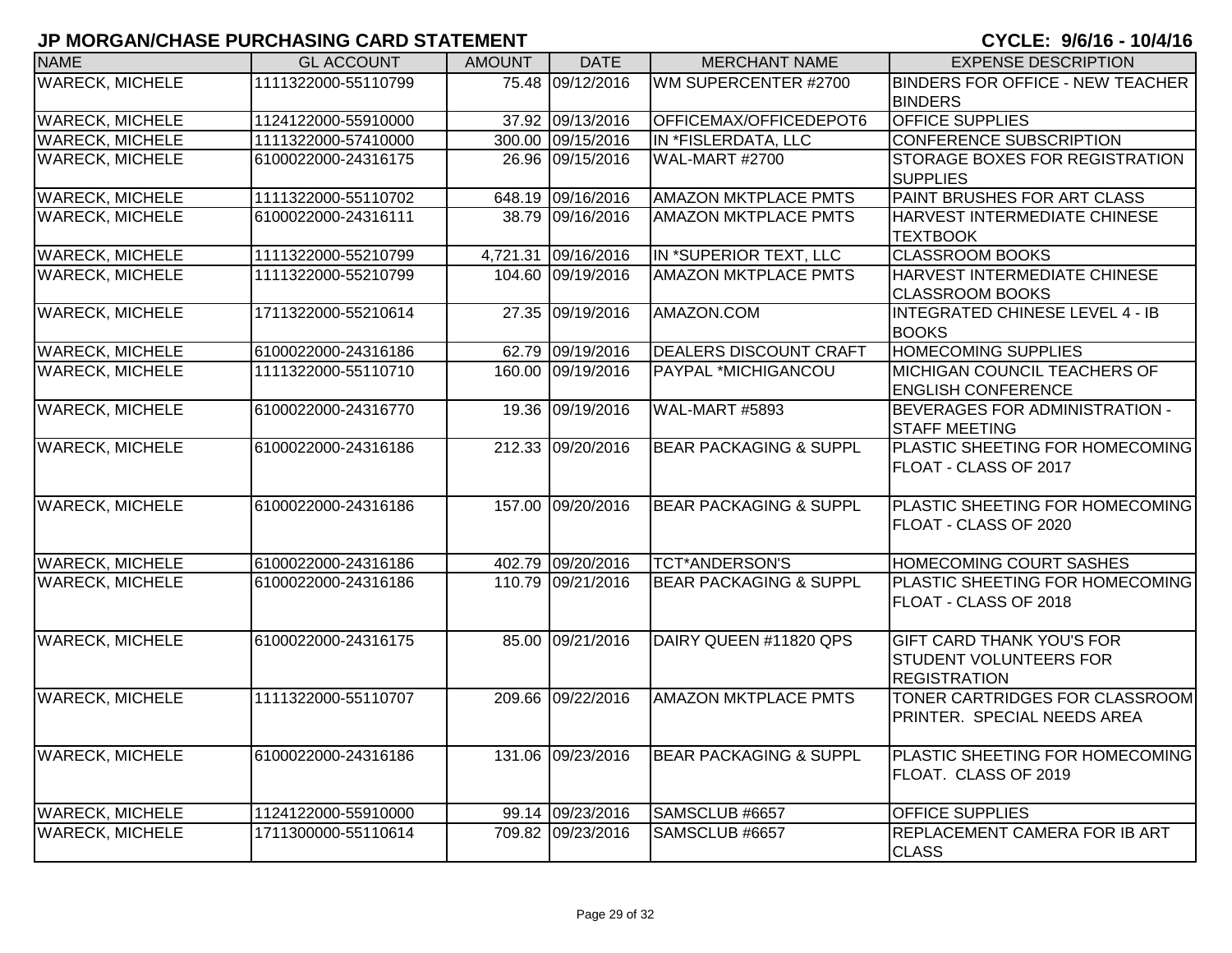| <b>NAME</b>            | <b>GL ACCOUNT</b>   | <b>AMOUNT</b> | <b>DATE</b>          | <b>MERCHANT NAME</b>          | <b>EXPENSE DESCRIPTION</b>                             |
|------------------------|---------------------|---------------|----------------------|-------------------------------|--------------------------------------------------------|
| <b>WARECK, MICHELE</b> | 6100022000-24316175 |               | 85.00 09/23/2016     | TIM HORTON'S #915143          | THANK YOU GIFT CARDS FOR                               |
|                        |                     |               |                      |                               | <b>STUDENT VOLUNTEERS AT</b>                           |
|                        |                     |               |                      |                               | <b>REGISTRATION</b>                                    |
| <b>WARECK, MICHELE</b> | 1711322000-55210614 |               | 44.23 09/26/2016     | <b>AMAZON MKTPLACE PMTS</b>   | INTEGRATED CHINESE LEVEL 4 - IB                        |
| <b>WARECK, MICHELE</b> | 1711300000-55110614 |               |                      | SAMSCLUB #6657                | <b>TEXTBOOKS</b><br>TAX REFUND ON CAMERA PURCHASE      |
|                        |                     |               | $(35.94)$ 09/26/2016 |                               |                                                        |
| <b>WARECK, MICHELE</b> | 1111322000-55110719 |               | 146.21 09/26/2016    | STAPLS7163163549000001        | MATH CLASSROOM SUPPLIES                                |
| <b>WARECK, MICHELE</b> | 1111322000-55110726 |               | 2,072.00 09/26/2016  | <b>VERITIV</b>                | <b>COPY PAPER FOR BUILDING COPY</b><br><b>MACHINES</b> |
| <b>WARECK, MICHELE</b> | 1124122000-55910000 |               | 17.57 09/26/2016     | WAL-MART #2700                | <b>OFFICE SUPPLIES</b>                                 |
| <b>WARECK, MICHELE</b> | 6100022000-24316186 |               | 96.90 09/27/2016     | <b>AMAZON MKTPLACE PMTS</b>   | <b>HOMECOMING DANCE WRISTBANDS</b>                     |
| <b>WARECK, MICHELE</b> | 1111322000-55210799 |               | 29.98 09/27/2016     | <b>AMAZON MKTPLACE PMTS</b>   | LEARN CHINESE WITH ME CLASSROOM                        |
|                        |                     |               |                      |                               | <b>TEXTBOOK</b>                                        |
| <b>WARECK, MICHELE</b> | 6100022000-24316186 |               | 320.00 09/27/2016    | <b>PARTY PARADISE</b>         | <b>BALLOON ARCHWAY FOR</b>                             |
|                        |                     |               |                      |                               | <b>HOMECOMING DANCE</b>                                |
| <b>WARECK, MICHELE</b> | 1711300000-55110614 |               | 1,845.00 09/27/2016  | <b>VISTA HIGHER LEARNING</b>  | LICENSING PAYMENT FOR IB CLASSES                       |
| <b>WARECK, MICHELE</b> | 1111322000-55210799 |               | 59.36 09/28/2016     | <b>AMAZON MKTPLACE PMTS</b>   | LEARN CHINESE WITH ME CLASSROOM                        |
|                        |                     |               |                      |                               | <b>TEXTBOOK</b>                                        |
| <b>WARECK, MICHELE</b> | 1711322000-55210614 |               | 77.70 09/28/2016     | <b>AMAZON MKTPLACE PMTS</b>   | <b>HARVEST INTERMEDIATE CHINESE</b>                    |
|                        |                     |               |                      |                               | <b>TEXTBOOK. IB BOOKS</b>                              |
| <b>WARECK, MICHELE</b> | 6100022000-24316186 |               | 46.98 09/28/2016     | <b>BUYSEASONS INC BIRTHDA</b> | <b>HOMECOMING DANCE DECORATIONS</b>                    |
| <b>WARECK, MICHELE</b> | 6100022000-24316186 |               | 92.99 09/28/2016     | OTC BRANDS, INC.              | <b>HOMECOMING DANCE DECORATIONS</b>                    |
| <b>WARECK, MICHELE</b> | 1111322706-55110000 |               | 143.96 09/28/2016    | STAPLS7163336949000001        | <b>COUNSELING OFFICE SUPPLIES</b>                      |
| <b>WARECK, MICHELE</b> | 1111322000-55110707 |               | 75.00 09/29/2016     | <b>AMAZON MKTPLACE PMTS</b>   | TONER CARTRIDGE REPLACEMENT                            |
|                        |                     |               |                      |                               | FOR DESKTOP PRINTER-SPECIAL                            |
|                        |                     |               |                      |                               | NEEDS AREA                                             |
| <b>WARECK, MICHELE</b> | 1112722999-53220000 |               | 112.86 09/29/2016    | <b>SOARING EAGLE HOTEL</b>    | <b>HOTEL RESERVATIONS FOR MICHIGAN</b>                 |
|                        |                     |               |                      |                               | <b>MARKETING EDUCATORS</b>                             |
|                        |                     |               |                      |                               | CONFERENCE. WILL BE RECEIVING A                        |
|                        |                     |               |                      |                               | <b>CREDIT OF \$5.94 FOR ROOM</b>                       |
|                        |                     |               |                      |                               | <b>ADJUSTMENT</b>                                      |
| <b>WARECK, MICHELE</b> | 1112722999-53220000 |               | 112.86 09/29/2016    | <b>SOARING EAGLE HOTEL</b>    | <b>HOTEL RESERVATIONS FOR MICHIGAN</b>                 |
|                        |                     |               |                      |                               | <b>MARKETING EDUCATORS</b>                             |
|                        |                     |               |                      |                               | CONFERENCE. WILL BE RECEIVING A                        |
|                        |                     |               |                      |                               | <b>CREDIT OF \$5.94 FOR ROOM</b>                       |
|                        |                     |               |                      |                               | <b>ADJUSTMENT</b>                                      |
| <b>WARECK, MICHELE</b> | 1111322000-55110731 |               | 40.88 09/29/2016     | STAPLS7163376664000001        | <b>SOCIAL STUDIES CLASSROOM</b>                        |
|                        |                     |               | 1,252.87 09/30/2016  | IN *ACOM MARKETING            | <b>SUPPLIES</b><br><b>BUILDING SECURITY RADIOS</b>     |
| <b>WARECK, MICHELE</b> | 6100022000-24316175 |               |                      |                               |                                                        |
| <b>WARECK, MICHELE</b> | 1111322349-55110000 |               | 96.25 10/03/2016     | <b>AMAZON MKTPLACE PMTS</b>   | <b>DESKTOP PRINTER CARTRIDGE</b>                       |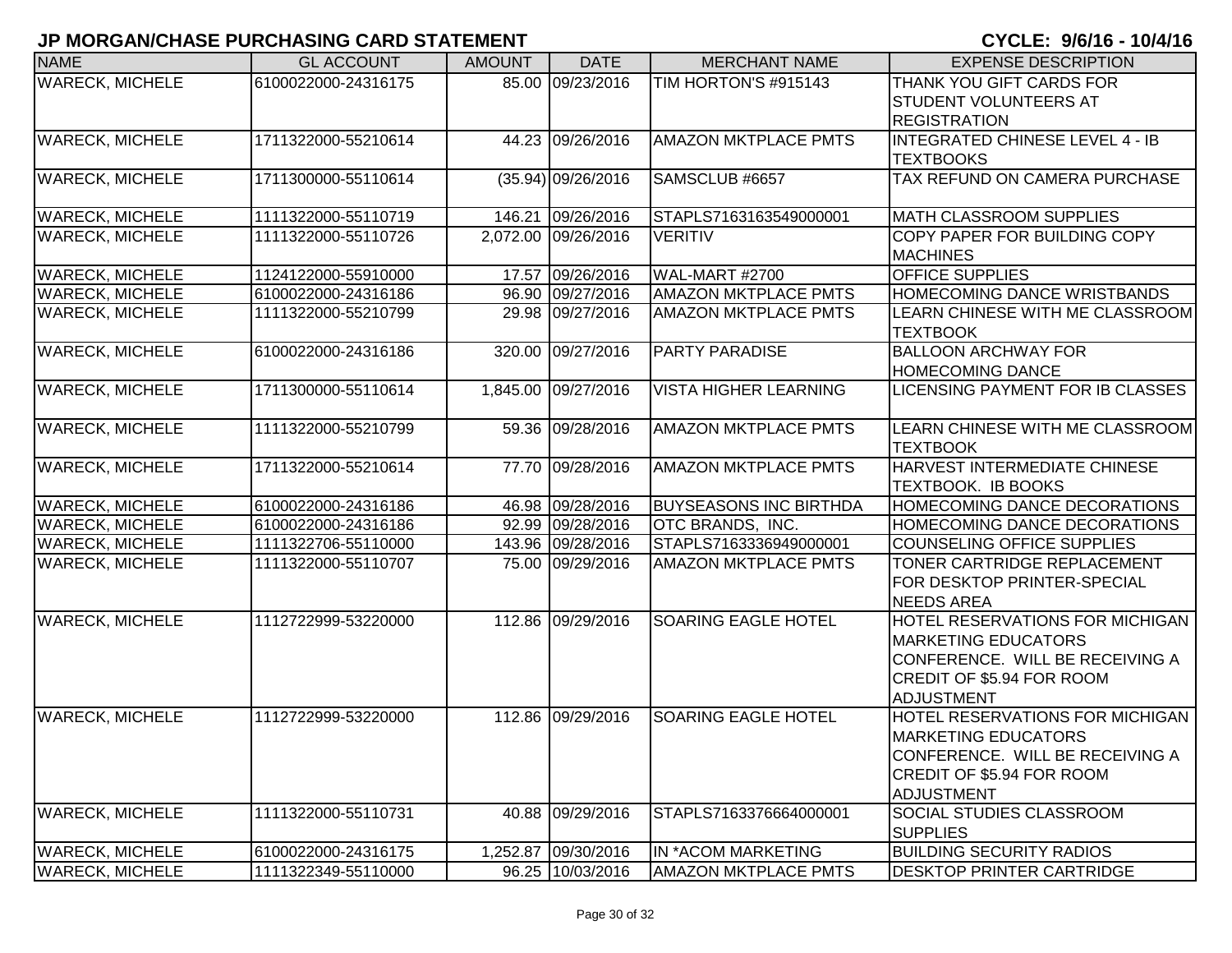| <b>NAME</b>                  | <b>GL ACCOUNT</b>   | <b>AMOUNT</b> | <b>DATE</b>       | <b>MERCHANT NAME</b>          | <b>EXPENSE DESCRIPTION</b>             |
|------------------------------|---------------------|---------------|-------------------|-------------------------------|----------------------------------------|
| <b>WARECK, MICHELE</b>       | 1111322000-55110799 |               | 120.90 10/03/2016 | SAMS CLUB #6657               | MISCELLANEOUS SUPPLIES                 |
| <b>WARECK, MICHELE</b>       | 1124922000-55999000 |               | 40.00 10/04/2016  | <b>GREAT LAKES AWARDS</b>     | SENIOR PLAQUE ENGRAVING                |
| <b>WARECK, MICHELE</b>       | 1711322000-55210614 |               | 170.00 10/04/2016 | IN *SUPERIOR TEXT, LLC        | <b>IB CHINESE TESTBOOKS</b>            |
| <b>WARECK, MICHELE</b>       | 6100022000-24316222 |               | 81.48 10/04/2016  | LOWES #01823*                 | HOMECOMING FLOAT BUILDING              |
|                              |                     |               |                   |                               | <b>SUPPLIES</b>                        |
| <b>WARECK, MICHELE</b>       | 6100022000-24316186 | 83.92         | 10/04/2016        | SAMSCLUB #6657                | COOKIE TRAYS FOR FLOAT BUILDING        |
|                              |                     |               |                   |                               | HOST HOMES, FOR STUDENTS               |
| <b>WARECK, MICHELE</b>       | 6100022000-24316186 |               | 40.18 10/04/2016  | <b>TCT*ANDERSON'S</b>         | REPLACEMENT TIARA FOR                  |
|                              |                     |               |                   |                               | <b>HOMECOMING</b>                      |
| <b>WARECK, MICHELE Total</b> |                     | 16,070.64     |                   |                               |                                        |
| <b>WEBBER, RONALD</b>        | 1628300776-53220000 |               | 330.68 09/12/2016 | <b>EXPEDIA</b>                | <b>DOUBLE TREE HOTEL PAYMENT - RTI</b> |
|                              |                     |               |                   |                               | CONFERENCE - D. HOPPENSTEDT            |
| <b>WEBBER, RONALD</b>        | 1628300776-53220000 |               | 330.68 09/12/2016 | <b>EXPEDIA</b>                | DOUBLE TREE HOTEL PAYMENT - RTI        |
|                              |                     |               |                   |                               | <b>CONFERENCE - J. MICHOS</b>          |
| <b>WEBBER, RONALD</b>        | 1622100776-53220000 | 330.68        | 09/12/2016        | <b>EXPEDIA</b>                | DOUBLE TREE HOTEL PAYMENT - RTI        |
|                              |                     |               |                   |                               | CONFERENCE - S. HADLEY                 |
| <b>WEBBER, RONALD</b>        | 1622100776-53220000 | 330.68        | 09/12/2016        | <b>EXPEDIA</b>                | DOUBLE TREE HOTEL PAYMENT - RTI        |
|                              |                     |               |                   |                               | CONFERENCE - L. NOORMAN                |
| <b>WEBBER, RONALD</b>        | 1622100776-53220000 |               | 165.34 09/12/2016 | <b>EXPEDIA</b>                | DOUBLE TREE HOTEL PAYMENT - RTI        |
|                              |                     |               |                   |                               | CONFERENCE - L. NIZOL                  |
| <b>WEBBER, RONALD</b>        | 1622100776-53220000 |               | 562.20 09/13/2016 | <b>DELTA</b>                  | AIR FARE TO RTI CONFERENCE - L.        |
|                              |                     |               |                   |                               | <b>NIZOL</b>                           |
| <b>WEBBER, RONALD</b>        | 1628300776-53220000 |               | 450.19 09/14/2016 | <b>ACT*INNOVATIONS IN EDU</b> | RTI CONFERENCE PAYMENT FOR D.          |
|                              |                     |               |                   |                               | <b>HOPPENSTEDT</b>                     |
| <b>WEBBER, RONALD</b>        | 1628300776-53220000 | 450.19        | 09/14/2016        | <b>ACT*INNOVATIONS IN EDU</b> | RTI CONFERENCE PAYMENT FOR J.          |
|                              |                     |               |                   |                               | <b>MICHOS</b>                          |
| <b>WEBBER, RONALD</b>        | 1622100776-53220000 |               | 450.19 09/14/2016 | <b>ACT*INNOVATIONS IN EDU</b> | RTI CONFERENCE PAYMENT FOR S.          |
|                              |                     |               |                   |                               | <b>HADLEY</b>                          |
| <b>WEBBER, RONALD</b>        | 1622100776-53220000 |               | 450.19 09/14/2016 | <b>ACT*INNOVATIONS IN EDU</b> | <b>RTI CONFERENCE PAYMENT FOR L.</b>   |
|                              |                     |               |                   |                               | <b>NOORMAN</b>                         |
| <b>WEBBER, RONALD</b>        | 1622100776-53220000 |               | 450.18 09/14/2016 | <b>ACT*INNOVATIONS IN EDU</b> | RTI CONFERENCE PAYMENT FOR L.          |
|                              |                     |               |                   |                               | <b>NIZOL</b>                           |
| <b>WEBBER, RONALD</b>        | 1722100000-55990630 |               | 26.98 09/20/2016  | <b>LEARNING SCIENCES</b>      | INSTRUCTIONAL COACHING BOOK - L.       |
|                              |                     |               |                   |                               | <b>NIZOL</b>                           |
| <b>WEBBER, RONALD</b>        | 1722100000-53229000 |               | 64.10 09/28/2016  | KOAM TAXI 2746                | TAXI FARE - RJ WEBBER (CHICAGO         |
|                              |                     |               |                   |                               | <b>BOSCH TRIP)</b>                     |
| <b>WEBBER, RONALD</b>        | 1722100000-53229000 |               | 631.62 09/29/2016 | <b>FAIRMONT HOTELS</b>        | HOTEL PAYMENT - RJ WEBBER              |
|                              |                     |               |                   |                               | (CHICAGO BOSCH TRIP)                   |
| <b>WEBBER, RONALD</b>        | 1722100000-53229000 |               | 20.00 09/29/2016  | SQ *RICHARD LAMADE            | TAXI FARE TO AIRPORT (RJ WEBBER        |
|                              |                     |               |                   |                               | CHICAGO/BOSCH TRIP)                    |
| <b>WEBBER, RONALD</b>        | 1722100000-53229000 | 33.00         | 09/30/2016        | <b>USPARK</b>                 | AIRPORT PARKING FEE (RJ WEBBER -       |
|                              |                     |               |                   |                               | CHICAGO BOSCH TRIP)                    |